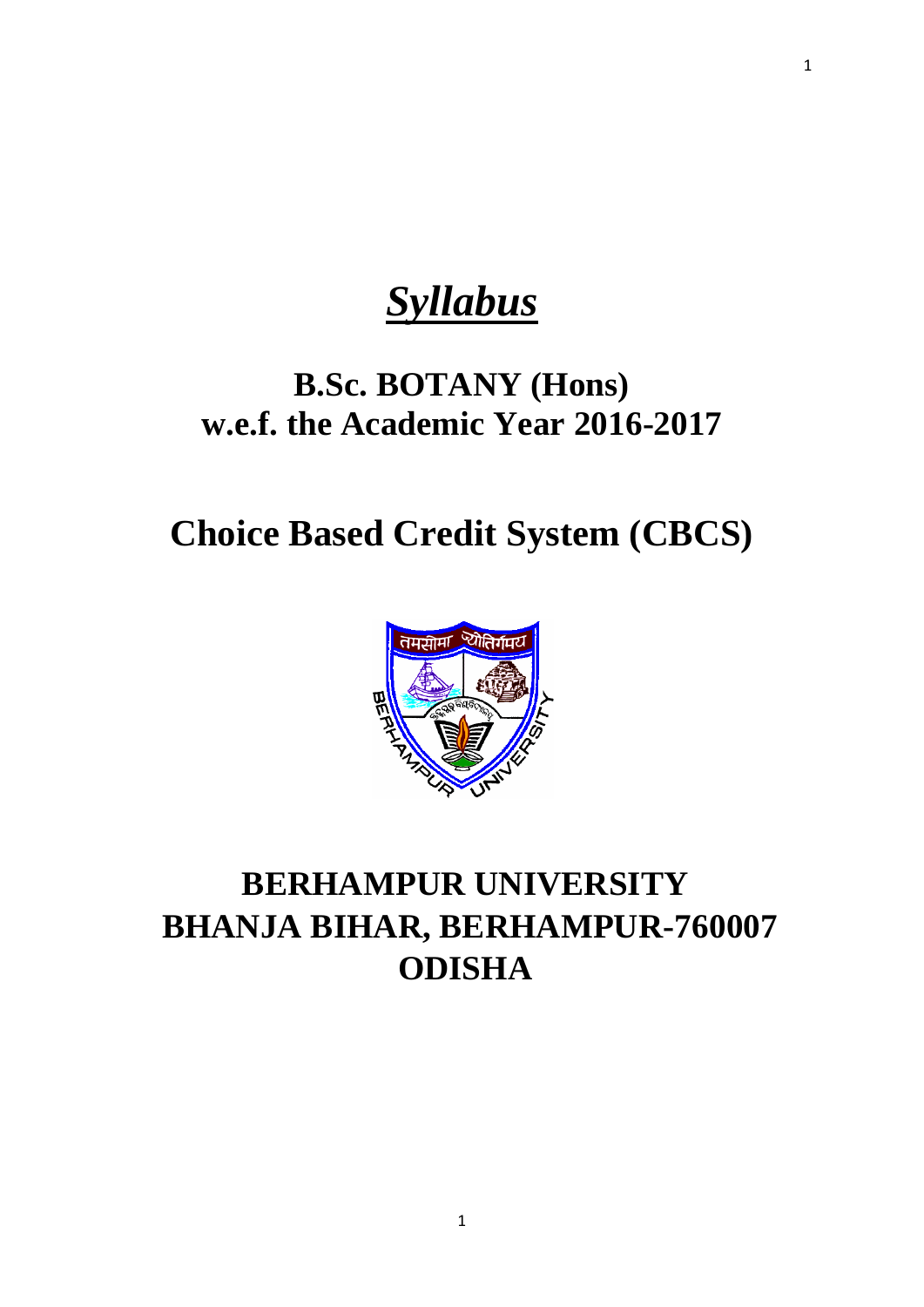# **Choice Based Credit System (CBCS) Syllabus for B.Sc. BOTANY (Hons), Berhampur University w.e.f. the Academic Year 2016-2017**

| **** |  |
|------|--|
|------|--|

| Semester - I<br><b>Credits</b> |                                                   |                |
|--------------------------------|---------------------------------------------------|----------------|
| Core-I                         | Microbiology and Phycology<br>(Theory)            | 4              |
| Practical/Lab work             | Practical/Lab work (Core-I)                       | $\mathbf{2}$   |
| Core-II                        | <b>Biomolecules and Cell Biology</b>              | 4              |
|                                | (Theory)                                          |                |
| Practical/Lab work             | Practical/Lab work (Core-II)                      | $\overline{2}$ |
| GE-I (Generic Elective)        | <from other="" subject=""></from>                 | $\overline{4}$ |
| GE-I (Practical/Lab work)      | <from other="" subject=""></from>                 | $\overline{2}$ |
|                                | (Practical/Lab work)                              |                |
| AECC-I(Ability                 | Environmental Studies (Theory)                    | 2              |
| <b>Enhancement Compulsory</b>  |                                                   |                |
| Course)                        |                                                   |                |
|                                | Semester - II                                     |                |
| Core-III                       | Mycology and Phytopathology                       | 4              |
|                                | (Theory)                                          |                |
| Practical/Lab work             | Practical/Lab work (Core III)                     | $\overline{2}$ |
| Core-IV                        | Archegoniate (Theory)                             | 4              |
| Practical/Lab work             | Practical/Lab work (Core IV)                      | $\overline{2}$ |
| GE-II(Generic Elective)        | <from other="" subject=""></from>                 | $\overline{4}$ |
| GE-II (Practical/Lab work)     | <from other="" subject=""> (Practical/Lab</from>  | $\overline{2}$ |
|                                | work)                                             |                |
| AECC-II(Ability                | <b>MIL Communication</b>                          | $\overline{2}$ |
| <b>Enhancement Compulsory</b>  |                                                   |                |
| Course)                        |                                                   |                |
|                                | Semester - III                                    |                |
| Core-V                         | Anatomy of Angiosperms (Theory)                   | 4              |
| Practical/Lab work             | Practical/Lab work (Core V)                       | $\overline{2}$ |
| Core-VI                        | Economic Botany (Theory)                          | $\overline{4}$ |
| Practical/Lab work             | Practical/Lab work (Core VI)                      | $\overline{2}$ |
| Core-VII                       | Genetics (Theory)                                 | $\overline{4}$ |
| Practical/Lab work             | Practical/Lab work (Core VII)                     | $\overline{2}$ |
| GE-III(Generic Elective)       | <from other="" subject=""></from>                 | 4              |
| GE-III (Practical/Lab          | <from other="" subject=""> (Practical/Lab)</from> | $\overline{2}$ |
| work)                          | work)                                             |                |
| SEC-I(Skill Enhancement        | Communicative English                             | $\overline{2}$ |
| Course)                        |                                                   |                |
| Semester – IV                  |                                                   |                |
| Core-VIII                      | Molecular Biology (Theory)                        | 4              |
| Practical/Lab work             | Practical/Lab work (Core VIII)                    | $\mathbf{2}$   |
| Core-IX                        | Plant Ecology and Phytogeography<br>(Theory)      | $\overline{4}$ |
| Practical/Lab work             | Practical/Lab work (Core IX)                      | $\overline{2}$ |
| Core-X                         | Plant Systematics (Theory)                        | $\overline{4}$ |
| Practical/Lab work             | Practical/Lab work (Core X)                       | $\overline{2}$ |
| GE-IV(Generic Elective)        | <from other="" subject=""></from>                 | 4              |
| GE-IV(Generic Elective)        | <from other="" subject=""></from>                 | $\overline{2}$ |
|                                | Practical/Lab work                                |                |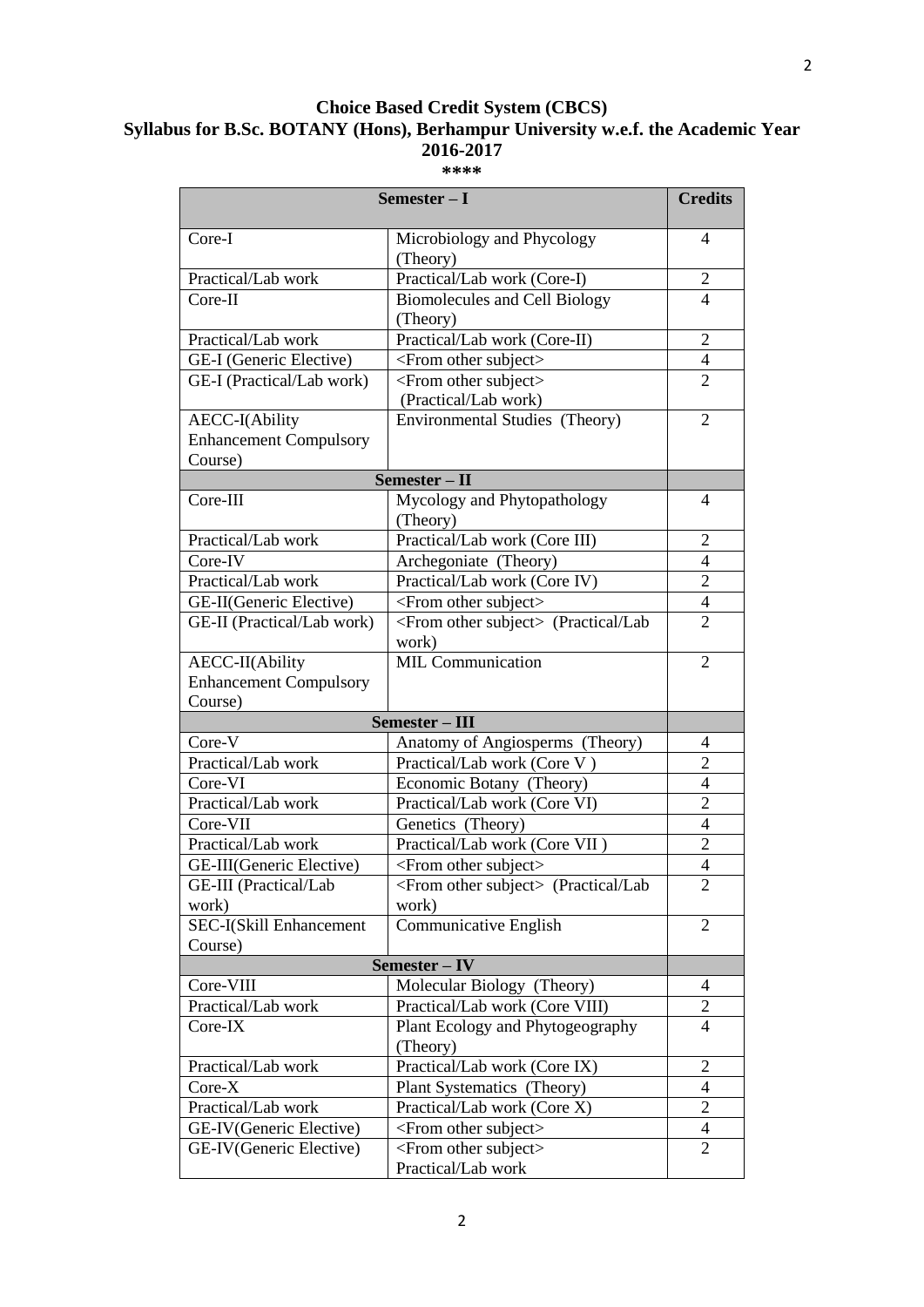| SEC-II(Skill Enhancement           | <from courses="" of="" pool="" sec="" the=""></from> | 2                        |
|------------------------------------|------------------------------------------------------|--------------------------|
| Course)                            |                                                      |                          |
|                                    | $Semester - V$                                       |                          |
| Core-XI                            | Reproductive                                         | 4                        |
|                                    | Biology of Angiosperms (Theory)                      |                          |
| Practical/Lab work                 | Practical/Lab work (Core XI)                         | $\overline{2}$           |
| Core-XII                           | Plant Physiology (Theory)                            | $\overline{4}$           |
| Practical/Lab work                 | Practical/Lab work (CoreXII)                         | $\overline{2}$           |
| DSE-I (Discipline Specific         | <b>Stress Biology (Theory)</b>                       | $\overline{\mathcal{A}}$ |
| Elective)                          |                                                      |                          |
| Practical/Lab work                 | Practical/Lab work (DSE-I)                           | $\overline{2}$           |
| <b>DSE-II</b> (Discipline Specific | Plant Breeding (Theory)                              | 4                        |
| Elective)                          |                                                      |                          |
| Practical/Lab work                 | Practical/Lab work (DSE-II)                          | $\overline{2}$           |
| Semester - VI                      |                                                      |                          |
| Core-XIII                          | Plant Metabolism (Theory)                            | 4                        |
| Practical/Lab work                 | Practical/Lab work (Core XIII)                       | $\overline{2}$           |
| Core-XIV                           | Plant Biotechnology (Theory)                         | $\overline{4}$           |
| Practical/Lab work                 | Practical/Lab work (Core XIV)                        | $\overline{2}$           |
| DSE-III(Discipline                 | <b>Natural Resource Management</b>                   | $\overline{\mathcal{A}}$ |
| Specific Elective)                 | (Theory)                                             |                          |
| Practical/Lab work                 | Practical/Lab work (DSE-III)                         | $\overline{2}$           |
| DSE-IV(Discipline                  | <b>Biostatistics</b> (Theory)                        | $\overline{4}$           |
| Specific Elective)                 |                                                      |                          |
| Practical/Lab work                 | Practical/Lab work (DSE-IV)                          | $\overline{2}$           |
|                                    | <b>Total</b>                                         | 140                      |

# **Note: There is no midterm Exam for the practical/Lab papers**

### **Two Generic Elective Courses (GE) meant for Honours Students of other Disciplines (Each course is of 4+2= 6 credits)**

- **I.** Biodiversity (Microbes, algae , Fungi and Archegoniate)
- **II.** Economic Botany and Plant Biotechnology

# **Skill Enhancement Courses (SEC)**

- **I.** Biofertilsers
- **II.** Ethnobotany
- **III.** Mushroom Culture Technology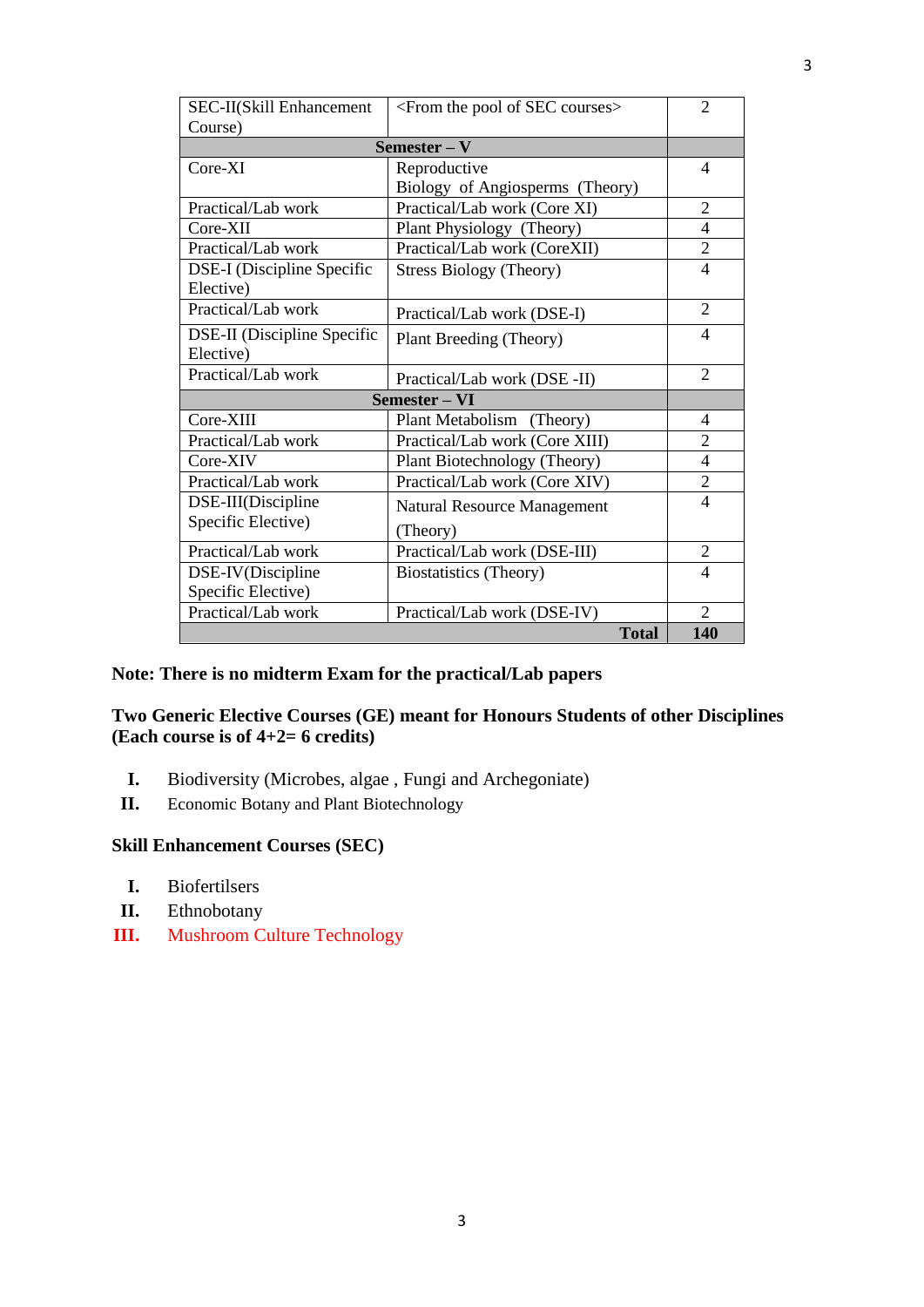# **SEMESTER-I**

# **Core Courses I Microbiology and Phycology (Theory)**

|                 | Introduction to microbial world, microbial nutrition, growth and metabolism.                   |
|-----------------|------------------------------------------------------------------------------------------------|
|                 | Viruses: Discovery, physiochemical and biological characteristics; classification              |
|                 | (Baltimore), general structure with special reference to viroids and prions; replication       |
| <b>UNIT-I</b>   | (general account), DNA virus (T-phage), lytic and lysogenic cycle; RNA virus (TMV).            |
|                 | Economic importance of viruses.                                                                |
|                 | Bacteria: Discovery, general characteristics, types-archaebacteria, eubacteria, wall-less      |
|                 | forms (mycoplasma and spheroplasts), cell structure, nutritional types, reproduction-          |
|                 | vegetative, asexual and recombination. Economic importance of bacteria                         |
|                 | Algae: General characteristics: distribution; range of thallus organization; Cell structure    |
|                 | and components; cell wall, pigment system, reserve food, flagella; and methods of              |
|                 | reproduction; classification of algae given by Fritsch, significant contributions of important |
| <b>UNIT-II</b>  | phycologists (F.E. Fritsch and M.O.P. Iyengar). Economic importance of algae.                  |
|                 | Cyanophyta: General characteristics: distribution, cell structure, ultrastucture, heterocyst,  |
|                 | reproduction; Morphology and life-cycle of Oscillatoria and Nostoc; Economic importance        |
|                 | of Cyanophyta.                                                                                 |
|                 | Rhodophyta: General characteristics, occurrence, range of thallus organization, cell           |
| <b>UNIT-III</b> | structure and reproduction. Morphology and life-cycle of <i>Polysiphonia</i> .                 |
|                 | Phaeophyta: Characteristics, occurrence, range of thallus organization, cell structure and     |
|                 | reproduction. Morphology and life-cycles of Fucus.                                             |
|                 | Xanthophyta: General characteristics; range of thallus organization; Occurrence,               |
|                 | morphology and life-cycle of Vaucheria.                                                        |
| <b>UNIT-IV</b>  | Chlorophyta: General characteristics, occurrence, range of thallus organization, cell          |
|                 | structure and reproduction. Morphology and life-cycles, Volvox, Oedogonium,                    |
|                 | Coleochaete.                                                                                   |
|                 | Charophyta: General characteristics; occurrence, morphology, cell structure and life-cycle     |
|                 | of Chara; evolutionary significance.                                                           |

# **Practical/ Lab work (Core course I)**

- Types of Bacteria to be observed from temporary/permanent slides/photographs- (bacteria, binary fission, endospore, conjugation, root Nodule)
- Gram staining
- Endospore staining with malachite green using the (endospores taken from soil bacteria)
- Study of vegetative and reproductive structures of *Nostoc, Chlamydomonas* (electron micrographs), Volvox, *Oedogonium,Coleochaete, Chara, Vaucheria, Fucus and Polysiphonia,* temporary preparations and permanent slides.

- 1. Lee, R.E. (2008). Phycology, Cambridge University Press, Cambridge. 4th edition.
- 2. Prescott, L.M., Harley J.P., Klein D. A. (2005). Microbiology, McGraw Hill, India. 6th edition.
- 3. Kumar, H.D. (1999). Introductory Phycology. Affiliated East-West Press, Delhi.
- 4. Sahoo, D. (2000). Farming the ocean: seaweeds cultivation and utilization. Aravali International, New Delhi.
- 5. Campbell, N.A., Reece J.B., Urry L.A., Cain M.L., Wasserman S.A. Minorsky P.V., Jackson R.B.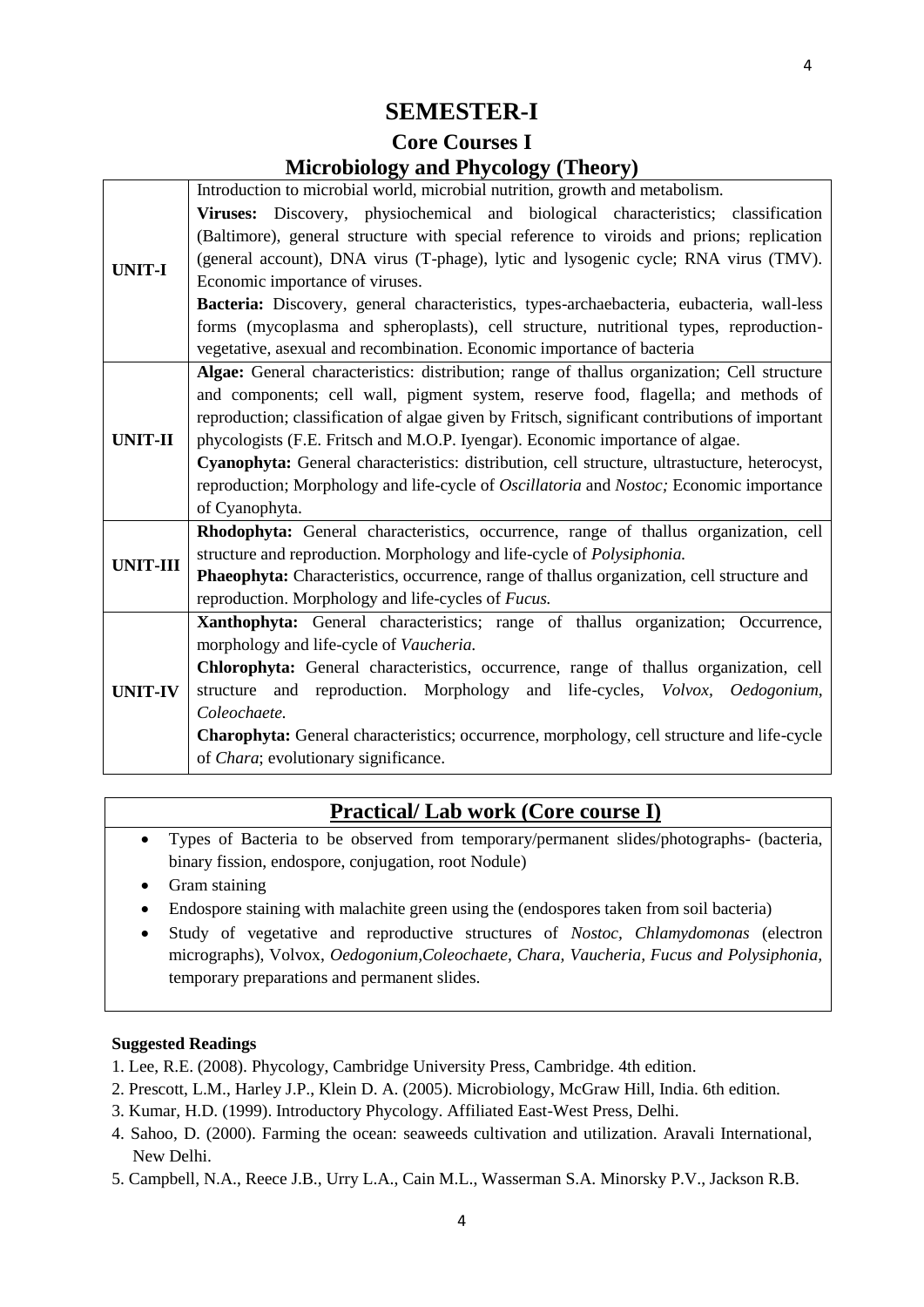(2008). Biology, Pearson Benjamin Cummings, USA. 8th edition.

6. Pelczar, M.J. (2001) Microbiology, 5th edition, Tata McGraw-Hill Co, New Delhi

# **Core Course II Biomolecules and Cell Biology (Theory)**

|                 | Biomolecules: Types and significance of chemical bonds; Structure and properties of                                                                                           |
|-----------------|-------------------------------------------------------------------------------------------------------------------------------------------------------------------------------|
|                 | water; pH and buffers.                                                                                                                                                        |
|                 | Carbohydrates: Nomenclature and classification; monosaccharide,<br>Disaccharides                                                                                              |
|                 | Oligosaccharides and polysaccharides.                                                                                                                                         |
|                 | Lipids: Definition and major classes of storage and structural lipids. Storage lipids. Fatty                                                                                  |
|                 | acids structure and functions. Essential fatty acids. Triacyl glycerols structure, functions                                                                                  |
| <b>UNIT-I</b>   | and properties.                                                                                                                                                               |
|                 | Proteins: Structure of amino acids; Peptide bonds; Levels of protein structure-primary,                                                                                       |
|                 | secondary, tertiary and quarternary; Isoelectric point; Protein denaturation and biological                                                                                   |
|                 | roles of proteins.                                                                                                                                                            |
|                 | Nucleic acids: Structure of nitrogenous bases; Structure and function of nucleotides;                                                                                         |
|                 | Types of nucleic acids; Structure of A, B, Z types of DNA; Types of RNA; Structure of                                                                                         |
|                 | tRNA.                                                                                                                                                                         |
|                 | Bioenergenetics: Laws of thermodynamics, concept of free energy, endergonic and                                                                                               |
|                 | exergonic reactions, coupled reactions, redox reactions.ATP: structure and its role as a                                                                                      |
| <b>UNIT-II</b>  | energy currency molecule                                                                                                                                                      |
|                 | Enzymes: Structure of enzyme: holoenzyme, apoenzyme, cofactors, coenzymes and<br>prosthetic group; Classification of enzymes; Features of active site, substrate specificity, |
|                 | mechanism of action (activation energy, lock and key hypothesis, induced - fit theroy),                                                                                       |
|                 | Michaelis - Menten equation, enzyme inhibition and factors affecting enzyme activity.                                                                                         |
|                 | The cell: Cell as a unit of structure and function; Characteristics of prokaryotic and                                                                                        |
|                 | eukaryotic cells; Origin of eukaryotic cell (Endosymbiotic theory).                                                                                                           |
|                 | Cell wall and plasma membrane: Chemistry, structure and function of cell wall.                                                                                                |
|                 | Overview of membrane structure and function; fluid mosaic model; Chemical                                                                                                     |
| <b>UNIT-III</b> | composition of membranes; Membrane transport - Passive, active and facilitated                                                                                                |
|                 | transport, endocytosis and exocytosis.                                                                                                                                        |
|                 | Cell organelles: Chloroplast, mitochondria and peroxisomes: Structural organization;                                                                                          |
|                 | Function; Semiautonomous nature of mitochondria and chloroplast.                                                                                                              |
|                 | Endoplasmic Reticulum, Golgi Apparatus, Lysosomes, Vacuoles<br>Nucleus; Structure-nuclear envelope, nuclear porecomplex, nuclear lamina, molecular                            |
|                 | organization of chromatin; nucleolus.                                                                                                                                         |
| <b>UNIT-IV</b>  | Cytoskeleton: Role and structure of microtubules, microfilaments and intermediary                                                                                             |
|                 | filament                                                                                                                                                                      |
|                 | Cell division: Eukaryotic cell cycle and regulation, different stages of mitosis and meiosis                                                                                  |

# **Practical/ Lab work (Core course II)**

- Qualitative tests for carbohydrates, reducing sugars, non-reducing sugars and proteins.
- Study of plant cell structure with the help of epidermal peel mount of Onion/*Rhoeo/Crinum*.
- Demonstration of the phenomenon of protoplasmic streaming in *Hydrilla* leaf.
- Measurement of cell size by the technique of micrometry.

5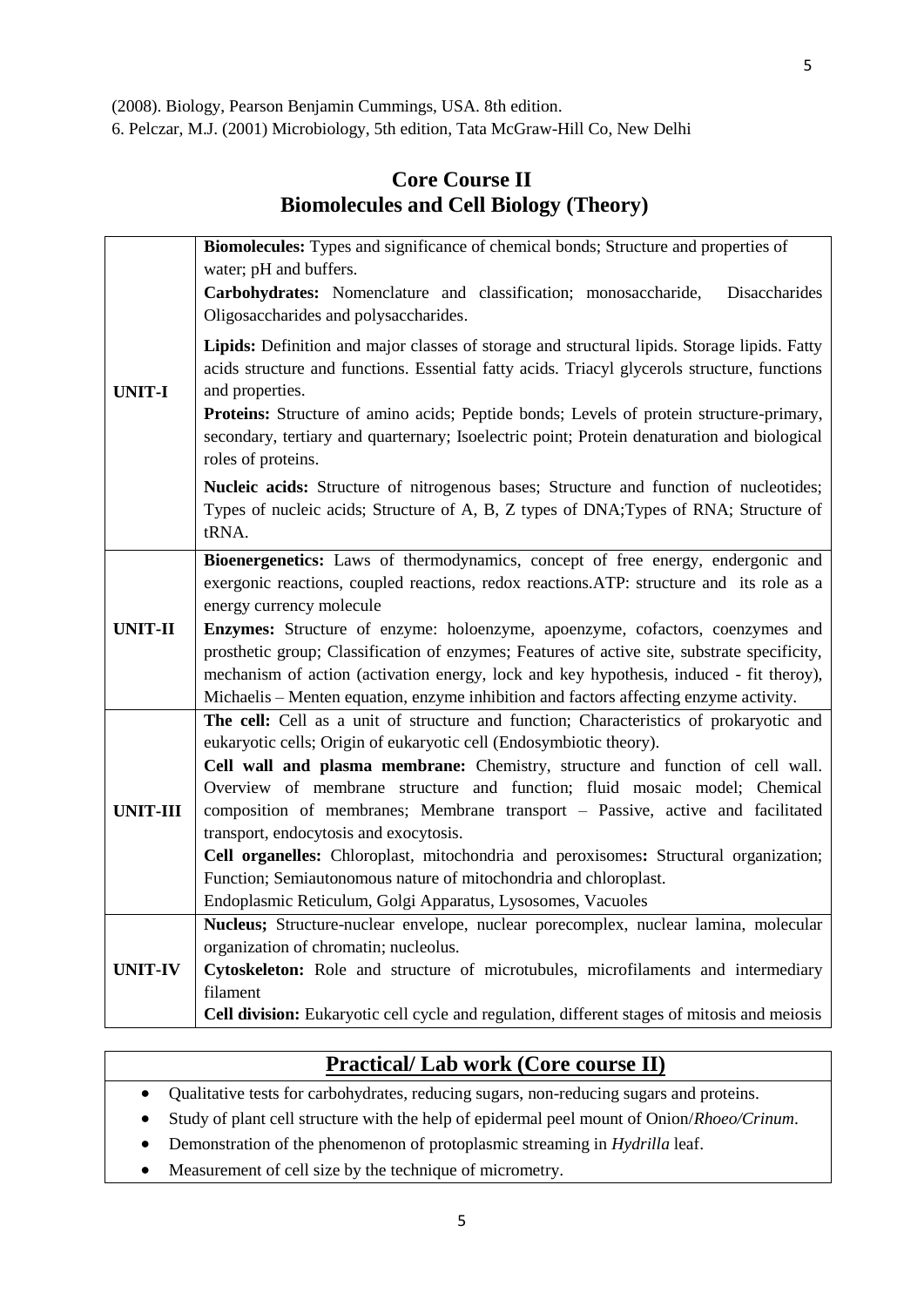- Counting the cells per unit volume with the help of haemocytometer. (Yeast/pollen grains).
- Study the phenomenon of plasmolysis and deplasmolysis.
- Study different stages of mitosis and meiosis using acetocarmine and acetoorcine method.

- 1. Campbell, MK (2012) Biochemistry, 7th ed., Published by Cengage Learning
- 2. Campbell, PN and Smith AD (2011) Biochemistry Illustrated, 4th ed., Published by Churchill Livingstone.
- 3. Tymoczko JL, Berg JM and Stryer L (2012) Biochemistry: A short course, 2nd ed., W.H.Freeman
- 4. Berg JM, Tymoczko JL and Stryer L (2011) Biochemistry, W.H.Freeman and Company
- 5. Nelson DL and Cox MM (2008) Lehninger Principles of Biochemistry, 5th Edition., W.H. Freeman and Company.
- 6. Karp, G. (2010). Cell Biology, John Wiley & Sons, U.S.A. 6th edition.
- 7. Hardin, J., Becker, G., Skliensmith, L.J. (2012). Becker's World of the Cell, Pearson Education Inc. U.S.A.8th edition.
- 8. Cooper, G.M. and Hausman, R.E. 2009 The Cell: A Molecular Approach. 5th edition. ASM Press & Sunderland, Washington, D.C.; Sinauer Associates, MA.
- 9. Becker, W.M., Kleinsmith, L.J., Hardin. J. and Bertoni, G. P. 2009 The World of the Cell. 7th edition.Pearson Benjamin Cummings Publishing, San Francisco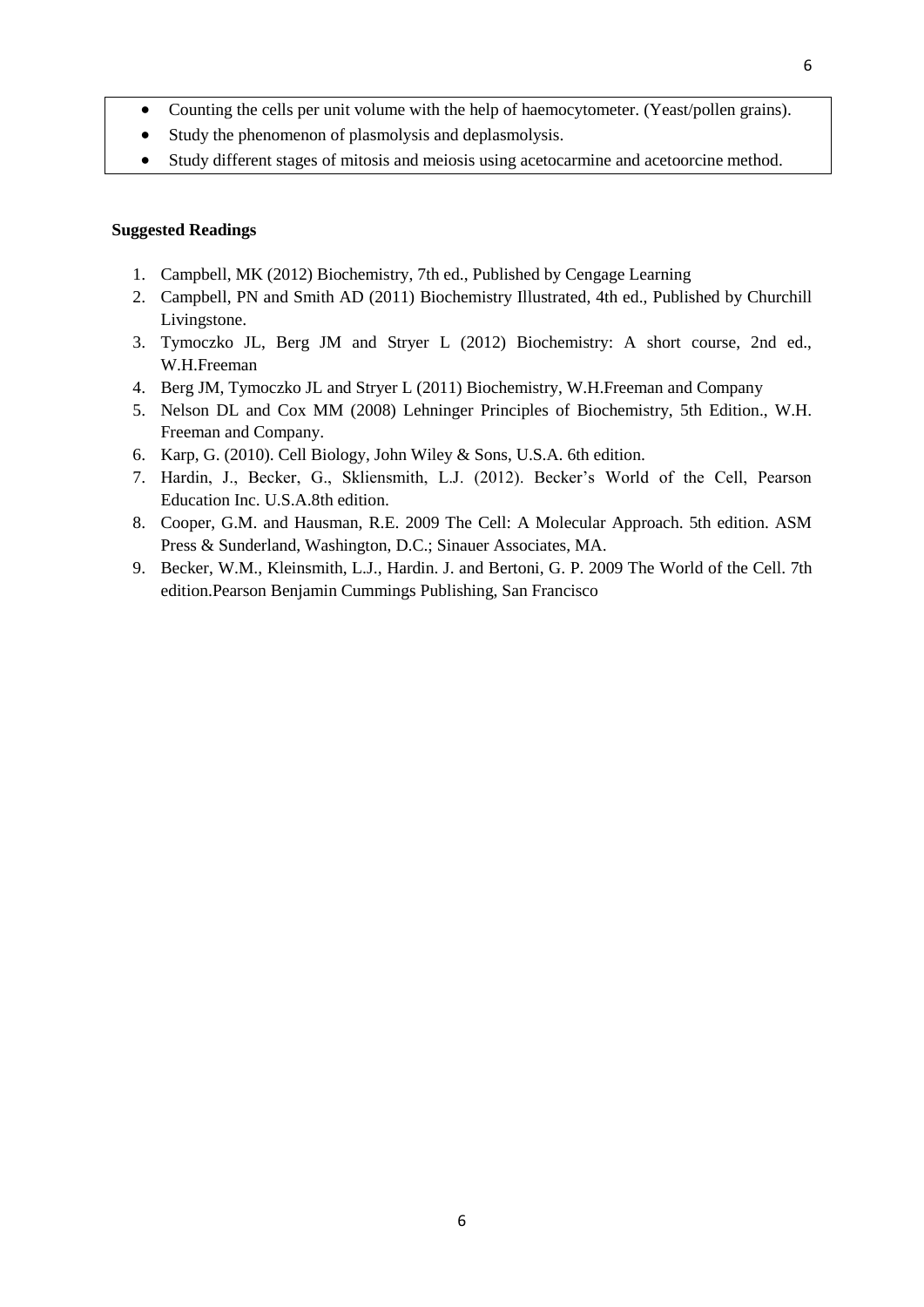# **SEMESTER-II**

#### **\*\*\***

# **Core Course III Mycology and Phytopathology (Theory)**

| <b>UNIT-I</b>   | Introduction to true fungi                                                                       |
|-----------------|--------------------------------------------------------------------------------------------------|
|                 | <b>Fungi:</b> General characteristics: affinities with plants and animals; thallus organization; |
|                 | cell wall composition; nutrition; classification, Economic importance of fungi                   |
|                 | Chytridiomycota and Zygomycota: characteristic features; ecology and significance;               |
|                 | thallus organisation; reproduction; life cyclewith reference to Synchytrium, Rhizopus.           |
| <b>UNIT-II</b>  | Ascomycota: General characteristics (asexual and sexual fruiting bodies); Ecology;               |
|                 | Life cycle, Heterokaryosis                                                                       |
|                 | and parasexuality; Life cycle and classification with reference to Saccharomyces,                |
|                 | Aspergillus, Alternaria and Neurospora                                                           |
|                 | Basidiomycota: General characteristics; Ecology; Life cycle and Classification with              |
|                 | reference to black stem rust                                                                     |
|                 | on wheat Puccinia (Physiological Specialization), loose and covered smut (symptoms               |
|                 | only), Agaricus; Bioluminescence and Mushroom Cultivation.                                       |
| <b>UNIT-III</b> | Oomycota: General characteristics; Ecology; Life cycle and classification with                   |
|                 | reference to Phytophthora, Albugo.                                                               |
|                 | Symbiotic associations: Lichen - Occurrence; General characteristics; Growth forms               |
|                 | and range of thallus organization;                                                               |
|                 | Nature of associations of algal and fungal partners; Reproduction; Mycorrhiza-                   |
|                 | Ectomycorrhiza, Endomycorrhiza and their significance.                                           |
| <b>UNIT-IV</b>  | Phytopathology: Terms and concepts; General symptoms; Geographical distribution of               |
|                 | diseases; Etiology;                                                                              |
|                 | Symptomology; Host-Pathogen relationships; Disease cycle and environmental                       |
|                 | relation;                                                                                        |
|                 | prevention and control of plant diseases, and role of quarantine.                                |
|                 | Bacterial diseases - Citrus canker and angular leaf spot of cotton. Viral diseases -             |
|                 | Tobacco                                                                                          |
|                 | Mosaic viruses, vein clearing. Fungal diseases – Early blight of potato, Black stem rust         |
|                 | of wheat,                                                                                        |
|                 | White rust of crucifers.                                                                         |

### **Practical/ Lab work (Core course III)**

- *Rhizopus, Aspergillus* and *Penicillium*: study of asexual stage from temporary mounts and sexual structures through permanent slides/photographs
- *Alternaria:* Specimens/photographs and temporary mounts.
- *Puccinia*: specimens of Black Stem Rust of Wheat and infected Barberry leaves; sections/ mounts of spores on wheat and permanent slides of both the hosts.
- *Agaricus*: Specimens of button stage and full grown mushroom; sectioning of gills of *Agaricus*, fairy rings and bioluminescent mushrooms to be shown.
- *Albugo:* Study of symptoms of plants infected with *Albugo*; asexual phase study through section/ temporary mounts and sexual structures through permanent slides.
- Lichens: Study of growth forms of lichens (crustose, foliose and fruticose) on different substrates. Study of thallus and reproductive structures (soredia and apothecium) through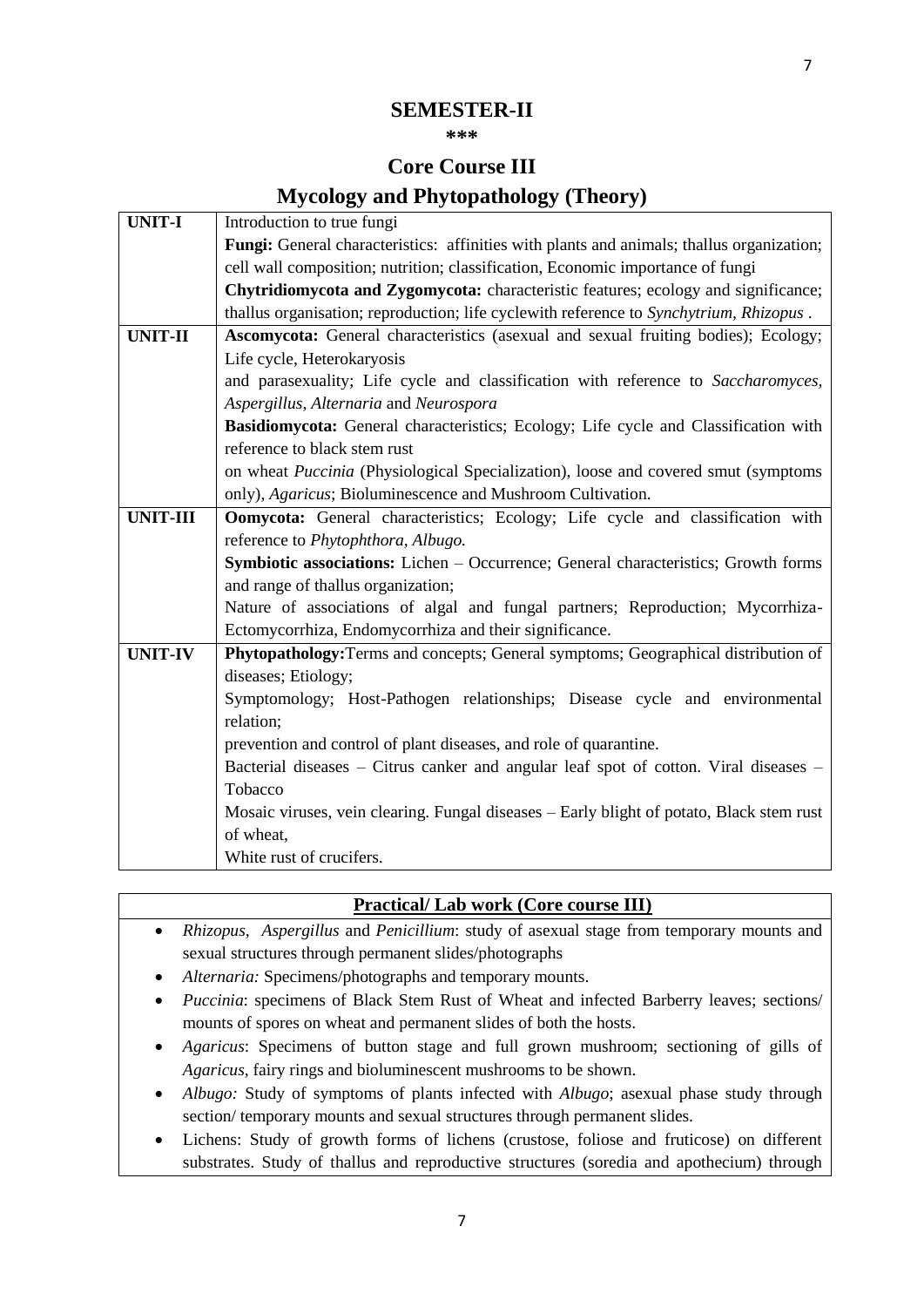permanent slides. Mycorrhizae: ectomycorrhiza and endomycorrhiza (Photographs)

 Phytopathology: Herbarium specimens of bacterial diseases; Citrus Canker; Angular leaf spot of cotton, Viral diseases: TMV, Vein clearing, Fungal diseases: Early blight of potato, Black stem rust of wheat and White rust of crucifers.

### **Suggested Readings**

- 1. Agrios, G.N. (1997) Plant Pathology, 4th edition, Academic Press, U.K.
- 2. Alexopoulos, C.J., Mims, C.W., Blackwell, M. (1996). Introductory Mycology, John Wiley & Sons (Asia) Singapore. 4th edition.
- 3. Webster, J. and Weber, R. (2007). Introduction to Fungi, Cambridge University Press, Cambridge. 3rd edition.
- 4. Sethi, I.K. and Walia, S.K. (2011). Text book of Fungi and Their Allies, Macmillan Publishers, India Ltd.
- 5. Sharma, P.D. (2011). Plant Pathology, Rastogi Publication, Meerut, India

|                 | $A$ i chegoinaic (1 neoi y )                                                              |
|-----------------|-------------------------------------------------------------------------------------------|
| <b>UNIT-I</b>   | Introduction: Silent features of archegoniate; Transition to land habit; Alternation      |
|                 | of generations.                                                                           |
|                 | <b>Bryophytes:</b> General characteristics; Adaptations to land habit; Classification;    |
|                 | Range of thallus organization.                                                            |
| <b>UNIT-II</b>  | <b>Type Studies- Bryophytes</b>                                                           |
|                 | Classification (up to family), morphology, anatomy and reproduction of Riccia,            |
|                 | Marchantia, Porella, Anthoceros and Sphagnum; Reproduction and evolutionary               |
|                 | trends in Riccia, Marchantia, Anthoceros and Sphagnum (developmental stages not           |
|                 | included). Ecological and economic importance of bryophytes with special reference        |
|                 | to Sphagnum.                                                                              |
| <b>UNIT-III</b> | <b>Pteridophytes: General characteristics: Classification (up to family), morphology,</b> |
|                 | anatomy and reproduction of Early land plants (Rhynia), Psilotum, Selaginella,            |
|                 | Equisetum and Pteris (Developmental details not to be included). Apogamy, and             |
|                 | apospory, heterospory andseed habit, telome theory, stelar evolution; Ecological and      |
|                 | economic importance.                                                                      |
| <b>UNIT-IV</b>  | <b>Gymnosperms:</b> General characteristics, classification (up to family), morphology,   |
|                 | anatomy and reproduction of Cycas, Pinus and Gnetum (Developmental details not            |
|                 | to be included); Ecological and economic                                                  |
|                 | importance.                                                                               |
|                 |                                                                                           |

# **Core Course IV Archegoniate (Theory)**

# **Practical/ Lab work (Core course IV)**

- *Marchantia* (all temporary and permanent slides); *Anthoceros* Morphology of thallus, dissection of sporophyte (to show stomata, spores,pseudoelaters, columella) (temporary slide), vertical section of thallus (permanent slide)*. Pellia, Porella*- Permanent slides, *Sphagnum*- Morphology of plant, whole mount of leaf (permanent slide only).
- *Funaria*: study of gametophyte and sporophorophyte (permanent slide

8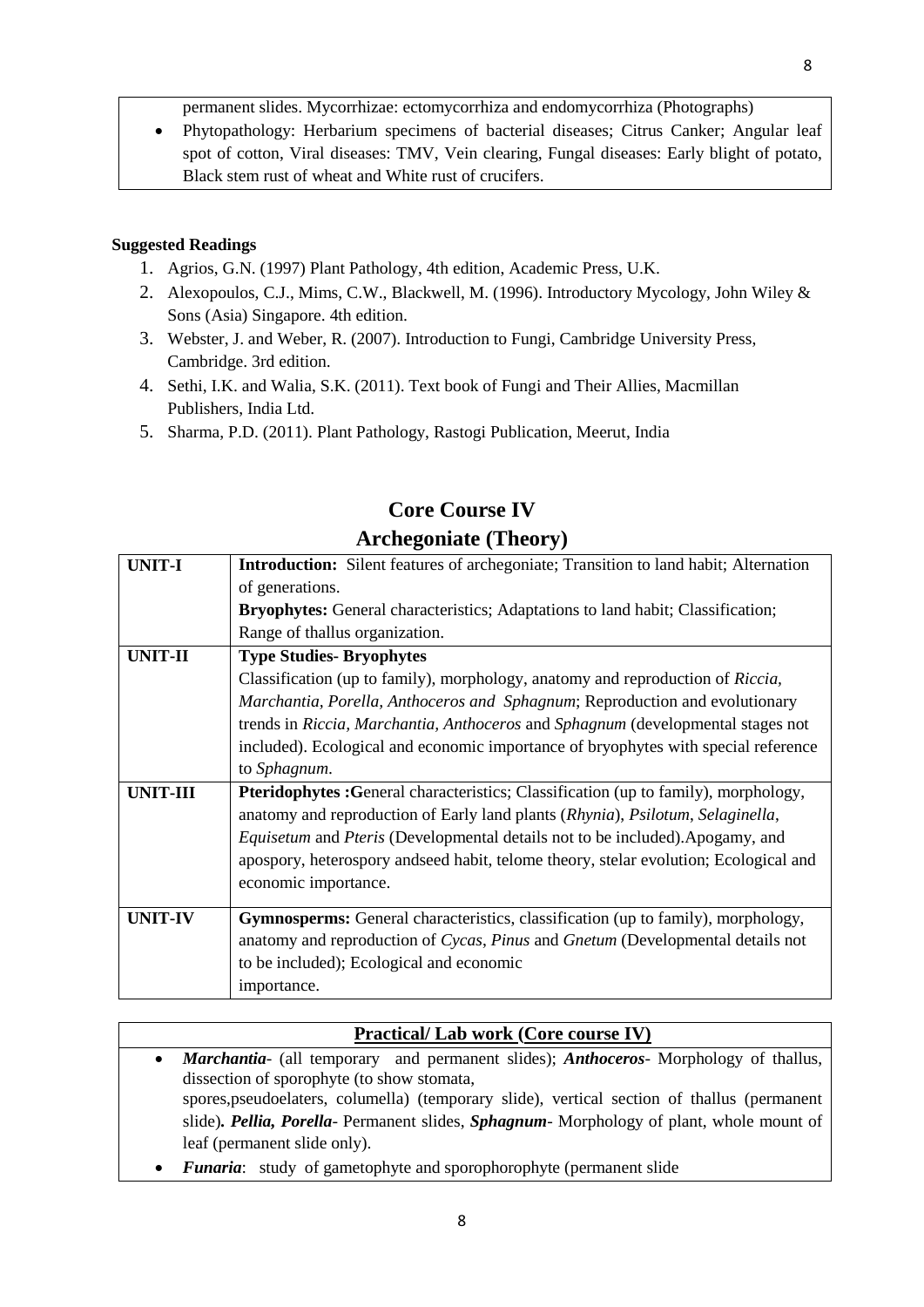- *Psilotum* Study of specimen, transverse section of synangium (permanent slide).
- *Selaginella*: permanent slide
- *Equisetum* Morphology, transverse section of internode, longitudinal section of strobilus, transverse section of strobilus, whole mount of sporangiophore, whole mount of spores (wet and dry) (temporary slide), transverse section of rhizome (permanent slide).
- *Pteris* Morphology, transverse section of rachis, vertical section of sporophyll, wholemount of sporangium, whole mount of spores (temporary slides), transverse section of rhizome, whole mount of prothallus with sex organs and young sporophyte (permanent slide).
- *Cycas* Morphology (coralloid roots, bulbil, leaf), whole mount of microsporophyll, transverse section of coralloid root, transverse section of rachis, vertical section of leaflet, vertical section of microsporophyll, whole mount of spores (temporary slides), longitudinal section of ovule, transverse section of root (permanent slide).
- *Pinus* Morphology, transverse section of Needle, transverse section of stem, longitudinal section of / transverse section of male cone, whole mount of microsporophyll, longitudinal section of female cone, tangential longitudinal section &radial longitudinal sections stem (permanent slide).
- *Gnetum* Morphology (stem, male & female cones), transverse section of stem, vertical section of ovule (permanent slide)

- 1. Vashistha, P.C., Sinha, A.K., Kumar, A. (2010). Pteridophyta. S. Chand. Delhi, India. Bhatnagar, S.P. & Moitra, A. (1996). Gymnosperms. New Age International (P) Ltd Publishers,New Delhi, India.
- 2. Parihar, N.S. (1991). An introduction to Embryophyta: Vol. I. Bryophyta. Central Book Depot.Allahabad.
- 3. Raven, P.H., Johnson, G.B., Losos, J.B., Singer, S.R. (2005). Biology. Tata McGraw Hill, Delhi.
- 4. Vanderpoorten, A. & Goffinet, B. (2009) Introduction to Bryophytes. Cambridge University Press.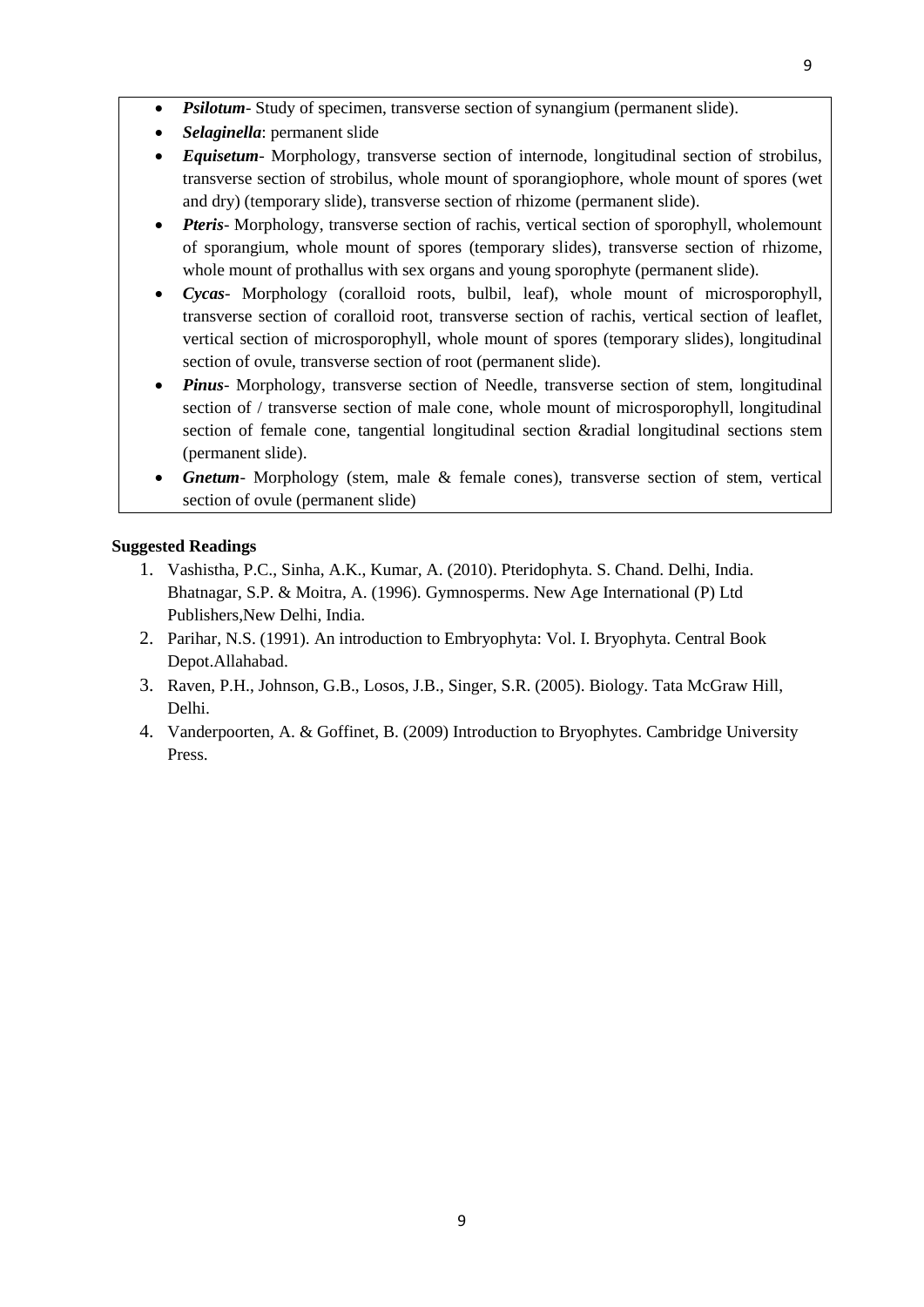## **SEMESTER-III**

#### **\*\*\***

### **Core Course V**

### **Anatomy of Angiosperms (Theory)**

| <b>UNIT-I</b>  | Introduction and scope of Plant Anatomy; Applications in systematics, forensics and |
|----------------|-------------------------------------------------------------------------------------|
|                | pharmacognosy.                                                                      |
|                | Tissues: Classification of tissues; Simple and complex tissues (no phylogeny);      |
|                | cytodifferentiation of tracheary elements and sieve elements; Pits and              |
|                | plasmodesmata; Wall ingrowths and transfer cells, adcrustation and incrustation,    |
|                | Ergastic substances. Hydathodes, cavities, lithocysts and laticifers.               |
| <b>UNIT-II</b> | Apical meristems: Evolution of concept of organization of shoot apex (Apical cell   |
|                | theory, Histogen theory, Tunica Corpus theory, continuing meristematic residue,     |
|                | cytohistological zonation); Types of vascular bundles; Structure of dicot and       |
|                | monocot stem. Origin, development, arrangement and diversity in size and shape of   |
|                | leaves; Structure of dicot and monocot leaf, Kranz anatomy. Organization of         |
|                | root apex (Apical cell theory, Histogen theory, Korper-Kappe theory).               |
|                |                                                                                     |
| UNIT-III       | Vascular Cambium and Wood: Structure, function and seasonal activity of cambium;    |
|                | Secondary growth in root and stem.                                                  |
|                | Axially and radially oriented elements; Types of rays and axial parenchyma; Cyclic  |
|                | aspects and reaction wood; Sapwood and heartwood; Ring and diffuse porous wood;     |
|                | Early and late wood, tyloses; Dendrochronology. Development and composition of      |
|                | periderm, rhytidome and lenticels.                                                  |
| <b>UNIT-IV</b> | Epidermal tissue<br>system, cuticle, epicuticular<br>trichomes(uni-and<br>waxes,    |
|                | multicellular, glandular and non-glandular, two examples of each), stomata          |
|                | (classification); Adcrustation and incrustation;                                    |
|                | Anatomical adaptations of xerophytes and hydrophytes.                               |

# **Practical/Lab work (Core course V)**

- Study of anatomical details through permanent slides/temporary stain mounts/ macerations/ museum specimens with the help of suitable examples
- Apical meristem of root, shoot and vascular cambium, distribution and types of parenchyma, collenchyma and sclerenchyma
- Xylem: Tracheary elements-tracheids, vessel elements; thickenings; perforation plates; xylem fibres; Wood: ring porous; diffuse porous; tyloses; heart- and sapwood
- Phloem: Sieve tubes-sieve plates; companion cells; phloem fibres
- Epidermal system: cell types, stomata types; trichomes: non-glandular and glandular.
- Root: monocot, dicot, secondary growth of Stem: monocot, dicot primary and secondary growth; periderm; lenticels
- Leaf: isobilateral, dorsiventral, C4 leaves (Kranz anatomy)
- Adaptive Anatomy: xerophytes, hydrophytes; Secretory tissues: cavities, lithocysts and laticifers.

- Dickison, W.C. (2000). Integrative Plant Anatomy. Harcourt Academic Press, USA.
- Fahn, A. (1974). Plant Anatomy. Pergmon Press, USA.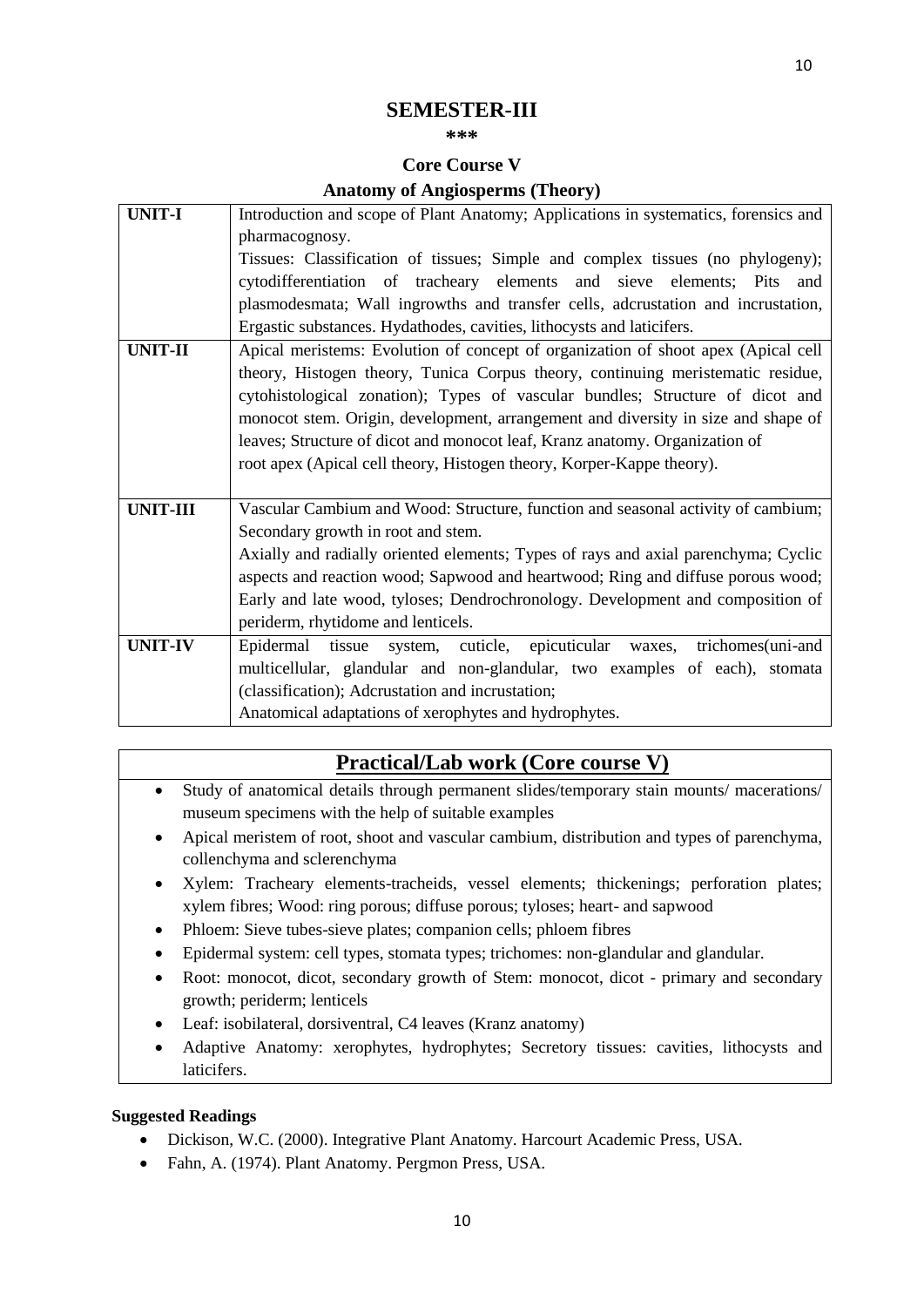- Mauseth, J.D. (1988). Plant Anatomy. The Benjammin/Cummings Publisher, USA.
- Evert, R.F. (2006) Esau's Plant Anatomy: Meristems, Cells, and Tissues of the Plant Body: Their Structure, Function and Development. John Wiley and Sons, Inc.

# **Core Course VI Economic Botany (Theory)**

| <b>UNIT-I</b>   | Origin of Cultivated Plants: Concept of Centres of Origin, their importance with            |
|-----------------|---------------------------------------------------------------------------------------------|
|                 | reference to Vavilov's work. Examples of major plant introductions; Crop                    |
|                 | domestication and loss of genetic diversity; evolution of new crops/varieties,              |
|                 | importance of germplasm diversity.                                                          |
| <b>UNIT-II</b>  | Cereals and Legumes: Nutritional values of cerials, millets and pulses, Wheat and           |
|                 | Rice, millets (Pannicetum, Sorghum Eleusine), legumes (Chick pea, Pigeon pea and            |
|                 | fodders, their origin, cultivation and processing, Importance to man and ecosystem.         |
|                 | <b>Sources of sugars and starches:</b> Morphology and processing of sugarcane, products     |
|                 | and by-products of sugarcane industry. Potato – morphology, propagation $\&$ uses.          |
| <b>UNIT-III</b> | Spices: Listing of important spices, their family and part used. Economic importance        |
|                 | with special reference to fennel, saffron, clove and black pepper                           |
|                 | Sources of oils and fats: General description, uses and health implications of              |
|                 | groundnut, linseed, soybean, mustard and coconut (Botanical name, family & uses).           |
|                 | Essential Oils: General account, extraction methods, comparison with fatty oils $\&$        |
|                 | their uses.                                                                                 |
| <b>UNIT-IV</b>  | Drug-yielding plants: Therapeutic and habit-forming drugs with special reference to         |
|                 | Cinchona, Digitalis, Papaver and Cannabis; Tobacco (Morphology, processing, uses            |
|                 | and health hazards).                                                                        |
|                 | <b>Biofuel plants:</b> Bioethanol (maiz and sugarcane) Biodiesel ( <i>Jatropha carcus</i> ) |
|                 | cultivation and and processing,                                                             |
|                 | Natural Rubber: Para-rubber: tapping, processing and uses.                                  |
|                 | Timber plants: General account with special reference to teak and pine.                     |
|                 | Fibers: Classification based on the origin of fibers; Cotton, Coir and Jute                 |
|                 | (morphology, extraction and uses).                                                          |

# **Practical/Lab work Core course VI)**

 Collection, identification and preparation of list of locally available plants/plant products (specimen/ photographs) with proper description:**-**Cereals, Legumes, Spices, Beverages, oil yielding plants, Drug-yielding plants, Woods, Fiber-yielding plants

- 1. Kochhar, S.L. (2012). Economic Botany in Tropics, MacMillan & Co. New Delhi, India.
- 2. Wickens, G.E. (2001). Economic Botany: Principles & Practices. Kluwer Academic Publishers,The Netherlands.
- 3. Chrispeels, M.J. and Sadava, D.E. 1994 Plants, Genes and Agriculture. Jones & Bartlett opublishers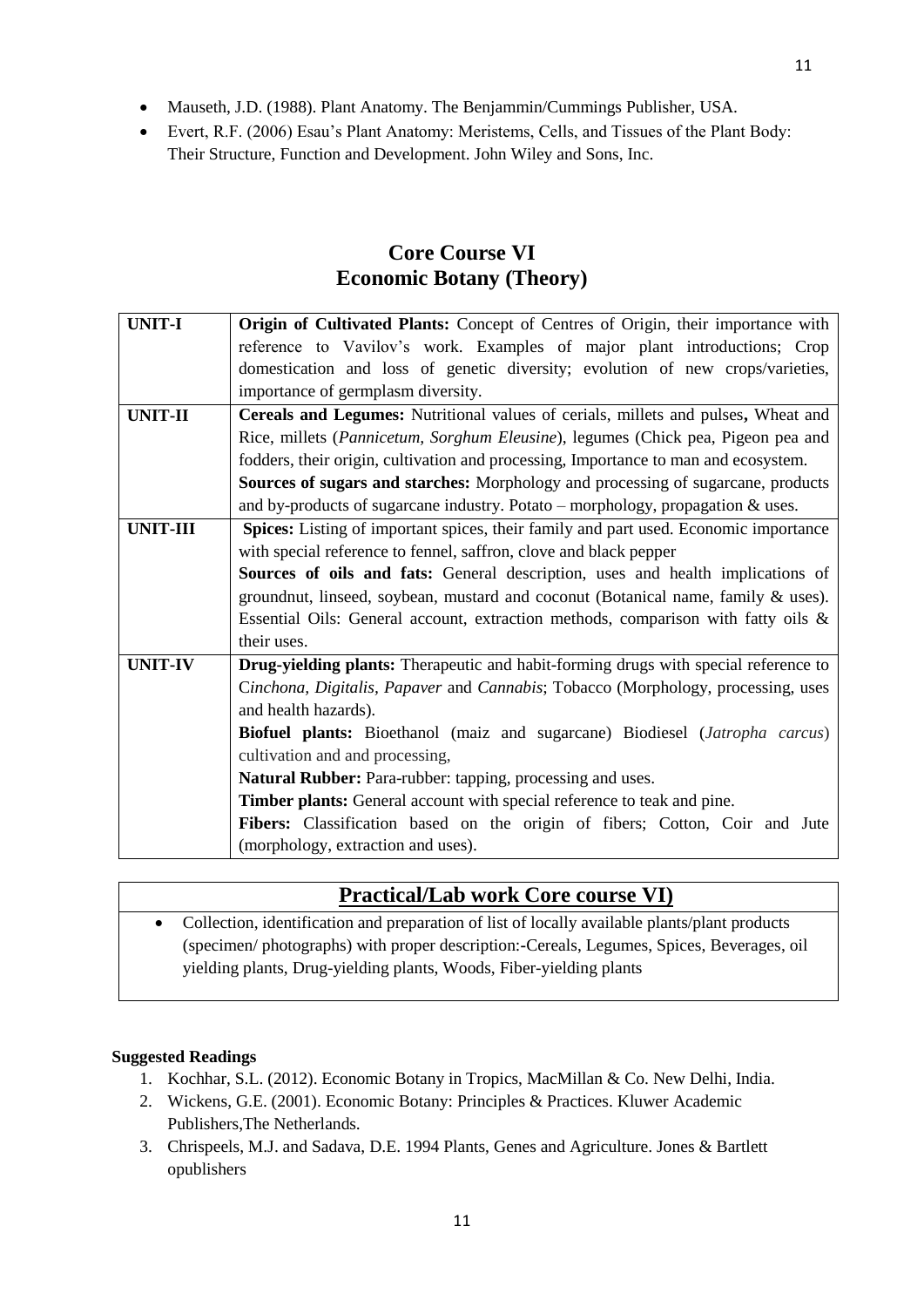# **Core Course VII Genetics (Theory)**

| <b>UNIT-I</b>   | Mendelian genetics and its extension: Mendelism: History; Principles of            |
|-----------------|------------------------------------------------------------------------------------|
|                 | inheritance; Chromosome theory of inheritance; Incomplete dominance and co-        |
|                 | dominance; Multiple alleles, Lethal alleles, Epistasis, Pleiotropy, Recessive and  |
|                 | Dominant trait; extra chromosomal inheritance, epigentics, autosomes and sex       |
|                 | chromosomes; chromosome morphology and karyotype.                                  |
| <b>UNIT-II</b>  | Linkage, crossing over and chromosome mapping: Linkage and crossing over,          |
|                 | Cytological basis of crossing over; Recombination                                  |
|                 | frequency, two factor and three factor crosses; Interference and coincidence; Gene |
|                 | mapping; Sex Linkage.                                                              |
| <b>UNIT-III</b> | Variation in chromosome structure and number: Deletion, Duplication, Inversion,    |
|                 | Translocation, Position effect, Euploidy and Aneuploidy, induction of polyploidy   |
|                 | Gene mutations: Types of mutations: spontaneous and induced, Molecular basis of    |
|                 | mutations; Mutagens – physical and chemical agents (Base analogs, deaminating,     |
|                 | alkylating and intercalating agents); Transposons. DNA damage and repair,          |
| <b>UNIT-IV</b>  | Gene and gene concept: Classical vs molecular concepts of gene; Cis-Trans          |
|                 | complementation test                                                               |
|                 | Population and evolutionary genetics: Allele frequencies, Genotype frequencies,    |
|                 | Hardy-Weinberg Law, role of natural selection, mutation, genetic drift.            |

# **Practical/Lab work (Core course VII)**

- Mendel's laws through seed ratios. Laboratory exercises in probability and chi-square.
- Chromosome mapping using point test cross data
- Pedigree analysis for dominant and recessive autosomal and sex linked traits.
- Incomplete dominance and gene interaction through seed ratios (9:7, 9:6:1, 13:3, 15:1, 12:3:1, 9:3:4).
- Photographs/Permanent Slides showing Translocation Ring, Laggards and Inversion Bridge.

- 1. Gardner, E.J., Simmons, M.J., Snustad, D.P. (1991). Principles of Genetics, John Wiley & sons, India. 8th edition.
- 2. Snustad, D.P. and Simmons, M.J. (2010). Principles of Genetics, John Wiley & Sons Inc., India. 5th edition.
- 3. Klug, W.S., Cummings, M.R., Spencer, C.A. (2009). Concepts of Genetics. Benjamin Cummings, U.S.A. 9th edition.
- 4. Griffiths, A.J.F., Wessler, S.R., Carroll, S.B., Doebley, J. (2010). Introduction to Genetic Analysis. W. H. Freeman and Co., U.S.A. 10th edition.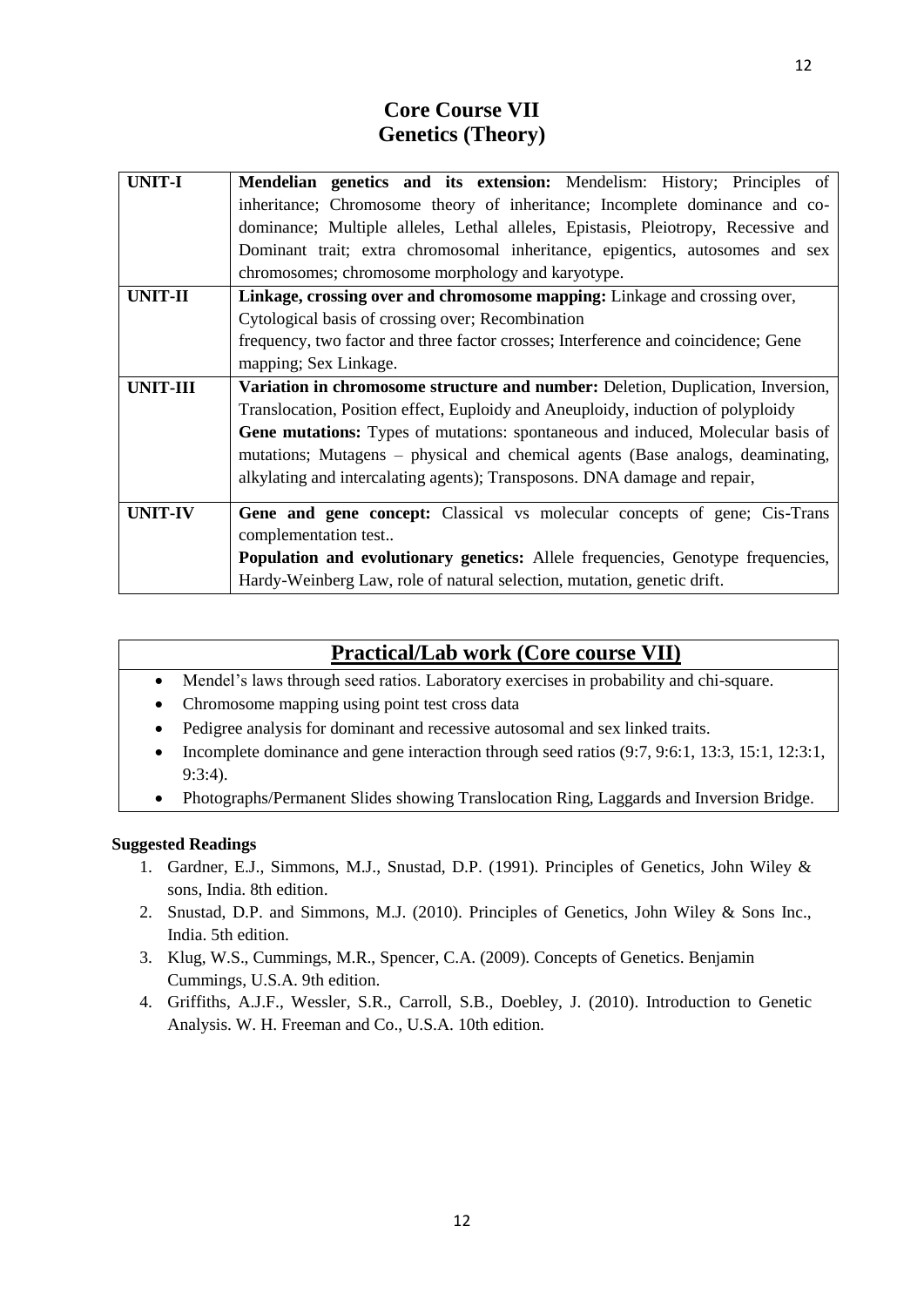# **SEMESTER-IV**

#### **\*\*\***

# **Core Course VIII Molecular Biology (Theory)**

| <b>UNIT-I</b>   | Nucleic acids as the genetic material: Historical perspective; Griffith's, Hershey &            |
|-----------------|-------------------------------------------------------------------------------------------------|
|                 | Chase, Avery, McLeod & McCarty experiments)                                                     |
|                 | The Structures of DNA and RNA/Genetic Material: DNA Structure: Miescher to                      |
|                 | Watson and Crick- historic perspective, DNA structure, Salient features of double helix,        |
|                 | types of DNA, denaturation and renaturation, cot curves; Organization of DNA-                   |
|                 | Prokaryotes, Viruses, Eukaryotes; RNA Structure. Chromatin structure- Euchromatin,              |
|                 | Heterochromatin, Organisation of eukaryotic chromsosme, Nucleosome,                             |
|                 |                                                                                                 |
| <b>UNIT-II</b>  | <b>DNA replication:</b> General principles of DNA replication – bidirectional, semiconservative |
|                 | and semi discontinuous replication; Enzymes involved in DNA replication. Prokasryotic           |
|                 | and eukaryotic DNA polymerases, Mechanism of DNA replication of prokaryotes and                 |
|                 | eukaryotes, telomere shortening and telomerase, inhibitors of replication                       |
| <b>UNIT-III</b> | Central dogma and genetic code: Key experiments establishing-The Central Dogma;                 |
|                 | Genetic code (deciphering & salient features)                                                   |
|                 | Transcription: RNA polymerase, initiation, elongation and termination of transcription,         |
|                 | principles of transcriptional regulation in prokaryotes and eukaryotes: transcription factors;  |
|                 | Gene silencing.                                                                                 |
| <b>UNIT-IV</b>  | Processing and modification of RNA: Eukaryotic RNA transcription, and maturation:               |
|                 | introns and exons, removal of introns, spliceosome machinery, RNA splicing, group I and         |
|                 | group II intron splicing, alternative splicing eukaryotic mRNA processing (5' cap, 3'           |
|                 | polyA tail). Inhibitors of transcription.                                                       |
|                 | Translation: Ribosome structure and assembly, mRNA; Charging of tRNA, aminoacyl                 |
|                 | tRNA synthetases; Various steps in protein synthesis, proteins involved in initiation,          |
|                 | elongation and termination of polypeptides; Fidelity of translation; Inhibitors of protein      |
|                 | synthesis                                                                                       |
|                 | Gene regulation: Operon concept, induction and repression: Lac operon and Trp operon;           |
|                 | and in Eukaryotes.                                                                              |

**Practical/Lab work (Core course VIII)**

- DNA estimation by diphenylamine reagent/UV Spectrophotometry.
- Study of DNA replication mechanisms through photographs (Rolling circle, Theta replication and semi-discontinuous replication).
- Study of structures of prokaryotic RNA polymerase and eukaryotic RNA polymerase II through photographs.
- Study of the following through photographs: Assembly of Spliceosome machinery; Splicing mechanism in group I & group II introns; Ribozyme and Alternative splicing of instruments used to measure microclimatic variables: Soil thermometer, maximum and minimum thermometer, anemometer, psychrometer/hygrometer, rain gauge and lux meter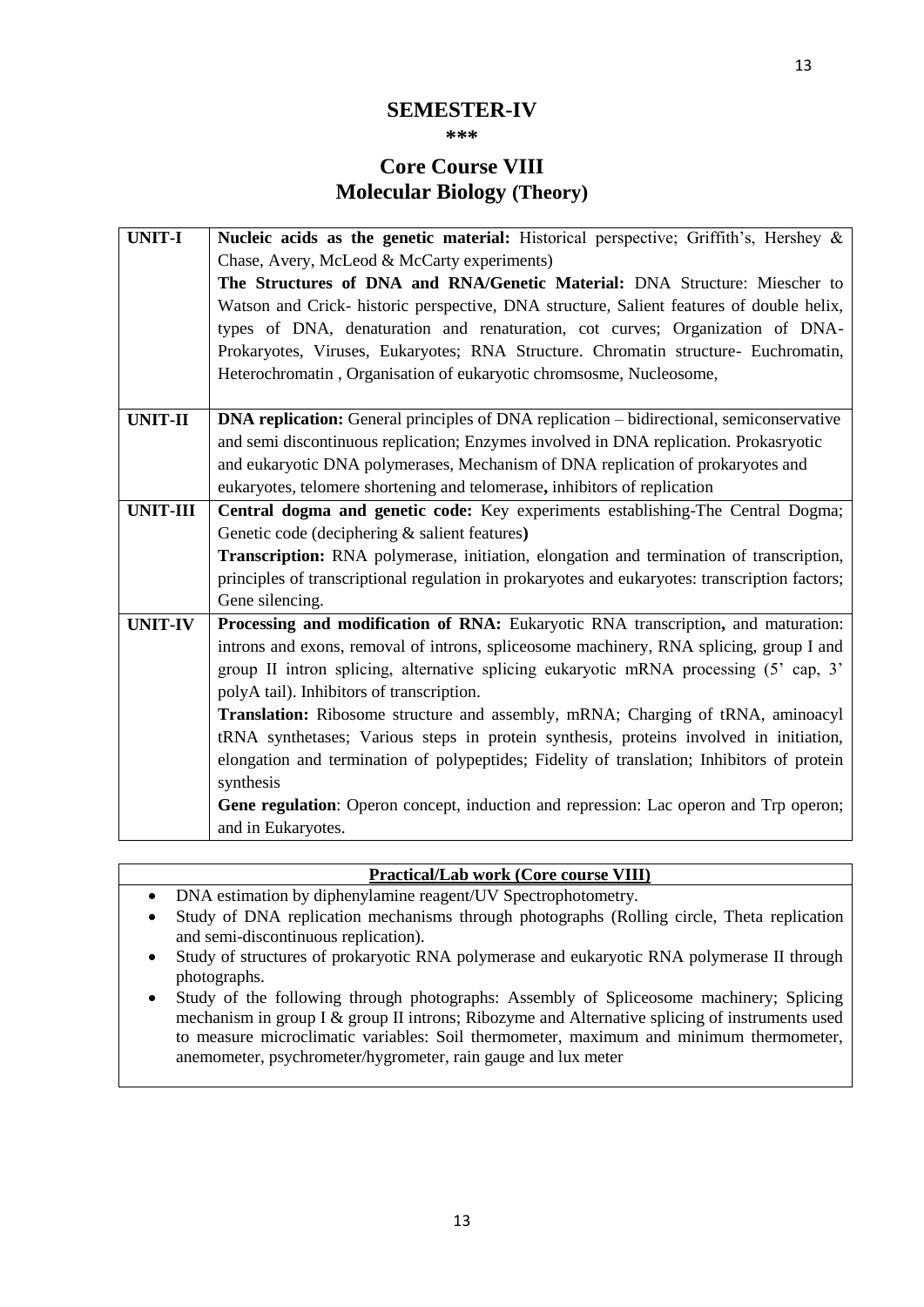- 1. Watson J.D., Baker, T.A., Bell, S.P., Gann, A., Levine, M., Losick, R. (2007). Molecular Biology of the Gene, Pearson Benjamin Cummings, CSHL Press, New York, U.S.A. 6th edition.
- 2. Snustad, D.P. and Simmons, M.J. (2010). Principles of Genetics. John Wiley and Sons Inc., U.S.A. 5th edition.
- 4. Klug, W.S., Cummings, M.R., Spencer, C.A. (2009). Concepts of Genetics. Benjamin Cummings. U.S.A. 9th edition.
- 3. Russell, P. J. (2010). i-Genetics- A Molecular Approach. Benjamin Cummings, U.S.A. 3rd edition.
- 4. Griffiths, A.J.F., Wessler, S.R., Carroll, S.B., Doebley, J. (2010). Introduction Genetic Analysis. W. H. Freeman and Co., U.S.A. 10th edition

# **Core Course IX**

# **Plant Ecology and Phytogeography (Theory)**

| <b>UNIT-I</b>   | Introduction: Basic concepts of ecology; Levels of organization. Inter-relationships      |
|-----------------|-------------------------------------------------------------------------------------------|
|                 | between the living world and the environment, the components and dynamism,                |
|                 | homeostasis.                                                                              |
|                 | Climatic factors: Environmental complex, interaction of ecological factors;<br>Light      |
|                 | factor; temperature factor; atmospherics -gases; wind factor; fire factor.                |
|                 | Soil factor: Importance; origin; formation; composition; physical; chemical and           |
|                 | biological components; soil profile; role of climate in soil development.                 |
|                 | Water: Importance, states of water in the environment; atmospheric moisture;              |
|                 | Precipitation types (rain, fog, snow, hail, dew); Hydrological Cycle; Water in soil;      |
|                 | Ecological groups of plants and their adaptations (Hydrophytes, Xerophytes)               |
| <b>UNIT-II</b>  | Biotic interactions: Trophic organization, basic source of energy, autotrophy,            |
|                 | heterotrophy; symbiosis, commensalism, parasitism; food chains and webs; ecological       |
|                 | pyramids; biomass, standing crop.                                                         |
|                 | <b>Population ecology</b>                                                                 |
|                 | Characteristics and Dynamics . Ecological Speciation                                      |
| <b>UNIT-III</b> | <b>Plant communities</b>                                                                  |
|                 | Concept of ecological amplitude; Habitat and niche; Characters: analytical and synthetic; |
|                 | Ecotone and edge effect; Dynamics: succession – processes, types; climax concepts.        |
|                 | Ecosystems: Structure; Processes; Trophic organisation; Food chains and Food webs;        |
|                 | Ecological pyramids.                                                                      |
| <b>UNIT-IV</b>  | <b>Functional aspects of ecosystem</b>                                                    |
|                 | Principles and models of energy flow; Production and productivity; Ecological             |
|                 | efficiencies;                                                                             |
|                 | Biogeochemical cycles; Cycling of Carbon, Nitrogen and Phosphorus.                        |
|                 | Phytogeography                                                                            |
|                 | Principles; Continental drift; Theory of tolerance; Endemism; Brief description of major  |
|                 | terrestrial biomes (one each from tropical, temperate & tundra); Phytogeographical        |
|                 | division of India; Local Vegetation.                                                      |

### **Practical/Lab work (Core course IX)**

- Determination of pH of various soil and water samples (pH meter, universal indicator/Lovibond comparator and pH paper)
- Determination of dissolved oxygen of water samples from polluted and unpolluted sources.
- Study of morphological adaptations of hydrophytes and xerophytes (four each).

14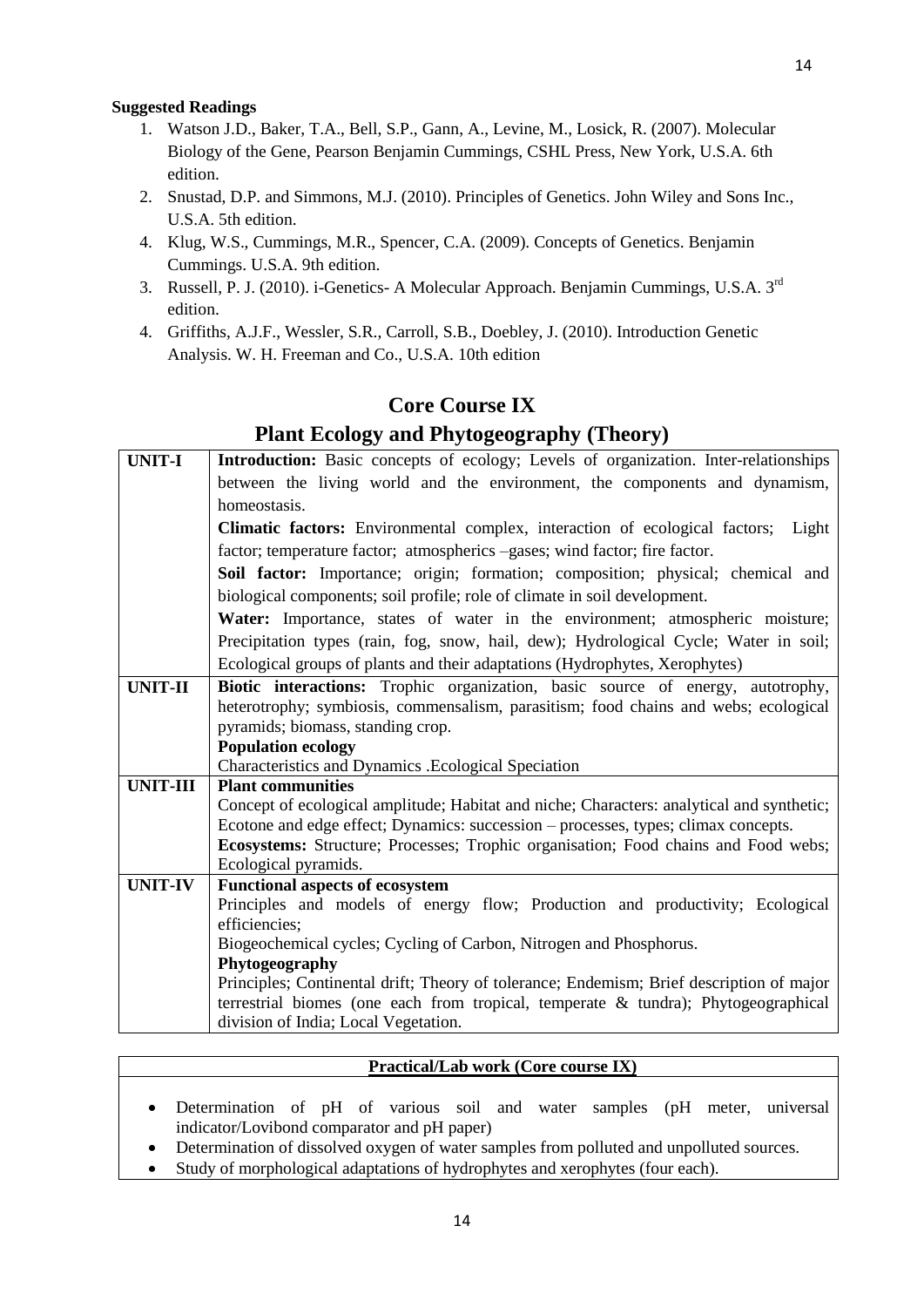- Study of biotic interactions of the following: Stem parasite (*Cuscuta*), Root parasite (*Orobanche*) Epiphytes, Predation (Insectivorous plants).
- Determination of minimal quadrat size for the study of herbaceous vegetation in the college campus, by species area curve method (species to be listed).
- Quantitative analysis of herbaceous vegetation in the college campus for frequency and Comparison with Raunkiaer's frequency distribution law.
- Quantitative analysis of herbaceous vegetation for density and abundance in the college campus.
- Field visit to familiarise students with ecology of different sites.

- 1. Odum, E.P. (2005). Fundamentals of ecology. Cengage Learning India Pvt. Ltd., New Delhi. 5<sup>th</sup> edition.
- 2. Singh, J.S., Singh, S.P., Gupta, S. (2006). Ecology Environment and Resource Conservation. Anamaya Publications, New Delhi, India.
- 1. Sharma, P.D. (2010). Ecology and Environment. Rastogi Publications, Meerut, India. 8th edition.
- 3. Wilkinson, D.M. (2007). Fundamental Processes in Ecology: An Earth Systems Approach. Oxford University Press. U.S.A.
- 4. Kormondy, E.J. (1996). Concepts of ecology. PHI Learning Pvt. Ltd., Delhi, India. 4th edition.

# **Core Course X**

# **Plant Systematics (Theory)**

| <b>UNIT-I</b><br><b>Significance of Plant systematics</b> |                                                                                            |  |
|-----------------------------------------------------------|--------------------------------------------------------------------------------------------|--|
|                                                           | Introduction to systematics; Plant identification, Classification, Nomenclature. Evidences |  |
|                                                           | from palynology, cytology, phytochemistry and molecular data. Field inventory;             |  |
|                                                           | Functions of Herbarium; Important herbaria and botanical gardens of the world and          |  |
|                                                           | India; E-flora; Documentation: Flora, Monographs, Journals; Keys: Single access and        |  |
|                                                           | Multi-access.                                                                              |  |
|                                                           | <b>Taxonomic hierarchy</b>                                                                 |  |
|                                                           | Concept of taxa (family, genus, species); Categories and taxonomic hierarchy; Species      |  |
|                                                           | concept (taxonomic, biological, evolutionary).                                             |  |
| <b>UNIT-II</b>                                            | <b>Botanical nomenclature</b>                                                              |  |
|                                                           | Principles and rules (ICN); Ranks and names; Typification, author citation, valid          |  |
|                                                           | publication,                                                                               |  |
|                                                           | rejection of names, principle of priority and its limitations; Names of hybrids.           |  |
|                                                           | <b>Systems of classification</b>                                                           |  |
|                                                           | Major contributions of Theophrastus, Bauhin, Tournefort, Linnaeus, Adanson, de             |  |
|                                                           | Candolle, Bessey, Hutchinson, Takhtajan and Cronquist; Classification systems of           |  |
|                                                           | Bentham and Hooker (up to series) and Engler and Prantl (up to orders). Brief reference    |  |
|                                                           | of Angiosperm Phylogeny Group (APG III) classification.                                    |  |
| <b>UNIT-III</b>                                           | <b>Study of Angiosperms families:</b>                                                      |  |
|                                                           | Ranunculaceae, Brassicaceae, Myrtaceae, Umbelliferae, Asteraceae, Solanaceae,              |  |
|                                                           | Lamiaceae, Euphorbiaceae, Liliaceae, Cyperaceae, Poaceae                                   |  |
|                                                           |                                                                                            |  |
| <b>UNIT-IV</b>                                            | <b>Phylogeny of Angiosperms:</b> Terms and concepts (primitive and advanced, homology      |  |
|                                                           | and analogy, parallelism and convergence, monophyly, Paraphyly, polyphyly and              |  |
|                                                           | clades). Origin and evolution of angiosperms; Co-evolution of angiosperms and animals;     |  |
|                                                           | Methods of illustrating evolutionary relationship (phylogenetic tree, cladogram).          |  |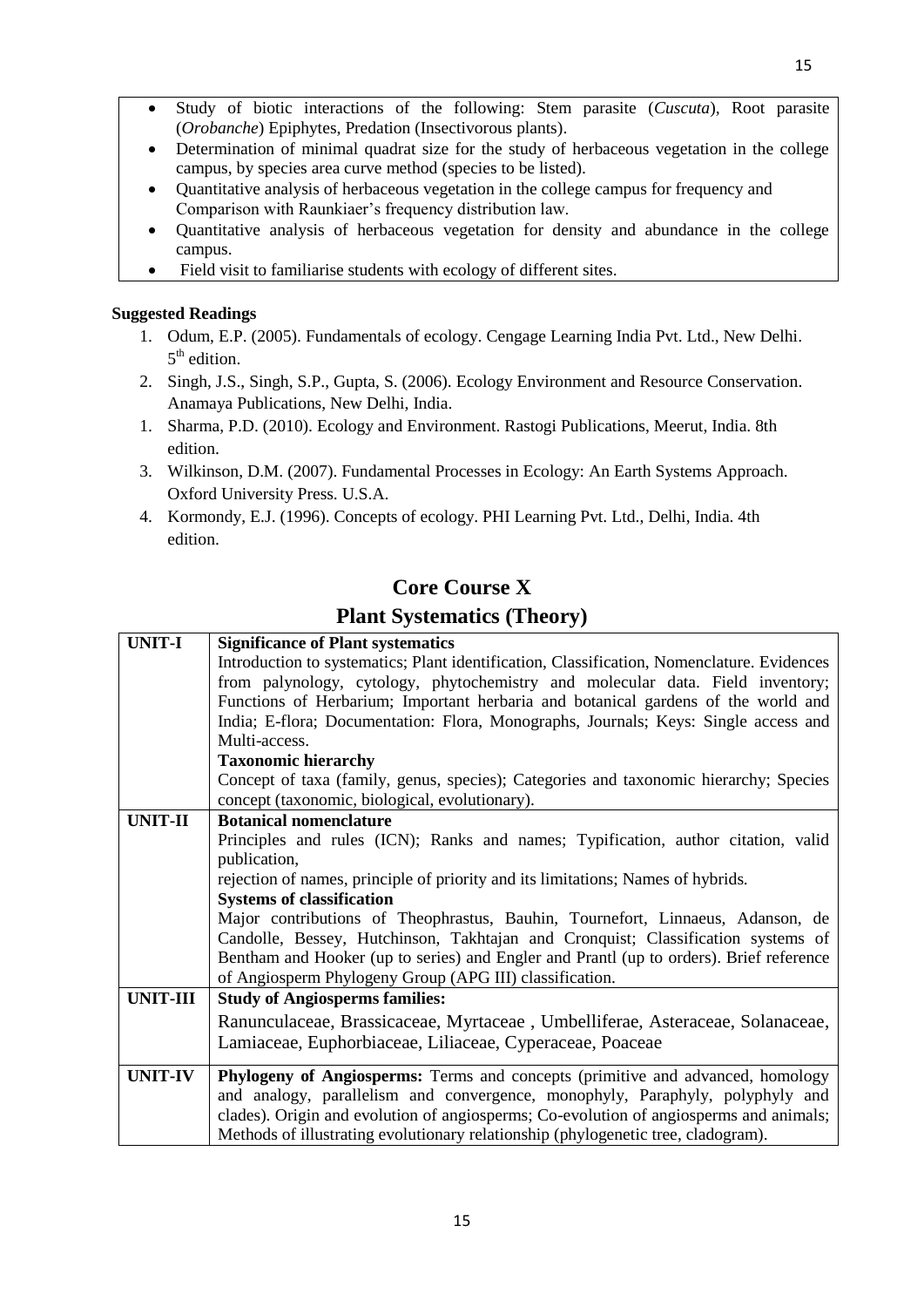### **Practical/Lab work (Core Course X)** Study of vegetative and floral characters of the following families (Description, V.S. flower, section of ovary, floral diagram/s, floral formula/e and systematic position according to Bentham & Hooker's system of classification): Ranunculaceae - *Ranunculus, Delphinium* Brassicaceae - *Brassica, Alyssum / Iberis* Myrtaceae - *Eucalyptus, Callistemon* Umbelliferae - *Coriandrum /Anethum / Foeniculum* Asteraceae - *Sonchus/Launaea, Vernonia/Ageratum, Eclipta/Tridax* Solanaceae - *Solanum nigrum/Withania* Lamiaceae - *Salvia/Ocimum* Euphorbiaceae - *Euphorbia hirta/E.milii, Jatropha* Liliaceae - *Asphodelus/Lilium/Allium* Poaceae - *Triticum/Hordeum/Avena/Rice*

 Field visit (local), Mounting of a properly dried and pressed specimen of any wild plant with herbarium label (to be submitted in the record book)

## **Suggested Readings**

- 1. Singh, (2012). *Plant Systematics:* Theory and Practice Oxford & IBH Pvt. Ltd., New Delhi. 3rdedition.
- 2. Jeffrey, C. (1982). An Introduction to *Plant Taxonomy.* Cambridge University Press, Cambridge.
- 3. Judd, W.S., Campbell, C.S., Kellogg, E.A., Stevens, P.F. (2002). Plant Systematics-A Phylogenetic Approach. Sinauer Associates Inc., U.S.A. 2nd edition.
- 4. Maheshwari, J.K. (1963). *Flora* of Delhi. CSIR, New Delhi.
- 5. Radford, A.E. (1986). Fundamentals of *Plant Systematics*. Harper and Row, New York.

# **SEMESTER-V**

**\*\*\***

# **Core Course XI Reproductive Biology of Angiosperms (Theory)**

| <b>UNIT-I</b>   | <b>Introduction:</b> History (contributions of G.B. Amici, W. Hofmeister, E. Strasburger, S.G.      |
|-----------------|-----------------------------------------------------------------------------------------------------|
|                 | Nawaschin, P. Maheshwari, B.M. Johri, W.A. Jensen, J. Heslop-Harrison) and scope.                   |
|                 | Anther and Pollen biology: Anther wall: Structure and functions, microsporogenesis,                 |
|                 | Microgametogenesis; Pollen wall structure Pollen wall proteins; Pollen viability, storage           |
|                 | and germination.                                                                                    |
| <b>UNIT-II</b>  | <b>Ovule:</b> Structure; Types; Special structures-endothelium, obturator, aril, caruncle and       |
|                 | hypostase; Female gametophyte- megasporogenesis (monosporic, bisporic<br>and                        |
|                 | tetrasporic) and megagametogenesis                                                                  |
|                 | (details of <i>Polygonum</i> type); Organization and ultrastructure of mature embryo sac.           |
| <b>UNIT-III</b> | <b>Pollination and fertilization:</b> Pollination types and significance; adaptations; structure of |
|                 | stigma and style; path of pollen tube                                                               |
|                 | in pistil; double fertilization.                                                                    |
|                 | <b>Self incompatibility:</b> Basic concepts (interspecific, intraspecific, homomorphic,             |
|                 | heteromorphic, GSI and SSI); Methods to overcome self- incompatibility: mixed                       |
|                 | pollination, bud pollination, stub pollination; in vitro fertilization                              |
| <b>UNIT-IV</b>  | Embryo, Endosperm and Seed: Structure and types; General pattern of development of                  |
|                 | dicot and monocot embryo and endosperm; Suspensor: structure and functions; Embryo-                 |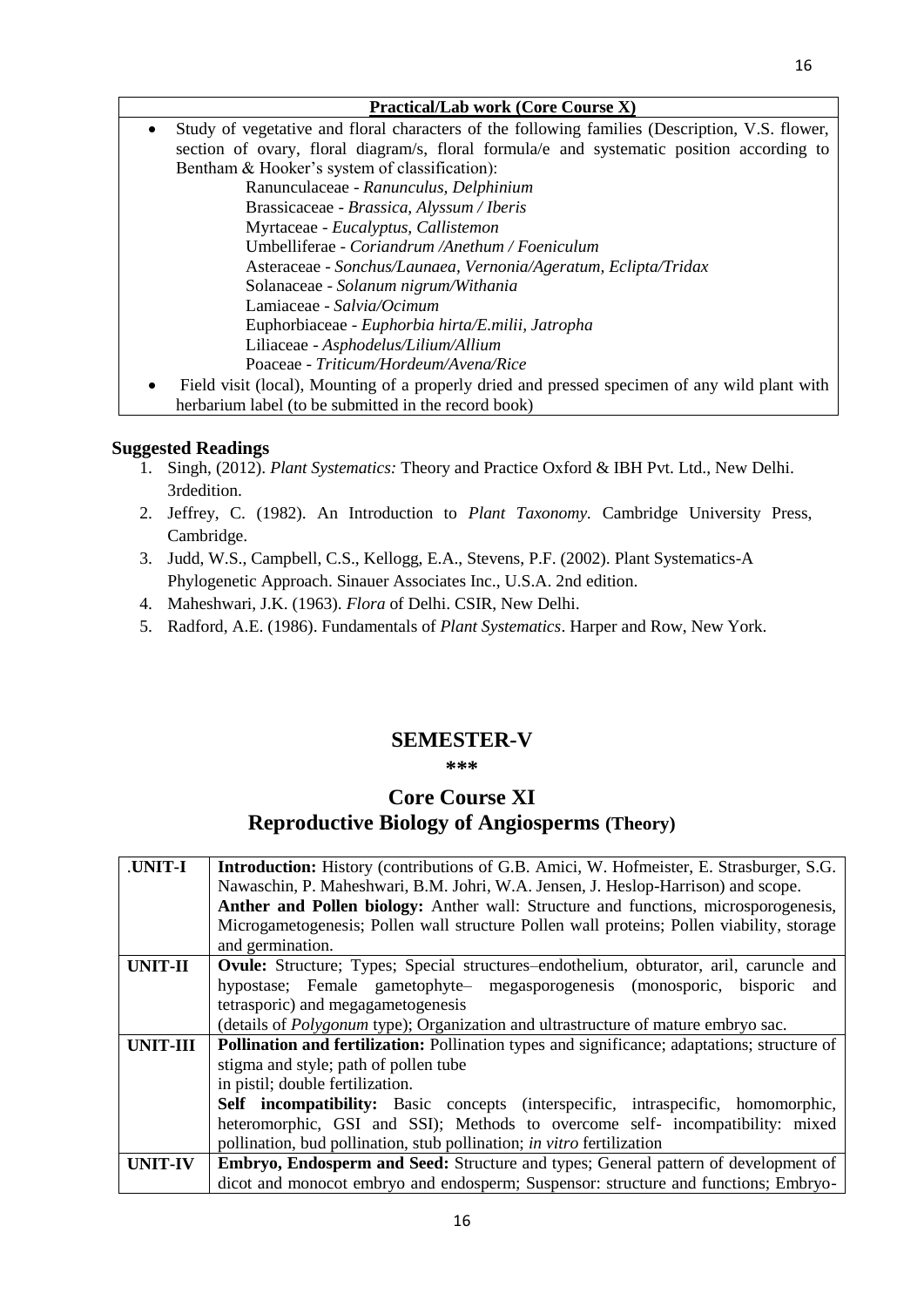| endosperm relationship; Nutrition of embryo; Unusual features; Embryo development in    |
|-----------------------------------------------------------------------------------------|
| <i>Paeonia.</i> Seed structure, importance and dispersal mechanisms                     |
| <b>Polyembryony and apomixes:</b> Introduction; Classification; Causes and applications |

### **Practical/Lab work (Core course XI)**

- Anther: Wall and its ontogeny; Tapetum (amoeboid and glandular); MMC, spore tetrads, uninucleate, bicelled and dehisced anther stages through slides/micrographs, male germ unit (MGU) through photographs and schematic representation.
- Pollen grains: Fresh and acetolyzed showing ornamentation and aperture, psuedomonads, polyads, pollinia (slides/photographs,fresh material), ultrastructure of pollen wall(micrograph);
- Ovule: Types-anatropous, orthotropous, amphitropous/campylotropous, circinotropous (permanent slides/specimens/photographs); Unitegmic, bitegmic; Tenuinucellate and crassinucellate (permanent slides/specimens/photographs).
- Special structures: Endothelium, obturator, hypostase, caruncle and aril (permanent slides/specimens/photographs).
- Embryogenesis: Study of development of dicot embryo through permanent slides; dissection of developing seeds for embryos at various developmental stages; Study of suspensor through electron micrographs.

### **Suggested Readings**

- 1. Bhojwani, S.S. and Bhatnagar, S.P. (2011). The Embryology of Angiosperms, Vikas Publishing House. Delhi. 5th edition.
- 2. Shivanna, K.R. (2003). Pollen Biology and Biotechnology. Oxford and IBH Publishing Co. Pvt. Ltd. Delhi.
- 3. Raghavan, V. (2000). Developmental Biology of Flowering plants, Springer, Netherlands.
- 4. Johri, B.M. l (1984). Embryology of Angiosperms, Springer-Verlag, Netherlands.

# **Core Course XII: Plant Physiology (Theory)**

| <b>UNIT-I</b>  | <b>Plant-water relations:</b> Water Potential and its components, water absorption by roots,   |  |
|----------------|------------------------------------------------------------------------------------------------|--|
|                | pathway of water movement, symplast, apoplast, transmembrane pathways, root pressure,          |  |
|                | guttation. Ascent of sap cohesion-tension theory. Transpiration and factors affecting          |  |
|                | transpiration, mechanism of stomatal movement.                                                 |  |
| <b>UNIT-II</b> | <b>Mineral nutrition:</b> Essential and beneficial elements, macro and micronutrients, mineral |  |
|                | deficiency symptoms, roles of essential elements, chelating agents.                            |  |
|                | Nutrient Uptake: Soil as a nutrient reservoir, transport of ions across cell membrane,         |  |
|                | passive absorption, electrochemical gradient, facilitated diffusion, active absorption, role   |  |
|                | of ATP, carrier systems, proton ATPase pump and ion flux, uniport, co-transport, symport,      |  |
|                | antiport.                                                                                      |  |
| UNIT-III       | <b>Translocation in the phloem:</b> Experimental evidence in support of phloem as the site of  |  |
|                | sugar translocation. Pressure–Flow Model; Phloem loading and unloading; Source–sink            |  |
|                | relationship.                                                                                  |  |
|                | <b>Plant growth regulators:</b> Discovery, chemical nature (basic structure), bioassay and     |  |
|                | physiological roles of Auxin, Gibberellins, Cytokinin, Abscisic acid, Ethylene,                |  |
|                | Brassinosteroids and Jasmonic acid.                                                            |  |
| <b>UNIT-IV</b> | <b>Physiology of flowering:</b> Photoperiodism, flowering stimulus, florigen concept,          |  |
|                | vernalization, seed dormancy.                                                                  |  |
|                | <b>Phytochrome, crytochromes and phototropins:</b> Discovery, chemical nature, role in         |  |
|                | photomorphogenesis, low energy responses (LER) and high irradiance responses (HIR),            |  |
|                | mode of action.                                                                                |  |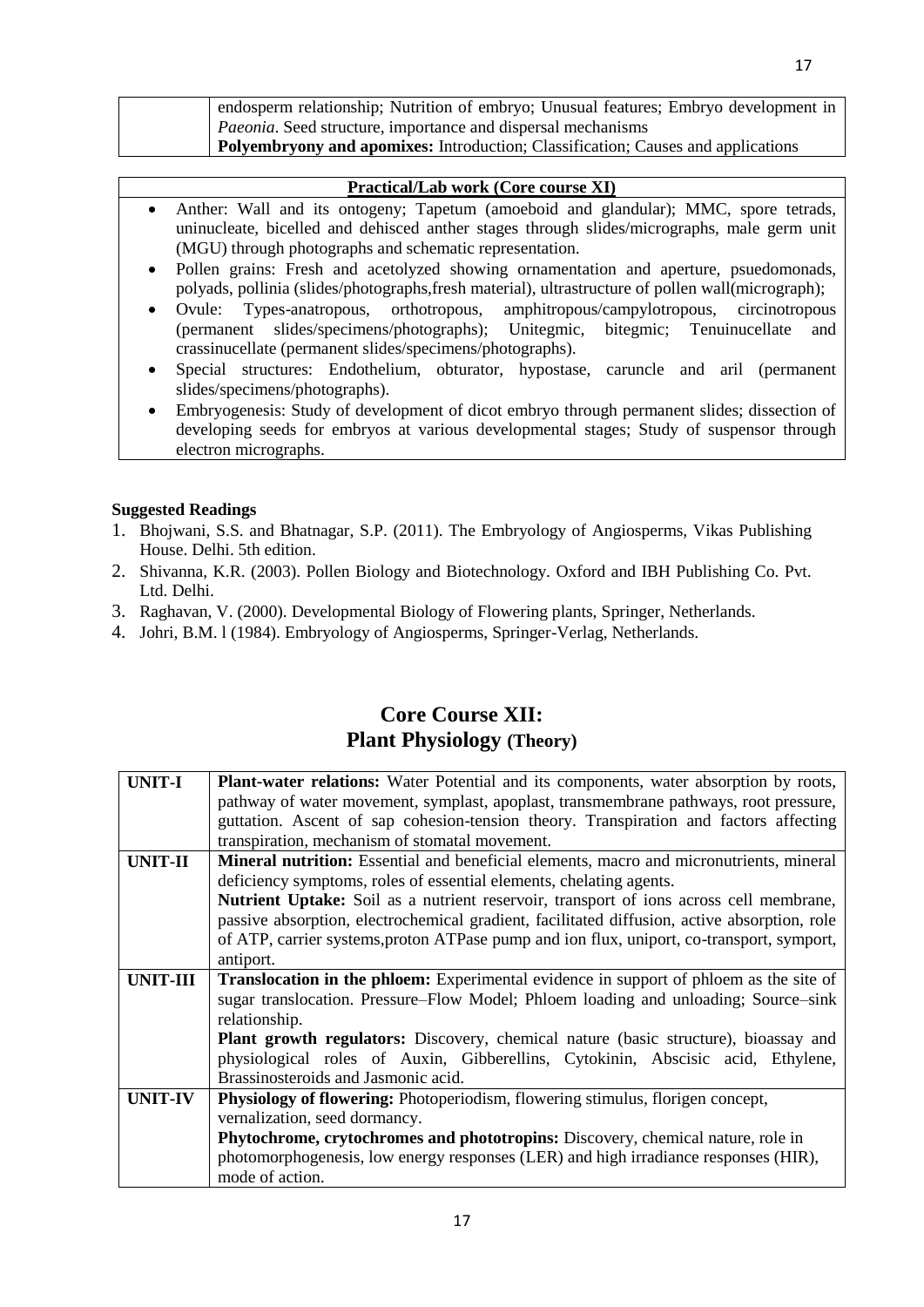### **Practical/Lab work (Core Course XII)**

- Determination of osmotic potential of plant cell sap by plasmolytic method.
- Determination of water potential of given tissue (potato tuber) by weight method.
- Study of the effect of wind velocity and light on the rate of transpiration in excised twig/leaf.
- Calculation of stomatal index and stomatal frequency from the two surfaces of leaves of a mesophyte and xerophyte.
- To calculate the area of an open stoma and percentage of leaf area open through stomata in a mesophyte and xerophyte (both surfaces).
- To study the phenomenon of seed germination (effect of light).

### **Suggested Readings**

- 1. Hopkins, W.G. and Huner, A. (2008). Introduction to Plant Physiology. John Wiley and Sons.U.S.A. 4th edition.
- 2. Taiz, L., Zeiger, E., MØller, I.M. and Murphy, A (2015). Plant Physiology and Development. Sinauer Associates Inc. USA. 6th edition.
- 3. Bajracharya D. (1999). Experiments in Plant Physiology-A Laboratory Manual. Narosa Publishing House, New Delhi.

## **SEMESTER-VI**

#### **\*\*\***

# **Core Course XIII Plant Metabolism (Theory)**

| <b>UNIT-I</b>  | Concept of metabolism: Introduction, anabolic and catabolic pathways, regulation of               |
|----------------|---------------------------------------------------------------------------------------------------|
|                | metabolism                                                                                        |
|                | <b>Carbon assimilation:</b> Historical background, photosynthetic pigments, role of               |
|                | photosynthetic pigments, antenna molecules and reaction centres, photochemical                    |
|                | reactions, photosynthetic electron transport, PSI, PSII, Q cycle, CO <sub>2</sub> reduction,      |
|                | photorespiration, C4pathways; Crassulacean acid metabolism; Factors affecting CO2                 |
|                | reduction.                                                                                        |
| <b>UNIT-II</b> | Carbon Oxidation: Glycolysis, pentose phosphate pathway, TCA                                      |
|                | cycle, mitichondrial electron transort (ETC), factors affecting respiration.                      |
|                | Mechanism of ATP synthesis, substrate level phosphorylation, chemiosmotic mechanism               |
|                | (oxidative and photophosphorylation), ATP synthase, role of uncouplers.                           |
| UNIT-III       | <b>Lipid metabolism:</b> Synthesis and breakdown of triglycerides, $\beta$ -oxidation, glyoxylate |
|                | cycle, gluconeogenesis and its role in mobilisation of lipids during seed germination, $\alpha$   |
|                | oxidation.                                                                                        |
| <b>UNIT-IV</b> | Nitrogen metabolism: Nitrate assimilation, biological nitrogen fixation (examples of              |
|                | legumes and non-legumes);                                                                         |
|                | Physiology and biochemistry of nitrogen fixation; Ammonia assimilation and                        |
|                | transamination                                                                                    |

### **Practical/Lab work (Core course XIII)**

- Chemical separation of photosynthetic pigments.
- To study the effect of light intensity on the rate of photosynthesis.
- Effect of carbon dioxide on the rate of photosynthesis.
- To compare the rate of respiration in different parts of a plant.
- Demonstration of fluorescence by isolated chlorophyll pigments.
- Demonstration of absorption spectrum of photosynthetic pigments.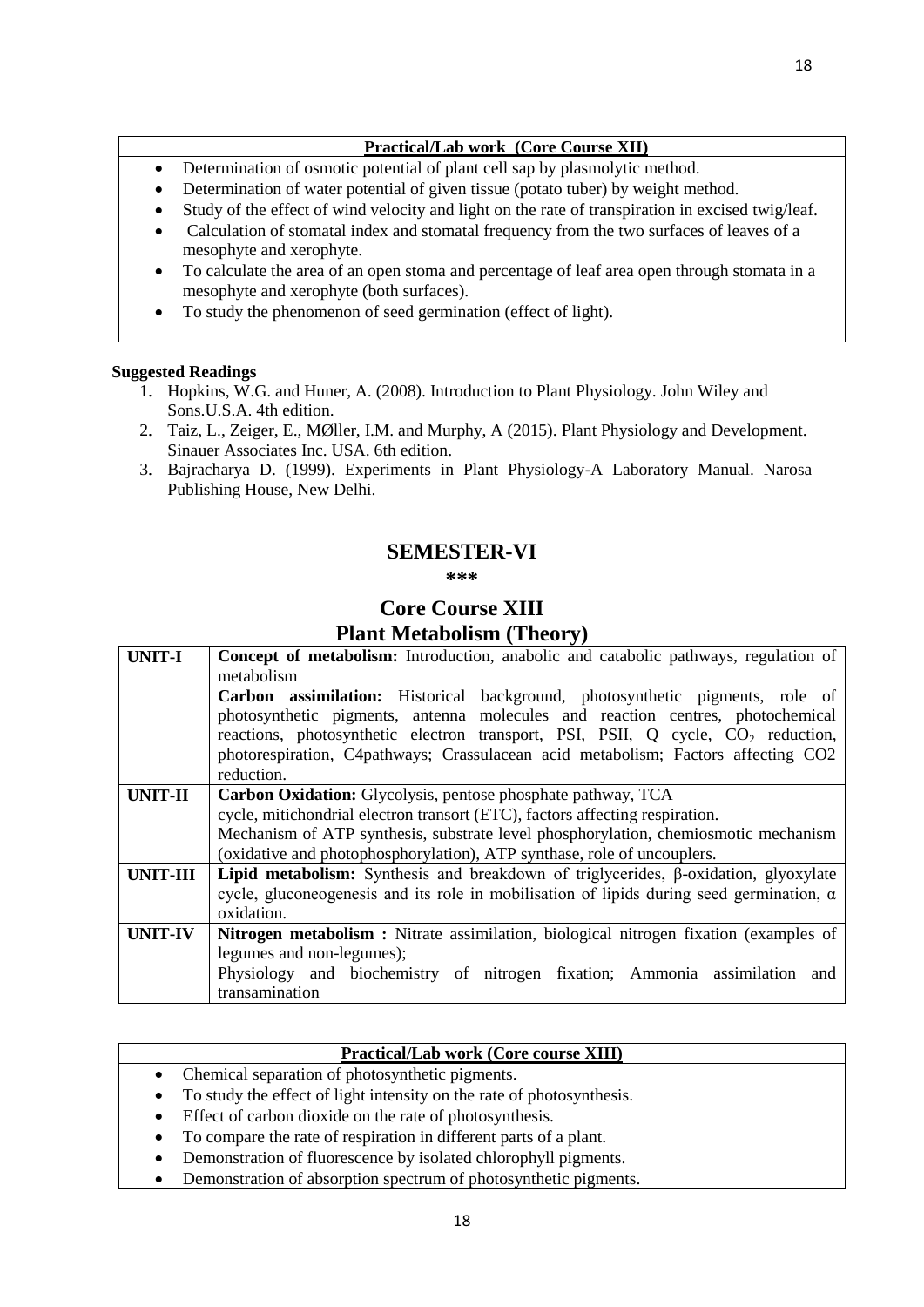- 1. Hopkins, W.G. and Huner, A. (2008). Introduction to Plant Physiology. John Wiley and Sons. U.S.A. 4th edition.
- 2. Taiz, L., Zeiger, E., MØller, I.M. and Murphy, A (2015). Plant Physiology and Development. Sinauer Associates Inc. USA. 6th edition.
- 3. Harborne, J.B. (1973). Phytochemical Methods. John Wiley & Sons. New York.

# **Core Course XIV**

### **Plant Biotechnology (Theory)**

| <b>UNIT-I</b>  | Plant Tissue Culture: Historical perspective; Composition of media; Nutrient and         |
|----------------|------------------------------------------------------------------------------------------|
|                | hormone requirements (role of vitamins and hormones); Totipotency; Organogenesis;        |
|                | Embryogenesis (somatic and zygotic);                                                     |
|                | Protoplast isolation, culture and fusion; Tissue culture applications (micropropagation, |
|                | androgenesis, virus elimination, secondary metabolites                                   |
| UNIT-II        | <b>Recombinant DNA technology:</b> Restriction endonucleases (History, Types I-IV,       |
|                | biological role and application); Cloning Vectors: plasmid, Lambda phage, Cosmid, YAC.   |
|                | Gene Cloning: PCR, Recombinant DNA, Bacterial Transformation and selection of            |
|                | recombinant clones, PCR mediated gene cloning; Gene Construct; construction of           |
|                | genomic and cDNA libraries, screening DNA libraries to obtain gene of interest by        |
|                | genetic selection, colony hybridization.                                                 |
| UNIT-III       | Methods of gene transfer: Agrobacterium-mediated, Direct gene transfer by                |
|                | Electroporation, Microinjection, Microprojectile bombardment; Selection of transgenics,  |
|                | selectable marker and reporter genes (Luciferase, GUS, GFP).                             |
| <b>UNIT-IV</b> | Applications of Biotechnology: Pest resistant (Bt-cotton); herbicide resistant plants    |
|                | (Round Up Ready soybean); Transgenic crops with improved quality traits (Flavr Savr      |
|                | tomato, Golden rice); Role of transgenics in bioremediation , Superbug; edible vaccines; |
|                | Industrial enzymes (Protease, Lipase); Gentically Engineered Products/Geneticaly         |
|                | modified food; Biosafety                                                                 |

#### **Practical/Lab work (Core Course XIV)**

- Preparation of MS medium.
- Study of anther, embryo and endosperm culture, micropropagation, somatic embryogenesis & artificial seeds through photographs.
- Study of methods of gene transfer through photographs: *Agrobacterium*-mediated, direct gene transfer by electroporation, microinjection, microprojectile bombardment.
- Study of steps of genetic engineering for production of Bt cotton, Golden rice, Flavr Savr tomato through photographs.

#### **Suggested Readings**

- 1. Bhojwani, S.S. and Razdan, M.K., (1996). Plant Tissue Culture: Theory and Practice. Elsevier Science Amsterdam. The Netherlands.
- 2. Glick, B.R., Pasternak, J.J. (2003). Molecular Biotechnology- Principles and Applications of recombinant DNA. ASM Press, Washington.
- 3. Bhojwani, S.S. and Bhatnagar, S.P. (2011). The Embryology of Angiosperms. Vikas Publication House Pvt. Ltd., New Delhi. 5th edition.
- 4. Snustad, D.P. and Simmons, M.J. (2010). Principles of Genetics. John Wiley and Sons, U.K. 5th edition.

Stewart, C.N. Jr. (2008). Plant Biotechnology & Genetics: Principles, Techniques and Applications. John Wiley & Sons Inc. U.S.A.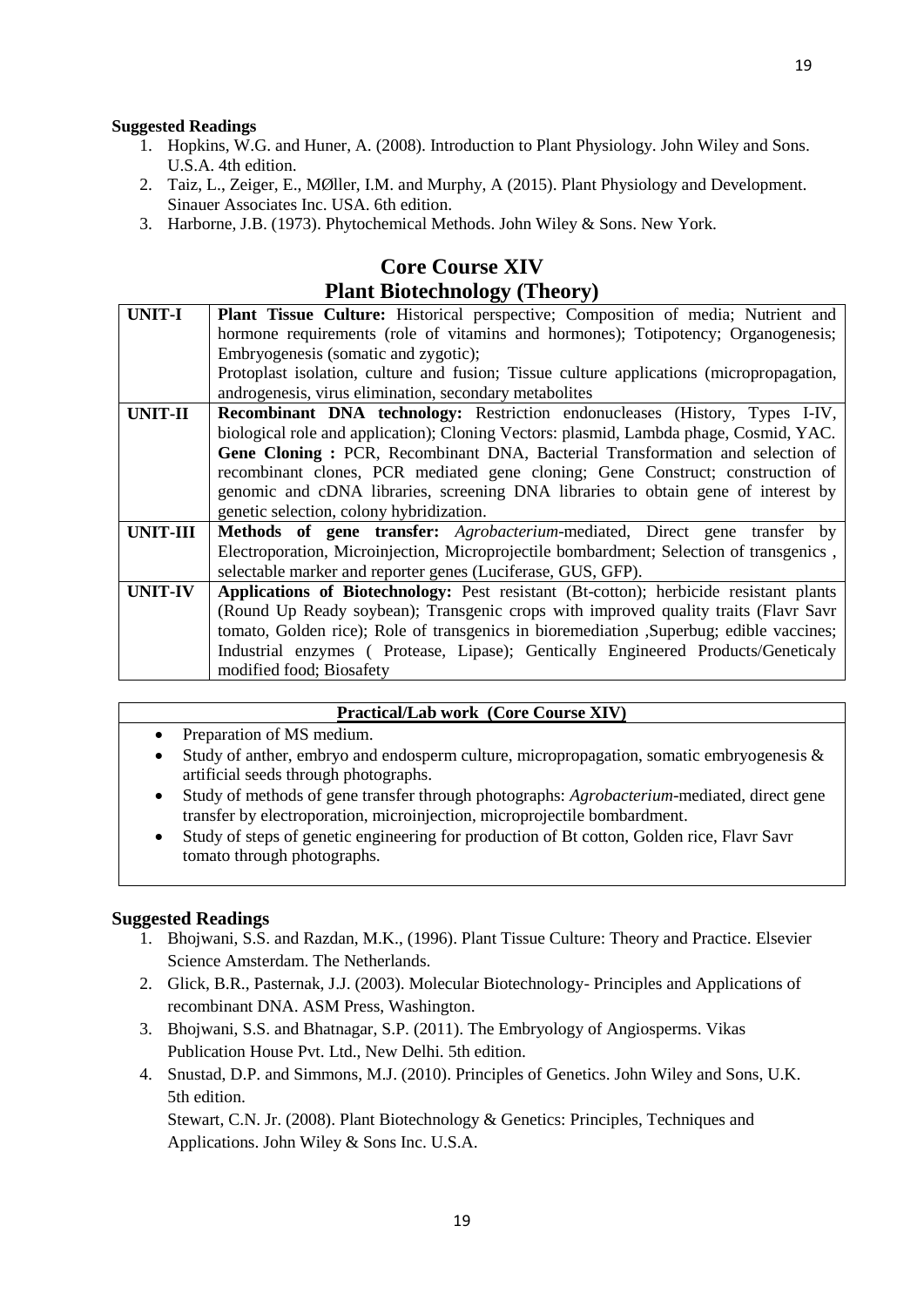# **Discipline Specific Elective**

# **Discipline Specific Elective (DSE-I) Stress Biology (Theory)**

| <b>UNIT-I</b>  | <b>Defining plant stress:</b> Acclimation and adaptation.                                   |
|----------------|---------------------------------------------------------------------------------------------|
| <b>UNIT-II</b> | <b>Environmental factors:</b> Water stress; Salinity stress, High light stress; Temperature |
|                | stress; Hypersensitive reaction; Pathogenesis related (PR) proteins; Systemic acquired      |
|                | resistance; Mediation of insect and disease resistance by jasmonates.                       |
| UNIT-III       | <b>Stress sensing mechanisms in plants:</b> Calcium modulation, Phospholipid signaling,     |
|                | Reactive oxygen species (ROS), production and scavenging mechanisms                         |
| <b>UNIT-IV</b> | Developmental and physiological mechanisms that protect plants against                      |
|                | environmental stress: Adaptation in plants; Changes in root: shoot ratio; Aerenchyna        |
|                | development; Osmotic adjustment; Compatible solute production.                              |

|           | <b>Practical/Lab work (Core Course DSE-I)</b>                                                                  |
|-----------|----------------------------------------------------------------------------------------------------------------|
| $\bullet$ | Quantitative estimation of peroxidase activity in the seedlings in the absence<br>and presence of salt stress. |
| $\bullet$ | Superoxide activity in seedlings in the absence and presence of salt stress.                                   |
| $\bullet$ | Zymographic analysis of peroxidase. Zymographic analysis of superoxide dismutase<br>activity.                  |
| ٠         | Quantitative estimation and zymographic analysis of catalase.                                                  |

- Quantitative estimation and zymographic analysis of glutathione reductase.
- Estimation of superoxide anions.

- 1. Hopkins, W.G. and Huner, A. (2008). Introduction to Plant Physiology. John Wiley and Sons. U.S.A. 4th edition.
- 2. Taiz, L., Zeiger, E., MØller, I.M. and Murphy, A (2015). Plant Physiology and Development. Sinauer Associates Inc. USA. 6th edition.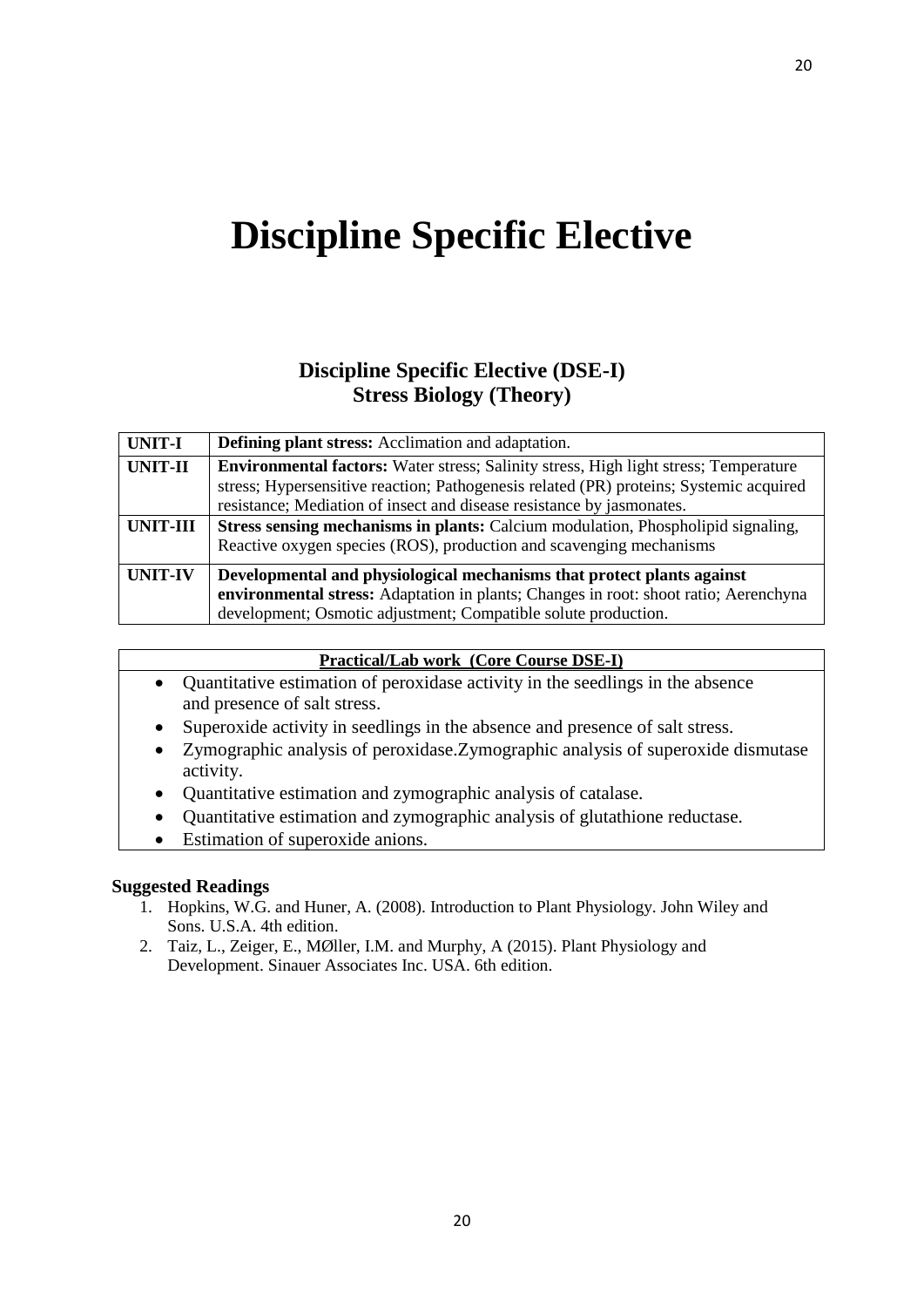# **Discipline Specific Elective (DSE-II) Plant Breeding (Theory)**

| <b>UNIT-I</b>   | <b>Plant Breeding:</b> Introduction and objectives. Breeding systems: modes of<br>reproduction in crop plants. Important achievements and undesirable consequences of<br>plant breeding                                                                                                                                                                      |  |
|-----------------|--------------------------------------------------------------------------------------------------------------------------------------------------------------------------------------------------------------------------------------------------------------------------------------------------------------------------------------------------------------|--|
| <b>UNIT-II</b>  | Methods of crop improvement: Introduction: Centres of origin and domestication of<br>crop plants, plant genetic resources;<br>Acclimatization; Selection methods: For self pollinated, cross pollinated and<br>vegetatively propagated plants; Hybridization: For self, cross and vegetatively<br>propagated plants – Procedure, advantages and limitations. |  |
| <b>UNIT-III</b> | <b>Quantitative inheritance:</b> Concept, mechanism, examples of inheritance of Kernel<br>colour in wheat.monogenic vs polygenic Inheritance.                                                                                                                                                                                                                |  |
| <b>UNIT-IV</b>  | Inbreeding depression and heterosis: History, genetic basis of inbreeding depression<br>and heterosis; Applications.<br>Crop improvement and breeding: Roles of polyploidy and mutation in crop<br>improvement; Distant hybridization, role of biotechnology in crop improvement.                                                                            |  |

|                             | Practical/Lab work (DSE-II) |
|-----------------------------|-----------------------------|
| Practical related to theory |                             |

### **Suggested Readings**

- 1. Singh, B.D. (2005). Plant Breeding: Principles and Methods. Kalyani Publishers.  $7<sup>th</sup>$  edition.
- 2. Chaudhari, H.K. (1984). Elementary Principles of Plant Breeding. Oxford IBH. 2<sup>nd</sup> edition.
- 3. Acquaah, G. (2007). Principles of Plant Genetics & Breeding. Blackwell Publishing.

# **Discipline Specific Elective (DSE-III) Natural Resource Management (Theory)**

| <b>UNIT-I</b>   | <b>Natural resources:</b> Definition and types. Sustainable utilization:                        |
|-----------------|-------------------------------------------------------------------------------------------------|
|                 | concept, approaches (economic, ecological and socio-cultural).                                  |
|                 |                                                                                                 |
| <b>UNIT-II</b>  | Land: Utilization (agricultural, pastoral, horticultural, silvicultural); Soil degradation      |
|                 | and management.                                                                                 |
|                 | Water: Fresh water (rivers, lakes, groundwater, aquifers, watershed); Marine; Estuarine;        |
|                 | Wetlands; Threats and management strategies.                                                    |
| <b>UNIT-III</b> | Biological Resources: Biodiversity-definition and types; Significance;<br>Threats;              |
|                 | Management strategies; Bioprospecting; IPR; CBD; National Biodiversity Action Plan.             |
|                 |                                                                                                 |
| <b>UNIT-IV</b>  | <b>Forests:</b> Definition, Cover and its significance (with special reference to India); Major |
|                 | and minor forest products; Depletion; Management.                                               |
|                 | <b>Energy:</b> Renewable and non-renewable sources of energy; Waste management; National        |
|                 | and international efforts in recourse management and conservation                               |

## **Practical/Lab work (DSE-III)**

- Estimation of solid waste generated by a domestic system (biodegradable and non biodegradable) and its impact on land degradation.
- Collection of data on forest cover of specific area.
- Measurement of dominance of woody species by DBH (diameter at breast height) method.
- Calculation and analysis of ecological footprint.
- Ecological modeling.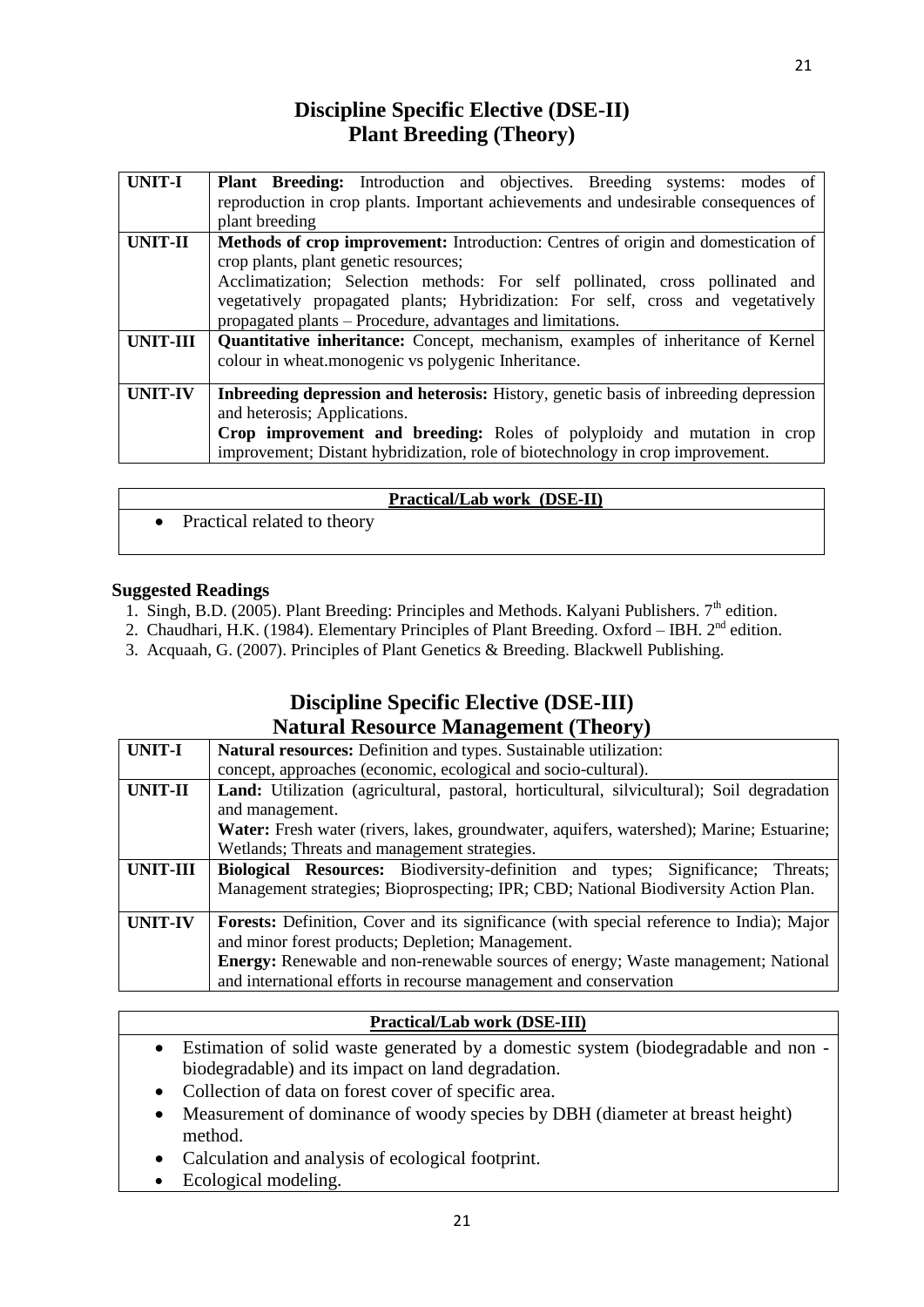- 1. Vasudevan, N. (2006). Essentials of Environmental Science. Narosa Publishing House, New Delhi.
- 2. Singh, J. S., Singh, S.P. and Gupta, S. (2006). Ecology, Environment and Resource Conservation. Anamaya Publications, New Delhi.
- 4. Rogers, P.P., Jalal, K.F. and Boyd, J.A. (2008). An Introduction to Sustainable Development. Prentice Hall of India Private Limited, New Delhi.

# **Discipline Specific Elective (DSE-IV) Biostatistics**

| <b>UNIT-I</b>   | Biostatistics : Definition - statistical methods - basic principles. Variables -       |  |
|-----------------|----------------------------------------------------------------------------------------|--|
|                 | measurements, functions, limitations and uses of statistics.                           |  |
| <b>UNIT-II</b>  | Collection of data primary and secondary: Types and methods of data collection         |  |
|                 | procedures - merits and demerits. Classification -                                     |  |
|                 | tabulation and presentation of data - sampling methods.                                |  |
| <b>UNIT-III</b> | <b>Measures of central tendency:</b> Mean, median, mode, geometric mean - merits $\&$  |  |
|                 | demerits. Measures of dispersion - range, standard deviation, mean deviation, quartile |  |
|                 | deviation - merits and demerits; Co- efficient of                                      |  |
|                 | variations.                                                                            |  |
| <b>UNIT-IV</b>  | Correlation: Types and methods of correlation, regression, simple regression equation, |  |
|                 | fitting prediction, similarities and dissimilarities of correlation and regression     |  |
|                 | Hypothesis - simple hypothesis - student 't' test - chi square test.                   |  |

### **Practical/Lab work (DSE-IV)**

- Calculation of mean, standard deviation and standard error
- Calculation of correlation coefficient values and finding out the probability
- Calculation of 'F' value and finding out the probability value for the F value.

- 1. Biostatistic, Danniel, W.W., 1987.New York, John Wiley Sons.
- 2. An introduction to Biostatistics, 3rd edition, Sundarrao, P.S.S and Richards, J. Christian Medical College, Vellore
- 3. Statistical Analysis of epidemiological data, Selvin, S., 1991. New York University Press.
- 4. Statistics for Biologists, Campbell, R.C., 1998.Cambridge University Press.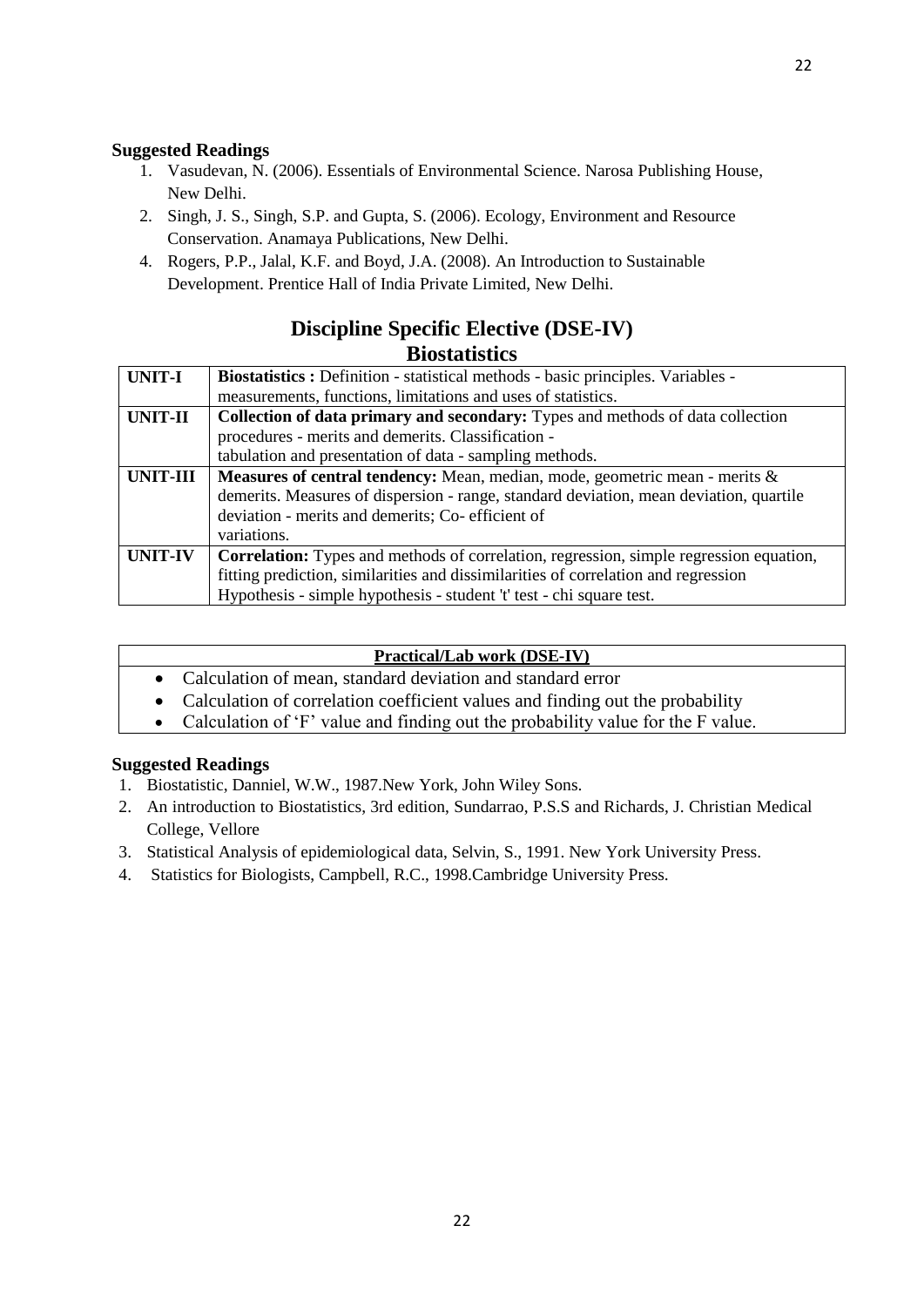# **Generic Elective Course**

# **Generic Elective I (GE-I) Biodiversity (Microbes, Algae, Fungi & Archegoniate) (Theory)**

| <b>UNIT-I</b>   | Microbes: Viruses - Discovery, general structure, replication (general account), DNA               |
|-----------------|----------------------------------------------------------------------------------------------------|
|                 | virus (T-phage); Lytic and lysogenic cycle, RNA virus (TMV); Economic importance.                  |
|                 | Bacteria - Discovery, General characteristics and cell structure; Reproduction -                   |
|                 | vegetative, asexual and recombination (conjugation, transformation and transduction);              |
|                 | Economic importance.                                                                               |
| <b>UNIT-II</b>  | Algae: General characteristics; Ecology and distribution; Range of thallus                         |
|                 | organization and reproduction; Classification of algae; Morphology and life-cycles of              |
|                 | the following: Nostoc, Chlamydomonas, Oedogonium, Vaucheria, Fucus, Polysiphonia.                  |
|                 | Economic importance of algae                                                                       |
|                 | Fungi: Introduction- General characteristics, ecology and significance, range of thallus           |
|                 | organization, cell wall composition, nutrition, reproduction and classification; True              |
|                 | Fungi- General characteristics, ecology and significance, life cycle of Rhizopus                   |
|                 | Alternaria (Ascornycota),<br>Puccinia,<br>Penicillium,<br>Agaricus<br>(Zygomycota)                 |
|                 | (Basidiomycota); Symbiotic Associations-Lichens: General account, reproduction and                 |
|                 | significance; <i>Mycorrhiza</i> : ectomycorrhiza and endomycorrhiza and their significance         |
| <b>UNIT-III</b> | Archegoniate: Introduction to Archegoniate Unifying features of archegoniates,                     |
|                 | Transition to land habit, Alternation of generations.                                              |
|                 | Bryophytes : General characteristics, adaptations to land habit, Classification, Range of          |
|                 | thallus organization. Classification (up to family), morphology, anatomy and                       |
|                 | reproduction of <i>Marchantia</i> and <i>Funaria</i> . (Developmental details not to be included). |
|                 | Ecology and economic importance of bryophytes with special mention of Sphagnum.                    |
| <b>UNIT-IV</b>  | Pteridophytes: General characteristics, classification, Early land plants (Cooksonia               |
|                 | and Rhynia). Classification (up to family), morphology, anatomy and reproduction of                |
|                 | Selaginella, Equisetum and Pteris. (Developmental details not to be included).                     |
|                 | Heterospory and seed habit, stelar evolution. Ecological and economical importance of              |
|                 | Pteridophytes.                                                                                     |
|                 | Gymnosperms: General characteristics, classification. Classification (up to family),               |
|                 | morphology, anatomy and reproduction of Cycas and Pinus. (Developmental details not                |
|                 | to be included). Ecological and economical importance.                                             |
|                 |                                                                                                    |

# **Practical/ Lab work (GE- I)**

- Types of Bacteria to be observed from temporary/permanent slides/photographs.
	- o bacteria, binary fission, endospore, conjugation, root Nodule
- Gram staining
- Endospore staining with malachite green using the (endospores taken from soil bacteria)
- Study of vegetative and reproductive structures of *Nostoc, Chlamydomonas* (electron micrographs), Volvox, *Oedogonium,Coleochaete, Chara, Vaucheria, Fucus and Polysiphonia,* temporary preparations and permanent slides.
- Study of vegetative and reproductive structures of **M***archantia, Funaria***,** *Cooksonia,*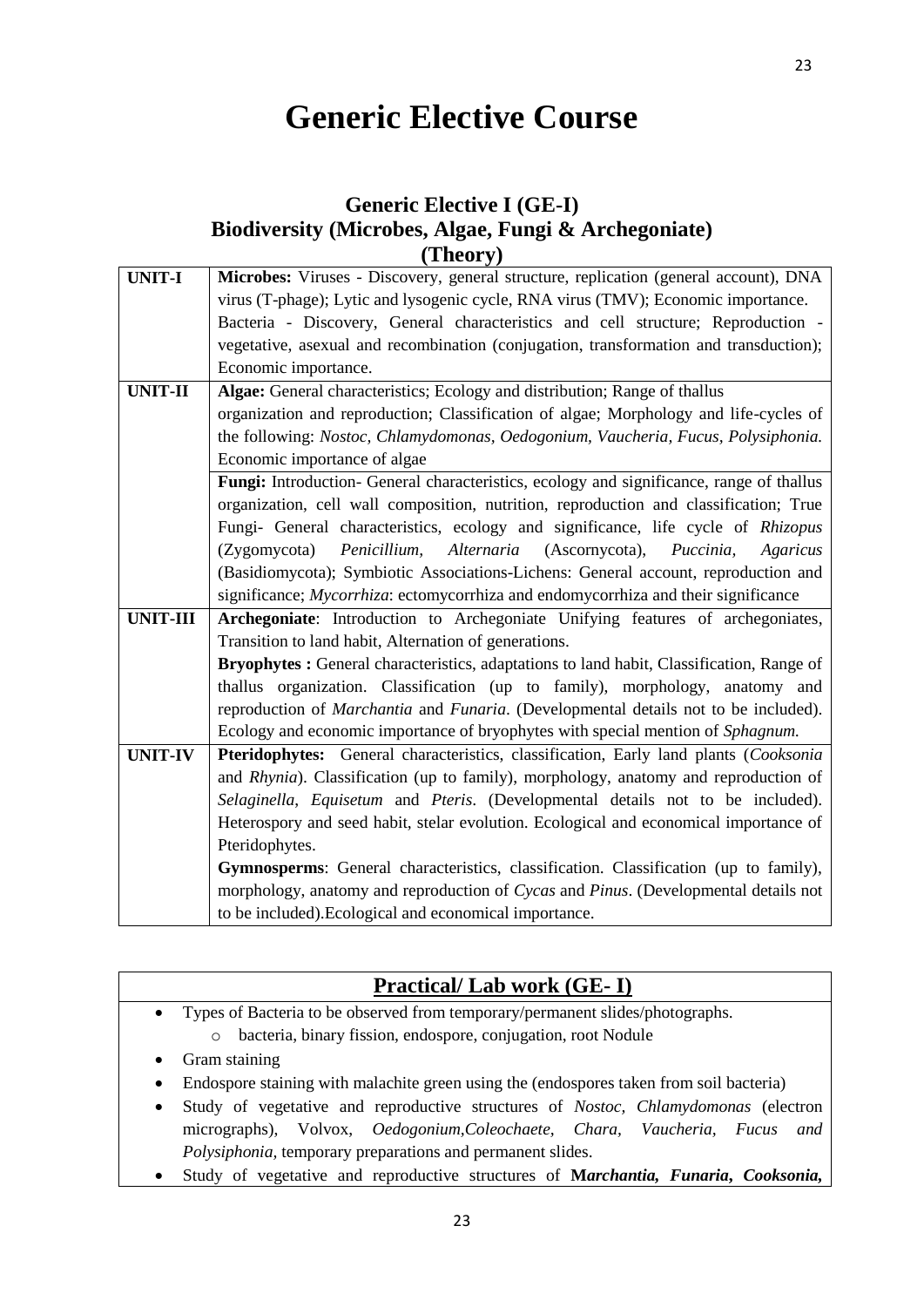*Rhynia***,** *Selaginella***,** *Equisetum and Pteris* (Permanent slide or temporary slides or live speciemen.)

- *Cycas* Morphology (coralloid roots, bulbil, leaf), whole mount of microsporophyll, transverse section of coralloid root, transverse section of rachis, vertical section of leaflet, vertical section of microsporophyll, whole mount of spores (temporary slides), longitudinal section of ovule, transverse section of root (permanent slide).
- *Pinus* Morphology, transverse section of Needle, transverse section of stem, longitudinal section of / transverse section of male cone, whole mount of microsporophyll, longitudinal section of female cone, tangential longitudinal section &radial longitudinal sections stem (permanent slide).
- *Gnetum* Morphology (stem, male & female cones), transverse section of stem, vertical section of ovule (permanent slide)

### **Suggested Readings**

- 1. Kumar, H.D. (1999). Introductory Phycology. Affiliated East-West. Press Pvt. Ltd. Delhi. 2nd edition.
- 2. Tortora, G.J., Funke, B.R., Case, C.L. (2010). Microbiology: An Introduction, Pearson Benjamin Cummings, U.S.A. 10th edition
- 3. Sethi, I.K. and Walia, S.K. (2011). Text book of Fungi & Their Allies, MacMillan Publishers Pvt. Ltd., Delhi.
- 4. Alexopoulos, C.J., Mims, C.W., Blackwell, M. (1996). Introductory Mycology, John Wiley and Sons (Asia), Singapore. 4th edition.
- 1. Raven, P.H., Johnson, G.B., Losos, J.B., Singer, S.R., (2005). Biology. Tata McGraw Hill, Delhi, India.
- 2. Vashishta, P.C., Sinha, A.K., Kumar, A., (2010). Pteridophyta, S. Chand. Delhi, India.
- 3. Bhatnagar, S.P. and Moitra, A. (1996). Gymnosperms. New Age International (P) Ltd Publishers, New Delhi, India.
- 4. Parihar, N.S. (1991). An introduction to Embryophyta. Vol. I. Bryophyta. Central Book Depot, Allahabad.

# **Generic Elective II (GE-II)**

# **Economic Botany and Plant Biotechnology (Theory)**

| <b>UNIT-I</b>                                                                                       | Origin of Cultivated Plants: Concept of centres of origin, their importance with            |  |
|-----------------------------------------------------------------------------------------------------|---------------------------------------------------------------------------------------------|--|
|                                                                                                     | reference to Vavilov's work                                                                 |  |
|                                                                                                     | Cereals: wheat, Origin, morphology and uges                                                 |  |
|                                                                                                     | Legumes: General account with special reference to Gram and soybean                         |  |
|                                                                                                     | Spices :General account with special reference to clove and black pepper (Botanical         |  |
|                                                                                                     | name, family, part used)                                                                    |  |
| Beverages: Tea (morphology, processing, uses); Oils and Fats: General description<br><b>UNIT-II</b> |                                                                                             |  |
|                                                                                                     | with special reference to ground nut                                                        |  |
|                                                                                                     | Fibre Yielding Plants: General description with special reference to Cotton (Botanical      |  |
|                                                                                                     | name, family, part used)                                                                    |  |
| <b>UNIT-III</b>                                                                                     | <b>Introduction to plant biotechnology, Plant tissue culture:</b> Micropropagation; haploid |  |
|                                                                                                     | production through androgenesis and gynogenesis; brief account of embryo and                |  |
|                                                                                                     | endosperm culture with their applications                                                   |  |
| <b>UNIT-IV</b>                                                                                      | <b>Recombinant DNA Techniques:</b> Blotting techniques: Northern, Southern and Western      |  |
|                                                                                                     | Blotting, DNA Fingerprinting; Molecular DNA markers i.e. RAPD, RFLP, SNPs; DNA              |  |
|                                                                                                     | sequencing, PCR and Reverse                                                                 |  |
|                                                                                                     | Transcriptase-PCR.                                                                          |  |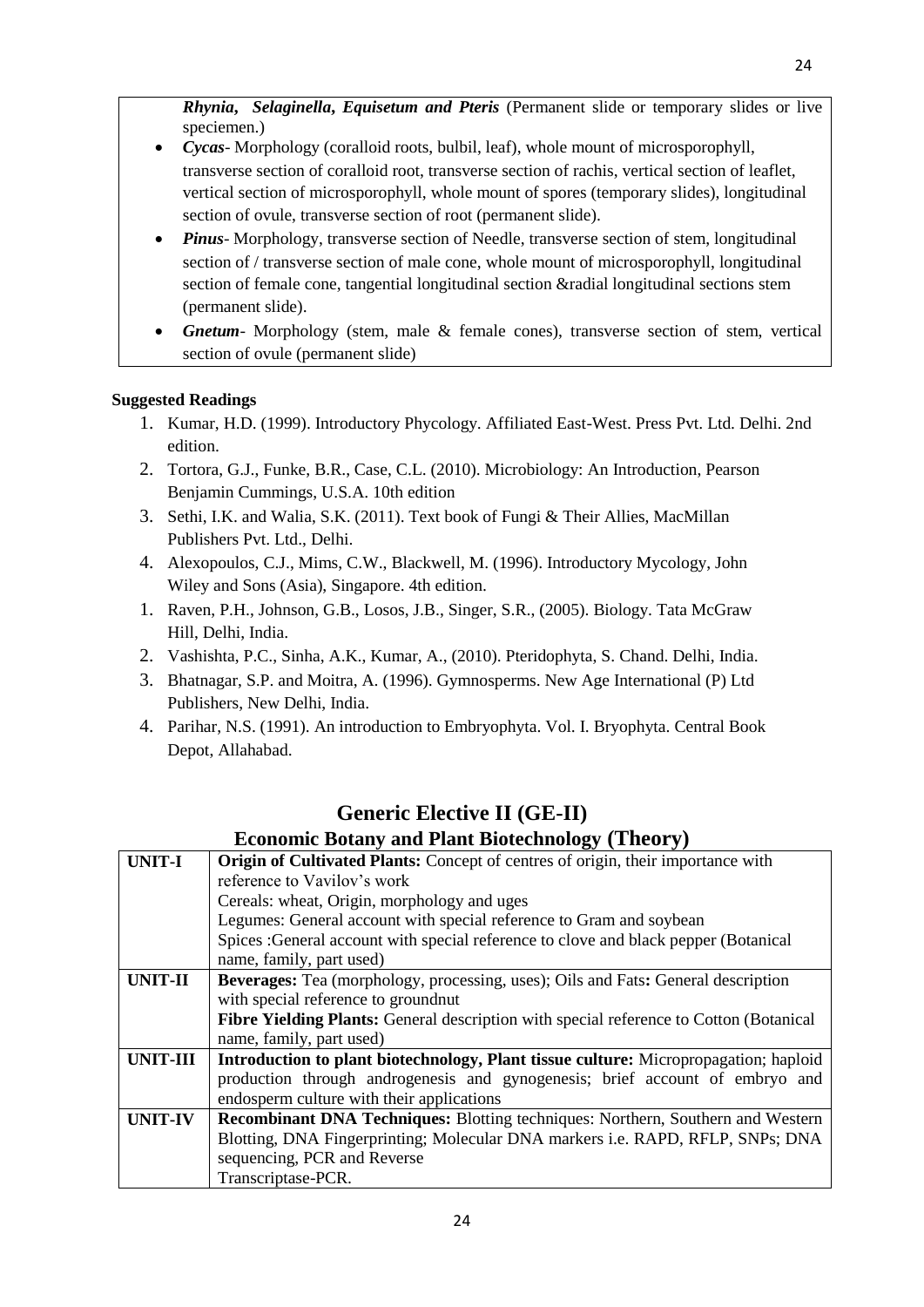# **Practical/ Lab work (GE- II)**

- Study of economically important plants : Wheat, Gram, Soybean, Black pepper, Clove Tea, Cotton, Groundnut through specimens, sections and microchemical tests
- Familiarization with basic equipments in tissue culture.
- Study through photographs: Anther culture, somatic embryogenesis, endosperm and embryo culture; micropropagation.

### **Suggested Readings**

- 1. Kochhar, S.L. (2011). Economic Botany in the Tropics, MacMillan Publishers India Ltd., New Delhi. 4th edition.
- 2. Bhojwani, S.S. and Razdan, M.K., (1996). Plant Tissue Culture: Theory and Practice.
- 3. Elsevier Science Amsterdam. The Netherlands. Glick, B.R., Pasternak, J.J. (2003). Molecular Biotechnology- Principles and Applications of recombinant DNA. ASM Press, Washington.

# **Skill Enhancement Course**

### **Skill Enhancement Course-I**

**(SEC-I)**

### **Biofertilisers (Theory)**

| <b>UNIT-I</b>   | General account about the microbes used as biofertilizer $-$ Rhizobium $-$ isolation,<br>identification, mass multiplication, carrier based inoculants, Actinorrhizal symbiosis.                                                                                                                                                                                                                     |  |
|-----------------|------------------------------------------------------------------------------------------------------------------------------------------------------------------------------------------------------------------------------------------------------------------------------------------------------------------------------------------------------------------------------------------------------|--|
| <b>UNIT-II</b>  | <i>Azospirillum:</i> isolation and mass multiplication – carrier based inoculant, associative<br>effect of different microorganisms.Azotobacter: classification, characteristics – crop<br>response to <i>Azotobacter</i> inoculum, maintenance and mass multiplication                                                                                                                              |  |
| <b>UNIT-III</b> | Cyanobacteria (blue green algae), Azolla and Anabaena azollae association, nitrogen<br>fixation, factors affecting growth, blue green algae and Azolla in rice cultivation<br>Mycorrhizal association, types of mycorrhizal association, taxonomy, occurrence and<br>distribution, phosphorus nutrition, growth and yield – colonization of VAM –its<br>influence on growth and yield of crop plants |  |
| <b>UNIT-IV</b>  | Organic farming – Green manuring and organic fertilizers, Recycling of biodegradable<br>municipal, agricultural and Industrial wastes – bio-compost making methods, types and<br>method of vermin-composting – field Application.                                                                                                                                                                    |  |

- 1. Dubey, R.C., 2005 A Text book of Biotechnology S.Chand & Co, New Delhi.
- 2. Kumaresan, V. 2005, Biotechnology, Saras Publications, New Delhi.
- 3. John Jothi Prakash, E. 2004. Outlines of Plant Biotechnology. Emkay \_Publication, New Delhi.
- 4. Sathe, T.V. 2004 Vermiculture and Organic Farming. Daya publishers.
- 5. Subha Rao, N.S. 2000, Soil Microbiology, Oxford & IBH Publishers, New \_Delhi.
- 6. Vayas,S.C, Vayas, S. and Modi, H.A. 1998 Bio-fertilizers and organic \_Farming Akta Prakashan, Nadiad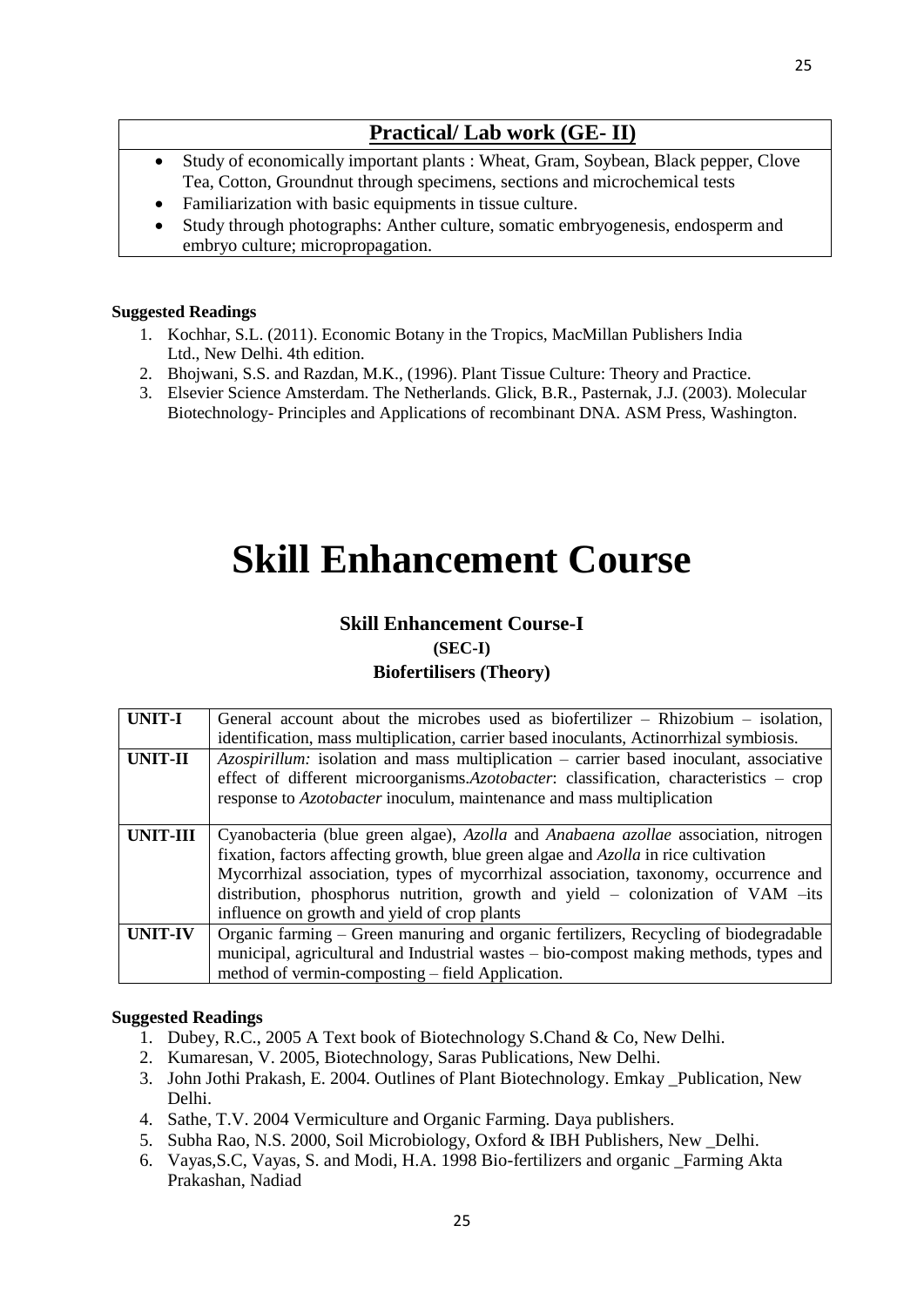# **Skill Enhancement Course-II (SEC-II)**

### **Ethnobotany (Theory)**

| <b>UNIT-I</b>  | <b>Ethnobotany:</b> Introduction, concept, scope and objectives; Ethnobotany as an             |
|----------------|------------------------------------------------------------------------------------------------|
|                | interdisciplinary science. The relevance of ethnobotany in the present context; Major and      |
|                | minor ethnic groups or Tribals of India, and their life styles. Plants used by the tribals: a) |
|                | Food plants b) intoxicants and beverages c) Resins and oils and miscellaneous uses.            |
| <b>UNIT-II</b> | Methodology of Ethnobotanical studies: a) Field work b) Herbarium c) Ancient                   |
|                | Literature d) Archaeological findings e) temples and                                           |
|                | sacred places                                                                                  |
|                |                                                                                                |
| UNIT-III       | Role of ethnobotany in modern Medicine: Medico-ethnobotanical sources in                       |
|                | India; Significance of the following plants in ethno botanical practices (along with their     |
|                | habitat and morphology) a) Azadiractha indica b) Ocimum sanctum c) Vitex negundo. d)           |
|                | Pongamia pinnata e) Cassia auriculata f) Indigofera tinctoria. Role of ethnobotany in          |
|                | modern medicine with special example Rauvolfia sepentina, Trichopus zeylanicus,                |
|                | Artemisia, Withania.                                                                           |
| <b>UNIT-IV</b> | <b>Ethnobotany and legal aspects:</b> Ethnobotany as a tool to protect interests of ethnic     |
|                | groups. Sharing of wealth concept with few examples from India. Biopiracy,                     |
|                | Intellectual Property Rights and Traditional Knowledge                                         |

### **Suggested Readings**

- 1. S.K. Jain, Manual of Ethnobotany, Scientific Publishers, Jodhpur, 1995.
- 2. S.K. Jain (ed.) Glimpses of Indian. Ethnobotny, Oxford and I B H, New Delhi 1981 Lone et al,. Palaeoethnobotany
- 3. S.K. Jain (ed.) 1989. Methods and approaches in ethnobotany. Society of ethnobotanists, \_Lucknow, India.
- 4. S.K. Jain, 1990. Contributions of Indian ethnobotny.Scientific publishers, Jodhpur
- 5. Colton C.M. 1997. Ethnobotany Principles and applications. John Wiley and sons Chichester
- 6. Rama Ro, N and A.N. Henry (1996). The Ethnobotany of Eastern Ghats in Andhra
- 7. Pradesh, India.Botanical Survey of India. Howrah.\_8) Rajiv K. Sinha Ethnobotany The Renaissance of Traditional Herbal Medicine – INA –SHREE Publishers, Jaipur-1996
- 8. Faulks, P.J. 1958.An introduction to Ethnobotany, Moredale pub. Ltd.

### **Skill Enhancement Course-III**

### **(SEC-III)**

# **Mushroom culture Technology (Theory)**

| <b>UNIT-I</b>   | Introduction, history. Nutritional and medicinal value of edible mushrooms; Poisonous        |  |
|-----------------|----------------------------------------------------------------------------------------------|--|
|                 | mushrooms. Types of edible mushrooms available in India - Volvariella volvacea,              |  |
|                 | Pleurotus citrinopileatus, Agaricus bisporus                                                 |  |
| <b>UNIT-II</b>  | Cultivation Technology : Infrastructure: substrates (locally available) Polythene bag,       |  |
|                 | vessels, Inoculation hook, inoculation loop, low cost stove, sieves, culture rack,           |  |
|                 | mushroom unit (Thatched house) water sprayer, tray, small polythene bag. Pure culture:       |  |
|                 | Medium, sterilization, preparation of spawn, multiplication. Mushroom bed preparation -      |  |
|                 | paddy straw, sugarcane trash, maize straw, banana leaves. Factors affecting the mushroom     |  |
|                 | bed preparation - Low cost technology, Composting technology in mushroom production.         |  |
| <b>UNIT-III</b> | Storage and nutrition : Short-term storage (Refrigeration - upto 24 hours) Long term         |  |
|                 | Storage (canning, pickels, papads), drying, storage in saltsolutions. Nutrition - Proteins - |  |
|                 | amino acids, mineral elements nutrition - Carbohydrates, Crude fibre content - Vitamins.     |  |
| <b>UNIT-IV</b>  | Food Preparation : Types of foods prepared from mushroom. Research Centres - National        |  |
|                 | level and Regional level. Cost benefit ratio - Marketing in India and abroad, Export Value.  |  |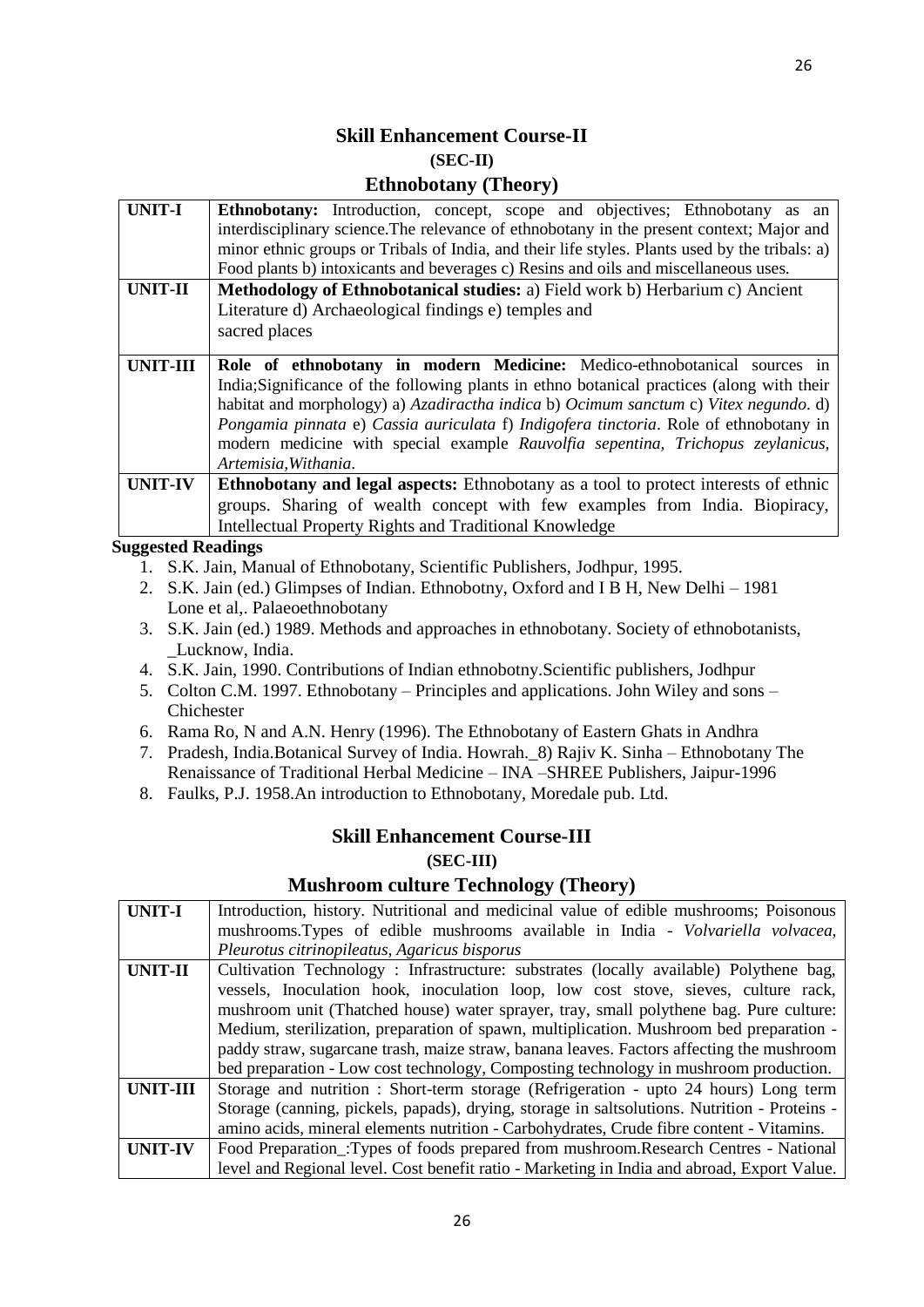- 1. Marimuthu, T. Krishnamoorthy, A.S. Sivaprakasam, K. and Jayarajan. R (1991) Oyster Mushrooms, Department of Plant Pathology, Tamil Nadu Agricultural University, Coimbatore.
- 2. Swaminathan, M. (1990) Food and Nutrition. Bappco, The Bangalore Printing and Publishing Co. Ltd., No. 88, Mysore Road, Bangalore - 560018.
- 3. Tewari, Pankaj Kapoor, S.C., (1988). Mushroom cultivation, Mittal Publications, Delhi.
- 5. Nita Bahl (1984-1988) Hand book of Mushrooms, II Edition, Vol. I & Vol. II.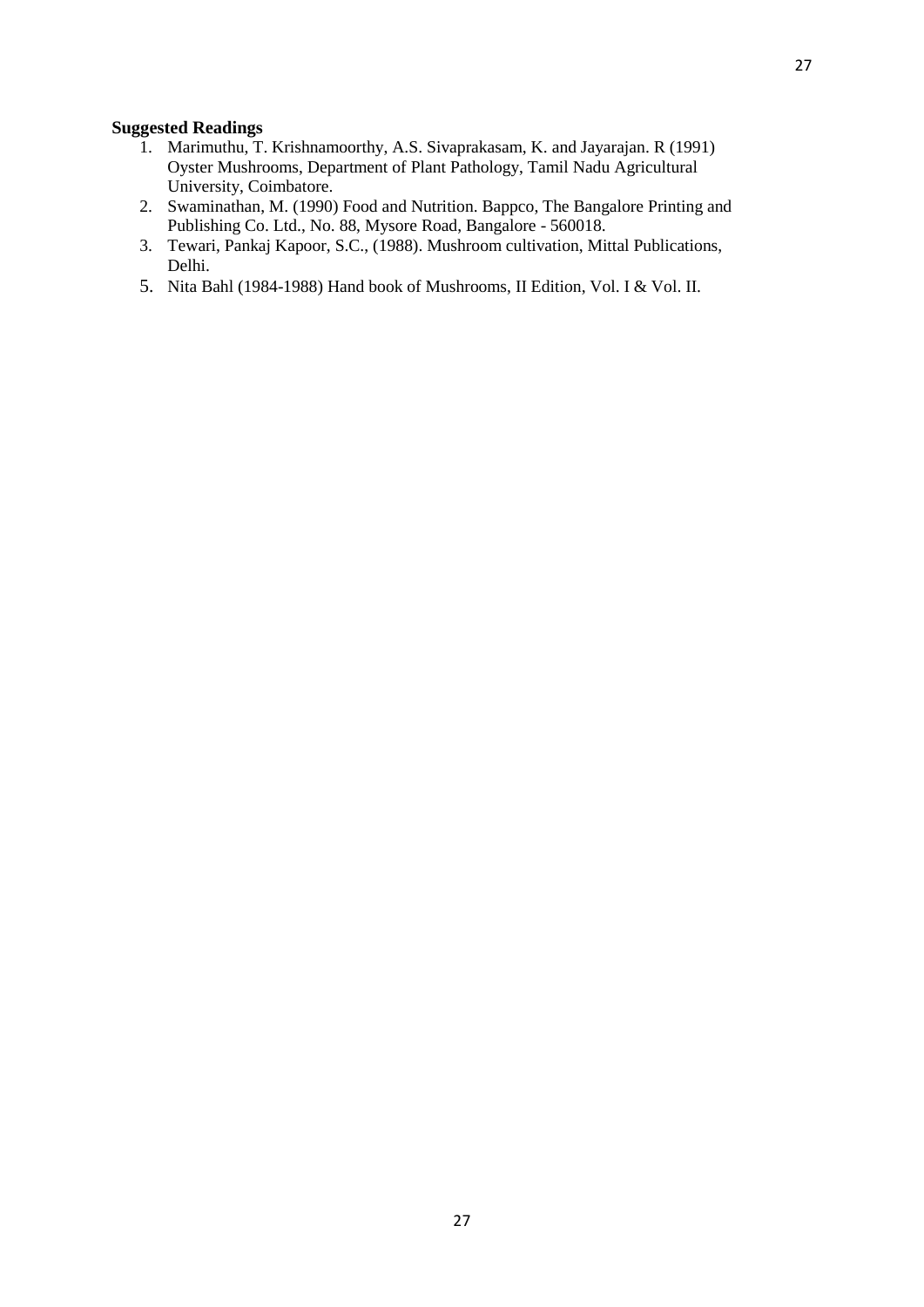*Syllabus*

# **B.Sc. BOTANY (Regular) w.e.f. the Academic Year 2016-2017**

**Choice Based Credit System (CBCS)**



# **BERHAMPUR UNIVERSITY BHANJA BIHAR, BERHAMPUR-760007 ODISHA**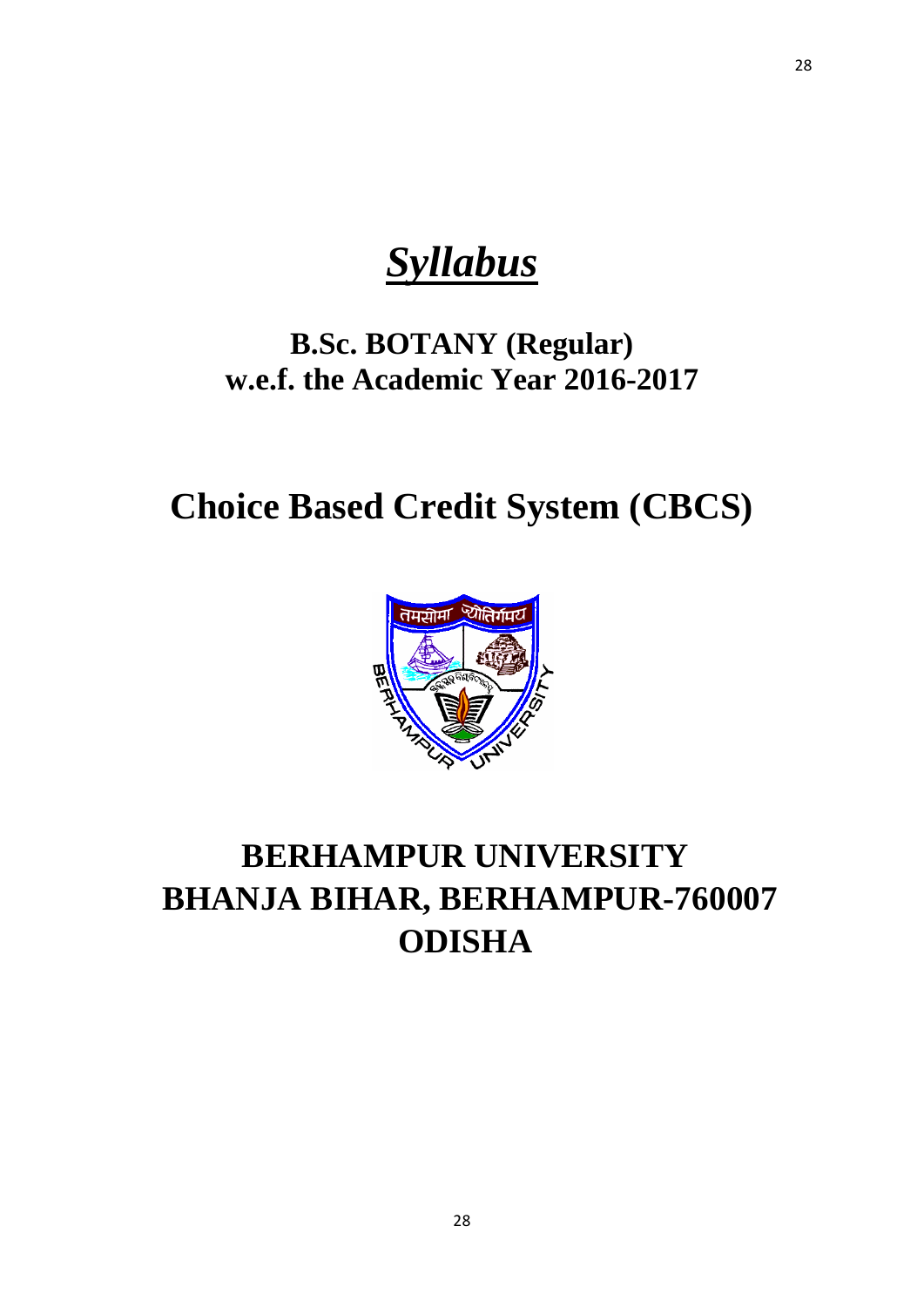| Semester - I<br><b>Credits</b> |                                                                                    |                |
|--------------------------------|------------------------------------------------------------------------------------|----------------|
| Core-A1                        | Microbiology and Phycology<br>(Theory)                                             | 4              |
| Practical/lab work             | Practical/lab work (Core-A1)                                                       | $\overline{2}$ |
| Core-B1                        | <from other="" subject=""></from>                                                  | 6              |
| Core-C1                        | <from other="" subject=""></from>                                                  | 6              |
| <b>AECC-I</b> (Ability         | <b>Environmental Studies</b>                                                       | $\overline{2}$ |
| Enhancement                    |                                                                                    |                |
| <b>Compulsory Course)</b>      |                                                                                    |                |
|                                | <b>Semester - II</b>                                                               |                |
| Core-A <sub>2</sub>            | Plant Ecology and Taxonomy<br>(Theory)                                             | $\overline{4}$ |
| Practical/lab work             | Practical/lab work (Core-A2)                                                       | $\overline{2}$ |
| Core-B2                        | <from other="" subject=""></from>                                                  | 6              |
| Core-C <sub>2</sub>            | <from other="" subject=""></from>                                                  | 6              |
| AECC-II(Ability                | <b>MIL Communication</b>                                                           | $\overline{2}$ |
| Enhancement                    |                                                                                    |                |
| <b>Compulsory Course)</b>      |                                                                                    |                |
|                                | <b>Semester - III</b>                                                              |                |
| Core-A3                        | Plant Anatomy and                                                                  | $\overline{4}$ |
|                                | Embryology (Theory)                                                                |                |
| Practical/Lab work             | Practical/Lab work (Core-A3)                                                       | $\overline{2}$ |
| Core-B3                        | <from other="" subject=""></from>                                                  | 6              |
| Core-C <sub>3</sub>            | <from other="" subject=""></from>                                                  | 6              |
| <b>SEC-I(Skill Enhancement</b> | Communicative English                                                              | $\overline{2}$ |
| Course)                        |                                                                                    |                |
|                                | <b>Semester - IV</b>                                                               |                |
| Core-A4                        | Plant Physiology and                                                               | 4              |
|                                | Metabolism (Theory)                                                                |                |
| Practical/Lab work             | Practical/Lab work (Core-A4)                                                       | $\overline{2}$ |
| Core-B <sub>3</sub>            | $\le$ From other subject $>$                                                       | 6              |
| Core-C <sub>3</sub>            | <from other="" subject=""></from>                                                  | 6              |
| <b>SEC-II (Skill</b>           | $\le$ From the pool of SEC                                                         | 2              |
| <b>Enhancement Course)</b>     | courses>                                                                           |                |
| Semester - V                   |                                                                                    |                |
| DSE-A1(Discipline              | Cell and Molecular Biology                                                         | $\overline{4}$ |
| Specific Elective)             |                                                                                    |                |
| Practical/Lab work             | Practical/Lab work (DSE-A1)                                                        | 2              |
| DSE-B1 (Discipline             | <from other="" subject=""></from>                                                  | 6              |
| Specific Elective)             |                                                                                    |                |
| DSE-C1(Discipline              | <from other="" subject=""></from>                                                  | 6              |
| Specific Elective)             |                                                                                    |                |
| <b>SEC-III (Skill</b>          | <from of="" pool="" sec<="" td="" the=""><td><math>\overline{2}</math></td></from> | $\overline{2}$ |
| <b>Enhancement Course)</b>     | courses>                                                                           |                |

# **B. Sc. BOTANY (Regular) under CBCS w.e.f. the Academic Year2016-2017**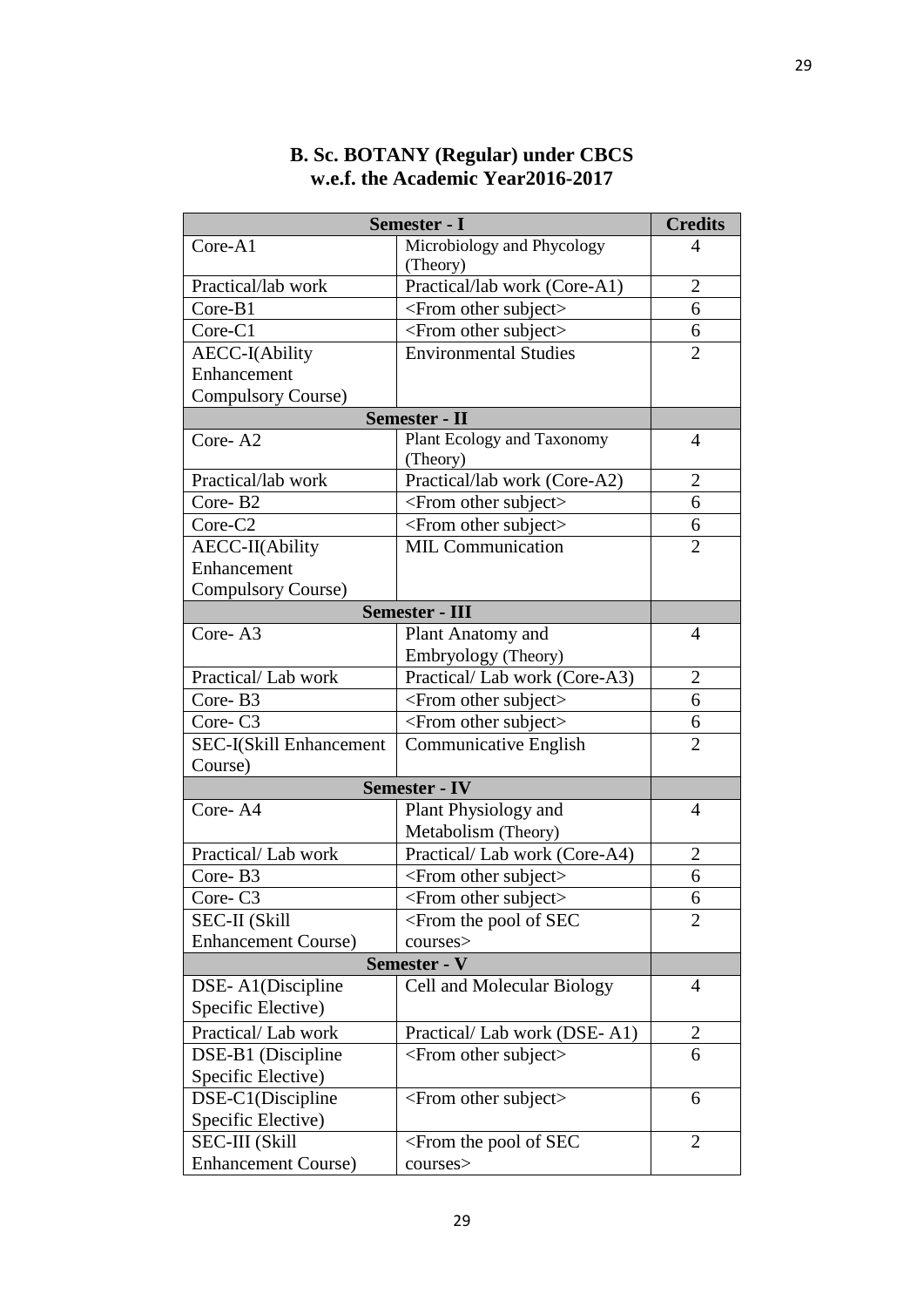| <b>Semester - VI</b>                              |                              |                             |
|---------------------------------------------------|------------------------------|-----------------------------|
| DSE-A2 (Discipline                                | Economic Botany<br>and Plant |                             |
| Specific Elective)                                | Biotechnology (Theory)       |                             |
| Practical/Lab work<br>Practical/Lab work (DSE-A2) |                              | $\mathcal{D}_{\mathcal{L}}$ |
| DSE-B2(Discipline                                 | $\le$ From other subject $>$ | 6                           |
| Specific Elective)                                |                              |                             |
| DSE-C2(Discipline                                 | $\le$ From other subject $>$ | 6                           |
| Specific Elective)                                |                              |                             |
| <b>SEC-IV (Skill</b>                              | $\le$ From the pool of SEC   | 2                           |
| <b>Enhancement Course</b> )                       | course                       |                             |
|                                                   | <b>Total</b>                 | 120                         |

# **Skill Enhancement Courses (SEC)**

- **IV.** Biofertilsers
- **V.** Ethnobotany
- **VI.** Mushroom Culture Technology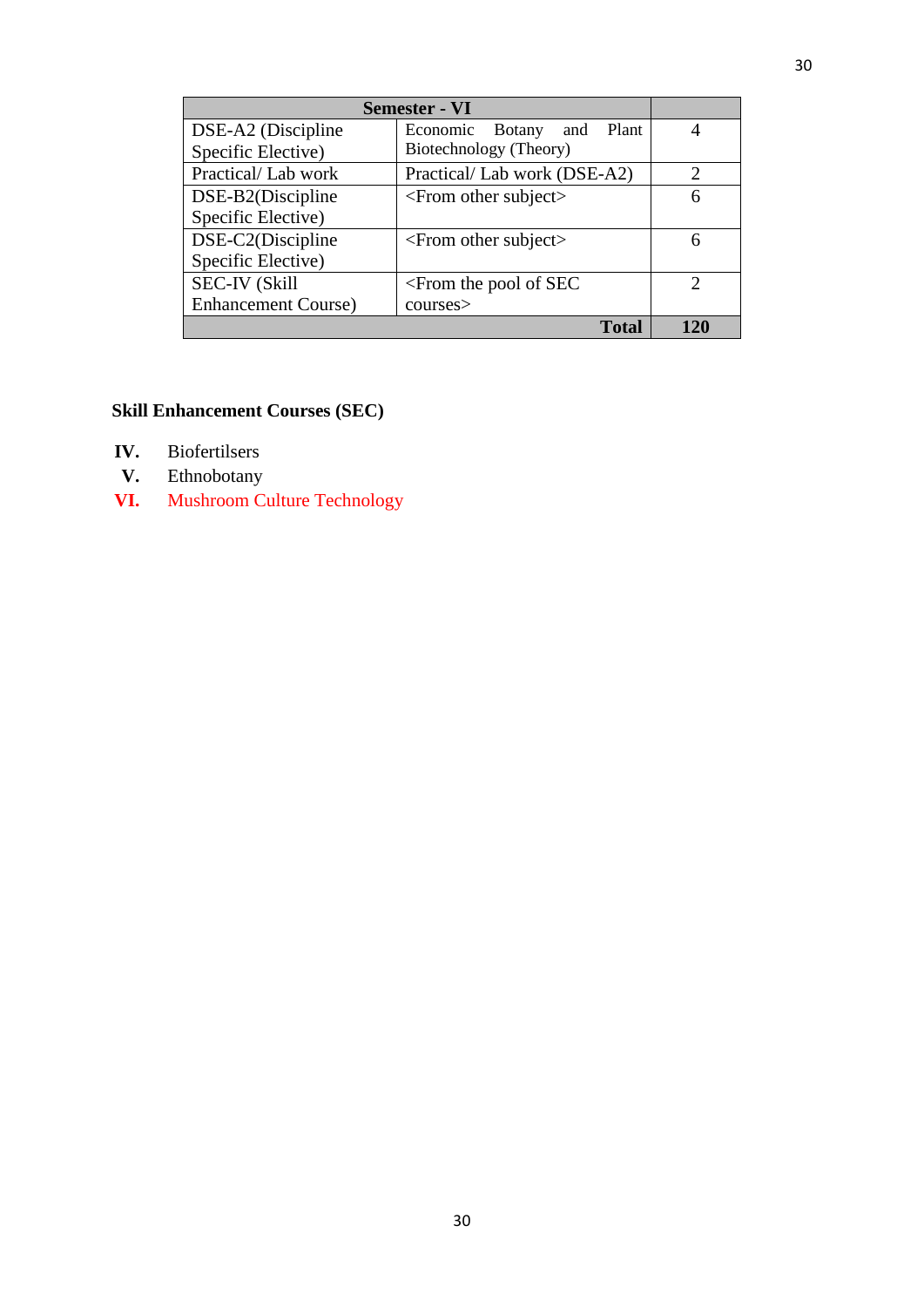# **Semester-I**

# **\*\*\***

# **Core Course Core Course A1 Microbiology and Phycology (Theory)**

| <b>UNIT-I</b>   | Introduction to microbial world, microbial nutrition, growth and metabolism.                           |
|-----------------|--------------------------------------------------------------------------------------------------------|
|                 | Viruses: Discovery, physiochemical and biological characteristics; classification (Baltimore),         |
|                 | general structure with special reference to viroids and prions; replication (general account),         |
|                 | DNA virus (T-phage), lytic and lysogenic cycle; RNA virus (TMV). Economic importance                   |
|                 | of viruses.                                                                                            |
|                 | Bacteria: Discovery, general characteristics, types-archaebacteria, eubacteria, wall-less forms        |
|                 | (mycoplasma and spheroplasts), cell structure, nutritional types, reproduction-vegetative,             |
|                 | asexual and recombination. Economic importance of bacteria                                             |
|                 | Algae: General characteristics: distribution; range of thallus organization; Cell structure and        |
|                 | components; cell wall, pigment system, reserve food, flagella; and methods of reproduction;            |
| <b>UNIT-II</b>  | classification of algae given by Fritsch, significant contributions of important phycologists          |
|                 | (F.E. Fritsch and M.O.P. Iyengar). Economic importance of algae.                                       |
|                 | Cyanophyta: General characteristics: distribution, cell structure, ultrastucture, heterocyst,          |
|                 | reproduction; Morphology and life-cycle of <i>Oscillatoria</i> and <i>Nostoc</i> ; Economic importance |
|                 | of Cyanophyta.                                                                                         |
|                 | Rhodophyta: General characteristics, occurrence, range of thallus organization, cell structure         |
| <b>UNIT-III</b> | and reproduction. Morphology and life-cycle of Polysiphonia.                                           |
|                 | Phaeophyta: Characteristics, occurrence, range of thallus organization, cell structure and             |
|                 | reproduction. Morphology and life-cycles of <i>Fucus</i> .                                             |
|                 | Xanthophyta: General characteristics; range of thallus organization; Occurrence, morphology            |
|                 | and life-cycle of Vaucheria.                                                                           |
| <b>UNIT-IV</b>  | Chlorophyta: General characteristics, occurrence, range of thallus organization, cell structure        |
|                 | and reproduction. Morphology and life-cycles, Volvox, Oedogonium, Coleochaete.                         |
|                 | Charophyta: General characteristics; occurrence, morphology, cell structure and life-cycle of          |
|                 | Chara; evolutionary significance.                                                                      |

# **Practical / Lab work (Core course-A1)**

- Types of Bacteria to be observed from temporary/permanent slides/photographs (bacteria, binary fission, endospore, conjugation, root Nodule)
- Gram staining, Endospore staining with malachite green using the (endospores taken from soil bacteria)
- Collection and identification of algae/ fungi from the college/University campus.
- Study of vegetative and reproductive structures of *Nostoc, Chlamydomonas* (electron micrographs), *Volvox, Oedogonium,Coleochaete, Chara, Vaucheria, Fucus and Polysiphonia,* temporary preparations and permanent slides.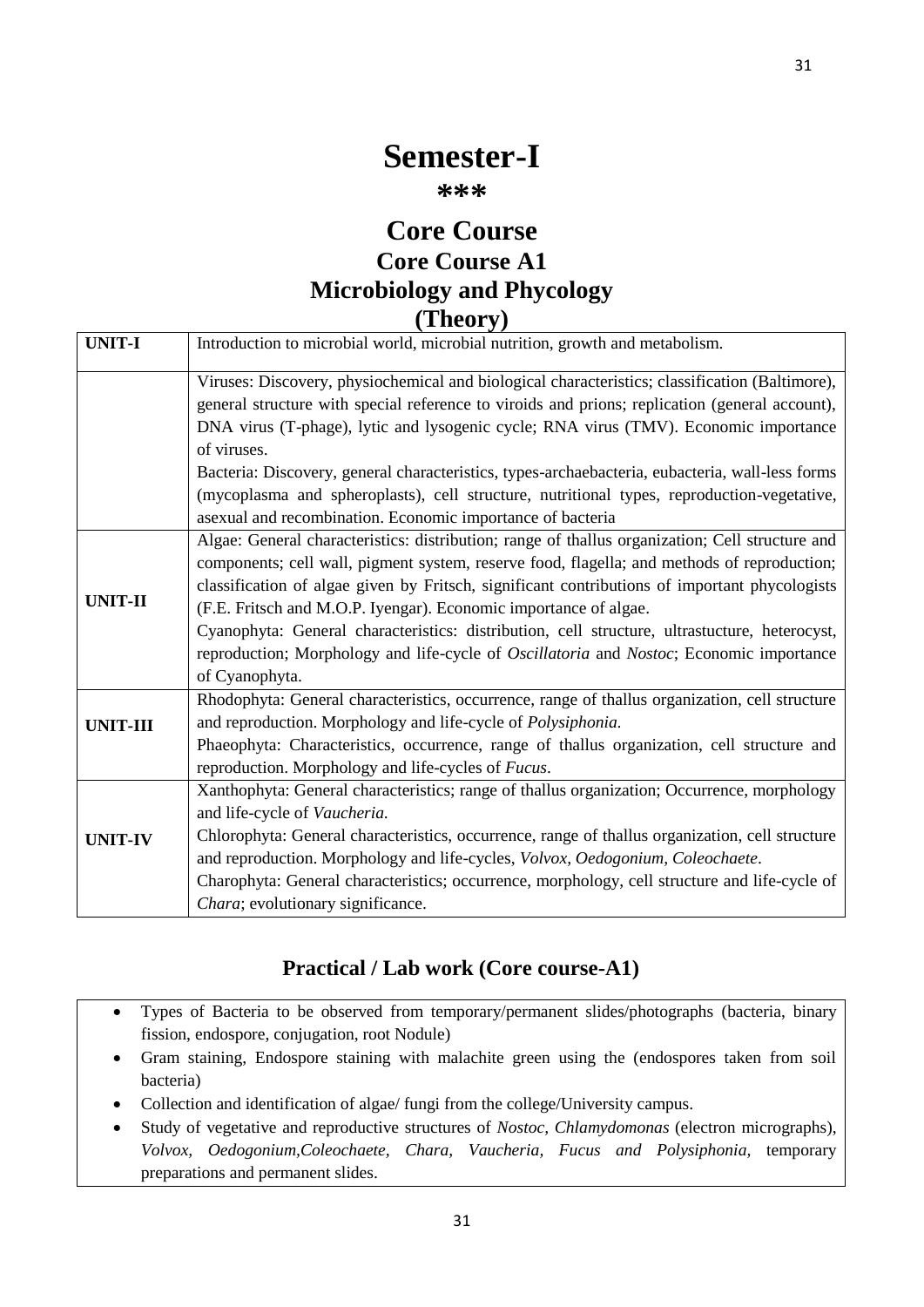- 1. Lee, R.E. (2008). Phycology, Cambridge University Press, Cambridge. 4th edition.
- 2. Prescott, L.M., Harley J.P., Klein D. A. (2005). Microbiology, McGraw Hill, India. 6th edition.
- 3. Kumar, H.D. (1999). Introductory Phycology. Affiliated East-West Press, Delhi.
- 4. Sahoo, D. (2000). Farming the ocean: seaweeds cultivation and utilization. Aravali International, New Delhi.
- 5. Campbell, N.A., Reece J.B., Urry L.A., Cain M.L., Wasserman S.A. Minorsky P.V., Jackson R.B.(2008). Biology, Pearson Benjamin Cummings, USA. 8th edition.
- 6. Pelczar, M.J. (2001) Microbiology, 5th edition, Tata McGraw-Hill Co, New Delhi.

# **Semester II**

### **\*\*\***

# **Core Course – A2 Plant Ecology and Taxonomy (Theory)**

| <b>UNIT-I</b>   | Introduction to ecology, Ecological factors: Soil: Origin, formation, composition, soil         |
|-----------------|-------------------------------------------------------------------------------------------------|
|                 | profile. Water: States of water in the environment,                                             |
|                 | Precipitation types. Light and temperature: Variation Optimal and limiting factors;             |
|                 | Adaptation of hydrophytes and xerophytes                                                        |
| <b>UNIT-II</b>  | Plant communities: Characters; Ecotone and edge effect; Succession; Processes and types.        |
|                 | Ecosystem: Structure; energy flow; food chains and food webs, Ecological pyramids               |
|                 | production and productivity; Biogeochemical cycling; Cycling of carbon, nitrogen and            |
|                 | Phosphorous                                                                                     |
| <b>UNIT-III</b> | Introduction to plant taxonomy; Identification, Classification, Nomenclature. Functions of      |
|                 | Herbarium, important herbaria and botanical gardens of the world and India;                     |
|                 | Documentation: Flora, Keys: single access and multi-access                                      |
|                 | Taxonomic evidences from palynology, cytology, phytochemistry and molecular data.               |
| <b>UNIT-IV</b>  | Taxonomic hierarchy: Ranks, categories and taxonomic groups                                     |
|                 | Botanical nomenclature: Principles and rules (ICN); ranks and names; binominal system,          |
|                 | typification, author citation, valid publication, rejection of names, principle of priority and |
|                 | its limitations.                                                                                |
|                 | Classification: Types of classification-artificial, natural and phylogenetic. Bentham and       |
|                 | Hooker (upto series), Engler and Prantl (upto series).                                          |

|  | Practical / Lab work (Core course –A2)                                                    |
|--|-------------------------------------------------------------------------------------------|
|  | • Determination of pH of two soil samples                                                 |
|  | • Comparison of bulk density, porosity and rate of infiltration of water in soil of three |
|  | habitats.                                                                                 |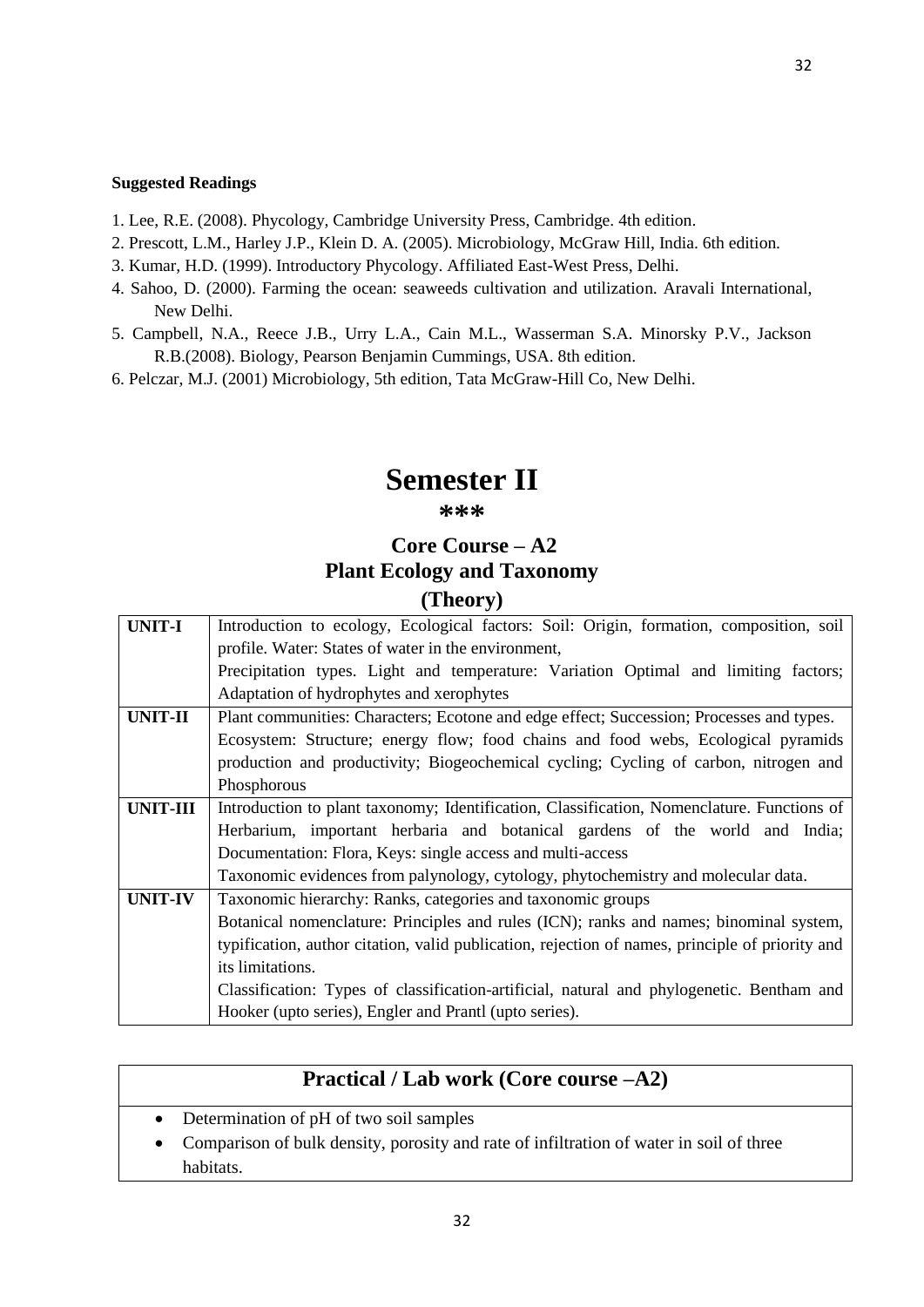- Study of morphological adaptations of hydrophytes and xerophytes (four each).
- Determination of minimal quadrat size for the study of herbaceous vegetation in the college campus by species area curve method. (species to be listed)
- Quantitative analysis of herbaceous vegetation in the college campus for frequency and comparison with Raunkiaer's frequency distribution law
- Study of vegetative and floral characters of the following families (Description, V.S. flower, section of ovary, floral diagram/s, floral formula/e and systematic position
- according to Bentham & Hooker's system of classification):Brassicaceae , Asteraceae, Solanaceae - Liliaceae
- Mounting of a properly dried and pressed specimen of any wild plant with herbarium label (to be submitted in the record book)

- 1. Kormondy, E.J. (1996). Concepts of Ecology. Prentice Hall, U.S.A. 4th edition. Sharma, P.D. (2010) Ecology and Environment. Rastogi Publications, Meerut, India. 8th edition.
- 1. Simpson, M.G. (2006). *Plant Systematics.* Elsevier Academic Press, San Diego, CA, U.S.A.
- 2. Singh, G. (2012). *Plant Systematics:* Theory and Practice. Oxford & IBH Pvt. Ltd., New Delhi. 3rd edition.

# **Semester III**

## **\*\*\***

# **Core Course-A3 Plant Anatomy and Embryology (Theory)**

| <b>UNIT-I</b>   | Meristematic and permanent tissues: Root and shoot apical meristems; Simple and           |  |
|-----------------|-------------------------------------------------------------------------------------------|--|
|                 | complex tissues. Structure of dicot and monocot root stem and leaf.                       |  |
| <b>UNIT-II</b>  | Secondary Growth: Vascular cambium – structure and function, seasonal activity.           |  |
|                 | Secondary growth in root and stem, Wood (heartwood and sapwood).                          |  |
|                 | Adaptive and protective systems: Epidermis, cuticle, stomata; General account of          |  |
|                 | adaptations in xerophytes and hydrophytes                                                 |  |
| <b>UNIT-III</b> | Structural organization of flower: Structure of anther and pollen; Structure and types of |  |
|                 | ovules; Types of embryo sacs, organization and ultrastructure of mature embryo sac.       |  |
|                 | Pollination and fertilization: Pollination mechanisms and adaptations; Double             |  |
|                 | fertilization; Seed-structure appendages and dispersal mechanisms.                        |  |
| <b>UNIT-IV</b>  | Embryo and endosperm: Endosperm types, structure and functions; Dicot and monocot         |  |
|                 | embryo; Embryo and endosperm relationship.                                                |  |
|                 | Apomixis and polyembryony: Definition, types and practical applications.                  |  |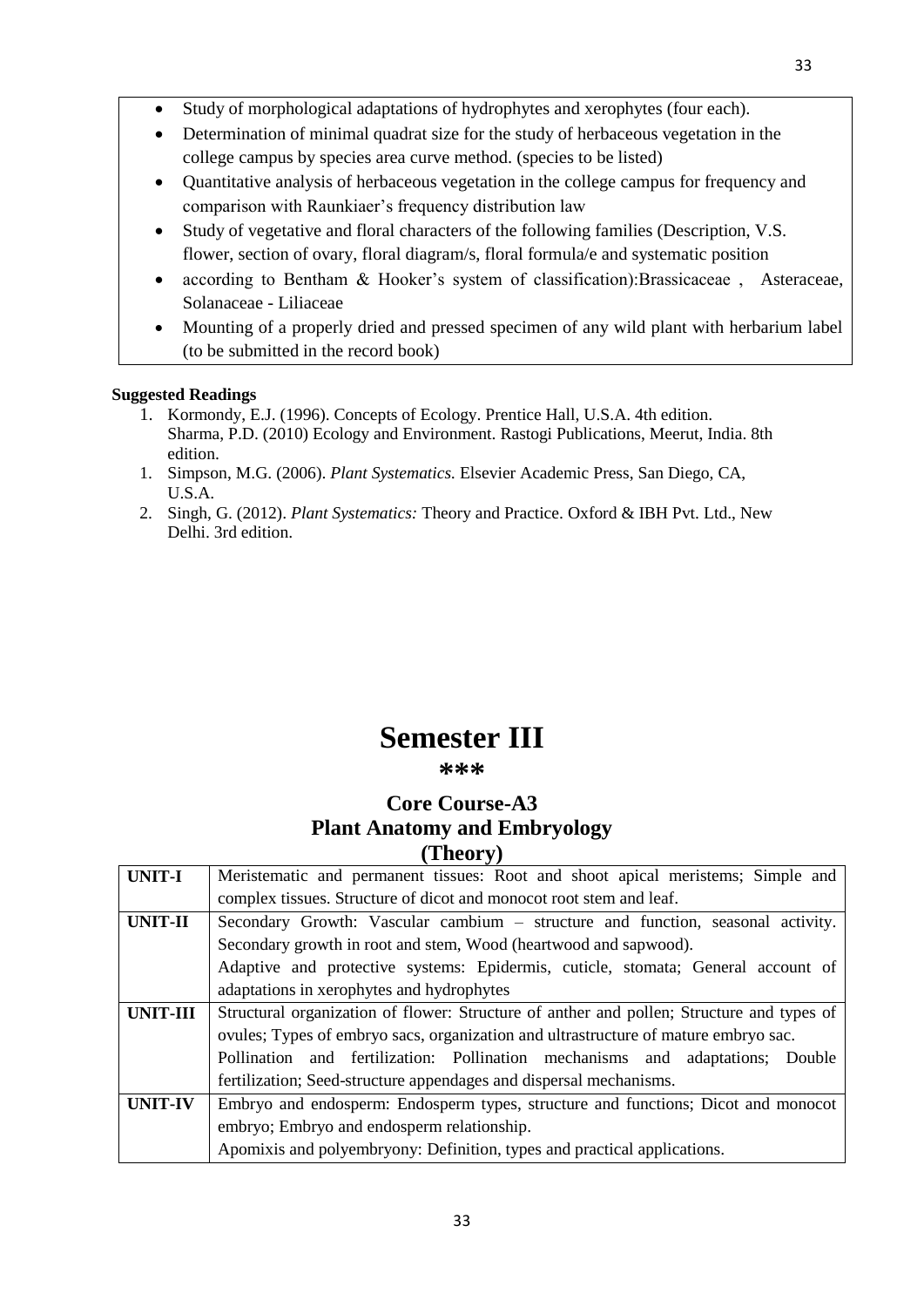# **Practical/ Lab work (Core Course-A3)**

- Study of meristems through permanent slides and photographs.
- Tissues (parenchyma, collenchyma and sclerenchyma); Macerated xylary elements, Phloem (Permanent slides/photographs)
- Stem: Monocot: *Zea mays;* Dicot: *Helianthus*; Secondary: *Helianthus* (only Permanent slides).
- Root: Monocot: *Zea mays*; Dicot: *Helianthus*; Secondary: *Helianthus* (only Permanent slides).
- Leaf: Dicot and Monocot leaf (only Permanent slides).
- Adaptive anatomy: Xerophyte (*Nerium* leaf); Hydrophyte (*Hydrilla* stem).Structure of anther (young and mature), tapetum (amoeboid and secretory) (Permanent slides).
- Types of ovules: anatropous, orthotropous, circinotropous, amphitropous/Campylotropous; Female gametophyte: *Polygonum* (monosporic) type of Embryo sac Development (Permanent slides/photographs).
- Ultrastructure of mature egg apparatus cells through electron micrographs. Pollination types and seed dispersal mechanisms (including appendages, aril, caruncle) (Photographs and specimens)

### **Suggested Readings**

- 1. Bhojwani, S.S. & Bhatnagar, S.P. (2011). Embryology of Angiosperms. Vikas Publication House Pvt. Ltd. New Delhi. 5th edition
- 2. Mauseth, J.D. (1988). Plant Anatomy. The Benjamin/Cummings Publisher, USA.

# **Semester IV**

### **\*\*\***

# **Core Course-A4 Plant Physiology and Metabolism (Theory)**

| <b>UNIT-I</b>  | Plant-water relations: Importance of water, water potential and its components;           |
|----------------|-------------------------------------------------------------------------------------------|
|                | Transpiration and its significance; Factors affecting transpiration; Root pressure and    |
|                | guttation.                                                                                |
|                | Mineral nutrition: Essential elements, macro and micronutrients; Criteria of essentiality |
|                | of elements; Role of essential elements; Transport of ions across cell membrane, active   |
|                | and passive transport, carriers, channels and pumps.                                      |
|                | Translocation in phloem: Composition of phloem sap, Phloem loading and unloading          |
| <b>UNIT-II</b> | Enzymes: Structure and properties; Mechanism of enzyme catalysis and enzyme               |
|                | inhibition                                                                                |
|                | Photosynthesis: Photosynthetic Pigments (Ch1 a, b, xanthophylls, carotene);               |
|                | Photosystem I and II, reaction center, antenna molecules; Electron transport and          |
|                | mechanism of ATP synthesis; C3, C4 and CAM pathways of carbon fixation;                   |
|                | Photorespiration.                                                                         |
| UNIT-III       | Respiration: Glycolysis, anaerobic respiration, TCA cycle; Oxidative phosphorylation,     |
|                | Oxidative Pentose Phosphate Pathway.                                                      |
|                | Nitrogen metabolism: Biological nitrogen fixation; Nitrate and ammonia assimilation       |
| <b>UNIT-IV</b> | Plant growth regulators: Discovery and physiological roles of auxins, gibberellins,       |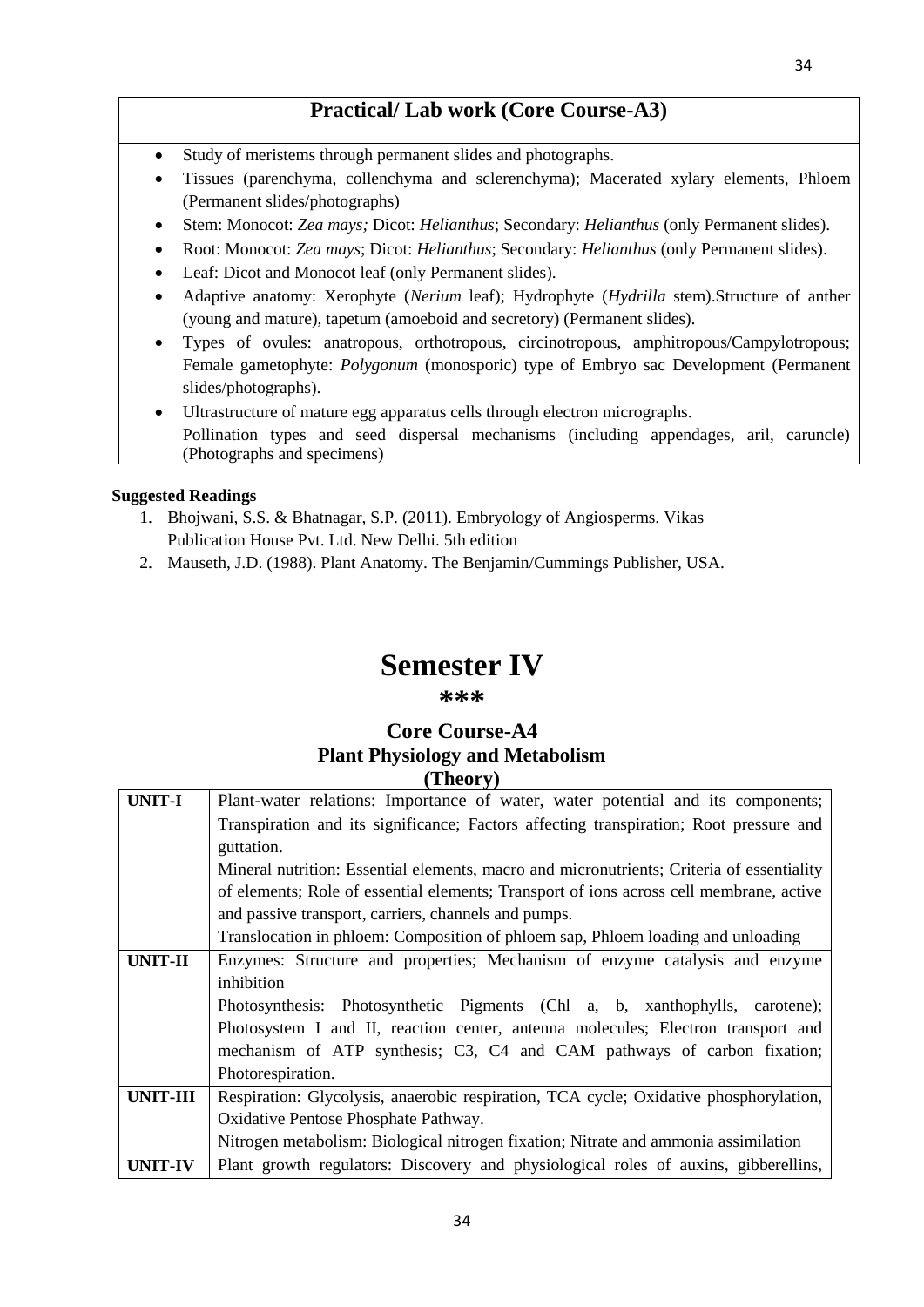| cytokinins, ABA, ethylene.                                                         |
|------------------------------------------------------------------------------------|
| Plant response to light and temperature: Photoperiodism (SDP, LDP, Day neutral     |
| plants); Phytochrome (discovery and structure), red and far red light responses on |
| photomorphogenesis; Vernalization.                                                 |

# **Practical/ Lab work (Core Course-A4)**

- Determination of osmotic potential of plant cell sap by plasmolytic method.
- To study the effect of two environmental factors (light and wind) on transpiration by excised twig.
- Calculation of stomatal index and stomatal frequency of a mesophyte and a xerophyte.
- To study the effect of light intensity and bicarbonate concentration on O2 evolution in photosynthesis.
- Comparison of the rate of respiration in any two parts of a plant.
- Separation of amino acids by paper chromatography.

- 1. Taiz, L., Zeiger, E., (2010). Plant Physiology. Sinauer Associates Inc., U.S.A. 5<sup>th</sup> Edition.
- 2. Hopkins, W.G., Huner, N.P., (2009). Introduction to Plant Physiology. John Wiley & Sons, U.S.A. 4th Edition.
- 3. Bajracharya, D., (1999). Experiments in Plant Physiology- A Laboratory Manual. Narosa Publishing House, New Delhi.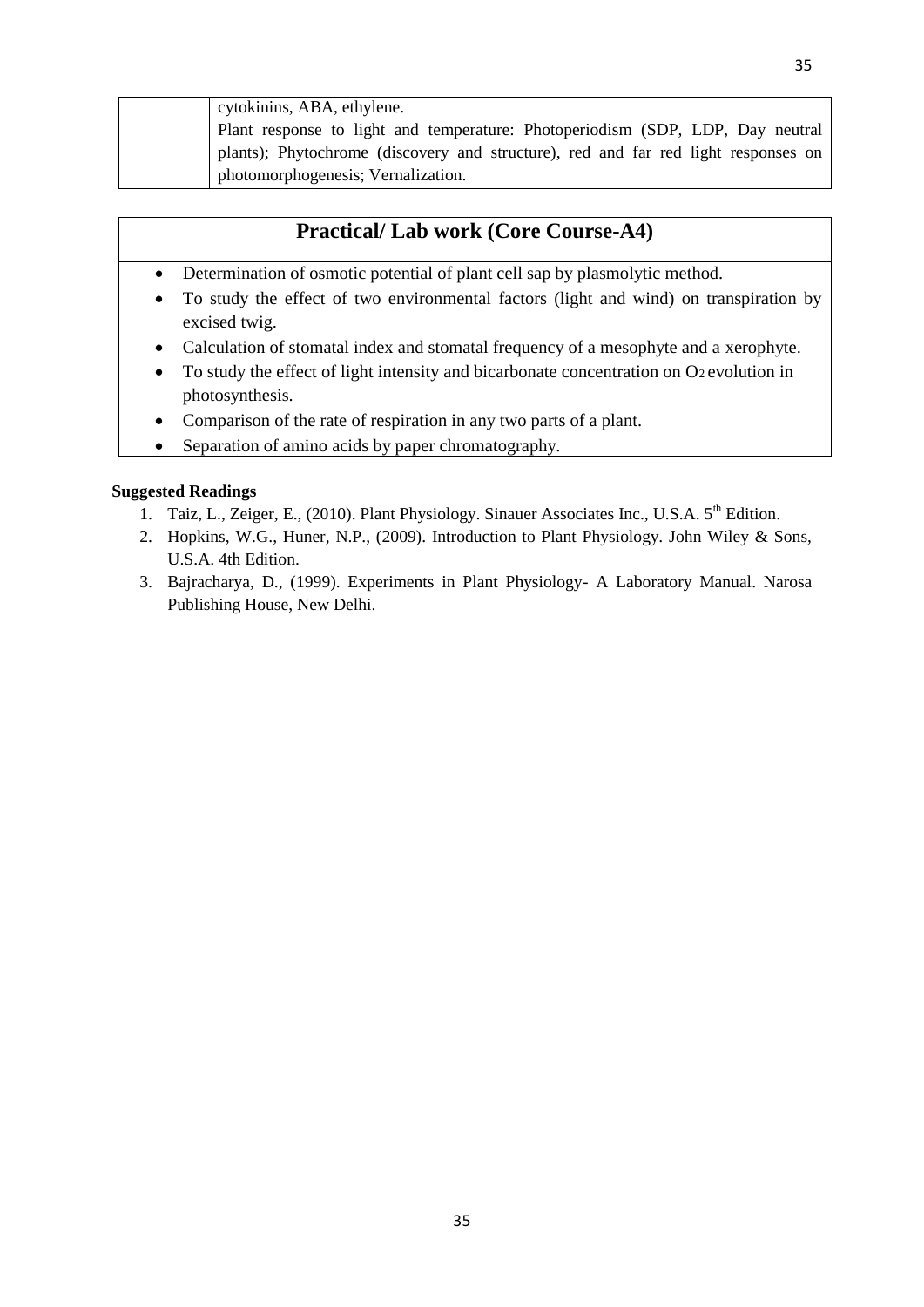# **Discipline Specific Elective**

# **SEMESTER V**

### **\*\*\***

## **Discipline Specific Elective DSE-A1 Cell and Molecular Biology (Theory)**

|                 | $\mathbf{C}$ ch and Molecanar Diology (Theory)                                                               |
|-----------------|--------------------------------------------------------------------------------------------------------------|
| <b>UNIT-I</b>   | Cell as a unit of Life: The Cell Theory; Prokaryotic and eukaryotic cells; Cell size and                     |
|                 | shape; Eukaryotic Cell components.                                                                           |
|                 | Cell Membrane and Cell Wall: The functions of membranes; Models of membrane                                  |
|                 | structure; Faces of the membranes; Selective permeability of the membranes; Cell wall                        |
|                 | structure and function.                                                                                      |
| <b>UNIT-II</b>  | Cell Organelles: Mitochondria: Structure, marker enzymes, composition; emiautonomous                         |
|                 | nature, mitochondrial DNA. Chloroplast: Structure, composition; semiautonomous nature,                       |
|                 | chloroplast DNA. ER, Golgi body & Lysosomes: Structures and roles. Peroxisomes and                           |
|                 | Glyoxisomes: Structures, composition, functions in animals and plants and biogenesis.                        |
|                 | Nucleus: Nuclear Envelope- structure of nuclear pore complex; chromatin; molecular                           |
|                 | organization, DNA packaging in eukaryotes, euchromatin and heterochromatin, nucleolus                        |
| <b>UNIT-III</b> | DNA is a Genetic material: DNA structure, types of DNA, types of genetic material.                           |
|                 | DNA replication (Prokaryotes and eukaryotes): bidirectional replication, semi-                               |
|                 | conservative, semi discontinuous RNA priming, $\acute{\varnothing}$ (theta) mode of replication, replication |
|                 | of linear and ds-DNA                                                                                         |
| <b>UNIT-IV</b>  | Transcription (Prokaryotes and Eukaryotes): Types of structures of RNA (mRNA, tRNA,                          |
|                 | rRNA), RNA polymerase-various types.                                                                         |
|                 | Translation (Prokaryotes and eukaryotes), genetic code.                                                      |
|                 | Regulation of gene expression: Prokaryotes: Lac operon and Tryptophan operon; and in                         |
|                 | Eukaryotes.                                                                                                  |

# **Practical/ Lab work (DSE-A1)**

- 1. Study of the photomicrographs of cell organelles
- 2. To study the plant cell structure through temporary mounts.
- 3. Study of mitosis and meiosis (temporary mounts and permanent slides).
- 4. Study the effect of temperature, organic solvent on semi permeable membrane.
- 5. Demonstration of dialysis of starch and simple sugar.
- 6. Study of plasmolysis and deplasmolysis on *Rhoeo* leaf.
- 7. Measure the cell size (either length or breadth/diameter) by micrometry.
- 8. Study the structure of nuclear pore complex by photograph (from Gerald Karp) Study of special chromosomes (polytene & lampbrush) either by slides or photographs.
- 9. Study DNA packaging by micrographs. Preparation of the karyotype and ideogram from given photograph of somatic metaphase chromosome.

### **Suggested Readings**

1. Karp, G. 2010. Cell and Molecular Biology: Concepts and Experiments. 6th Edition. John Wiley & Sons. Inc.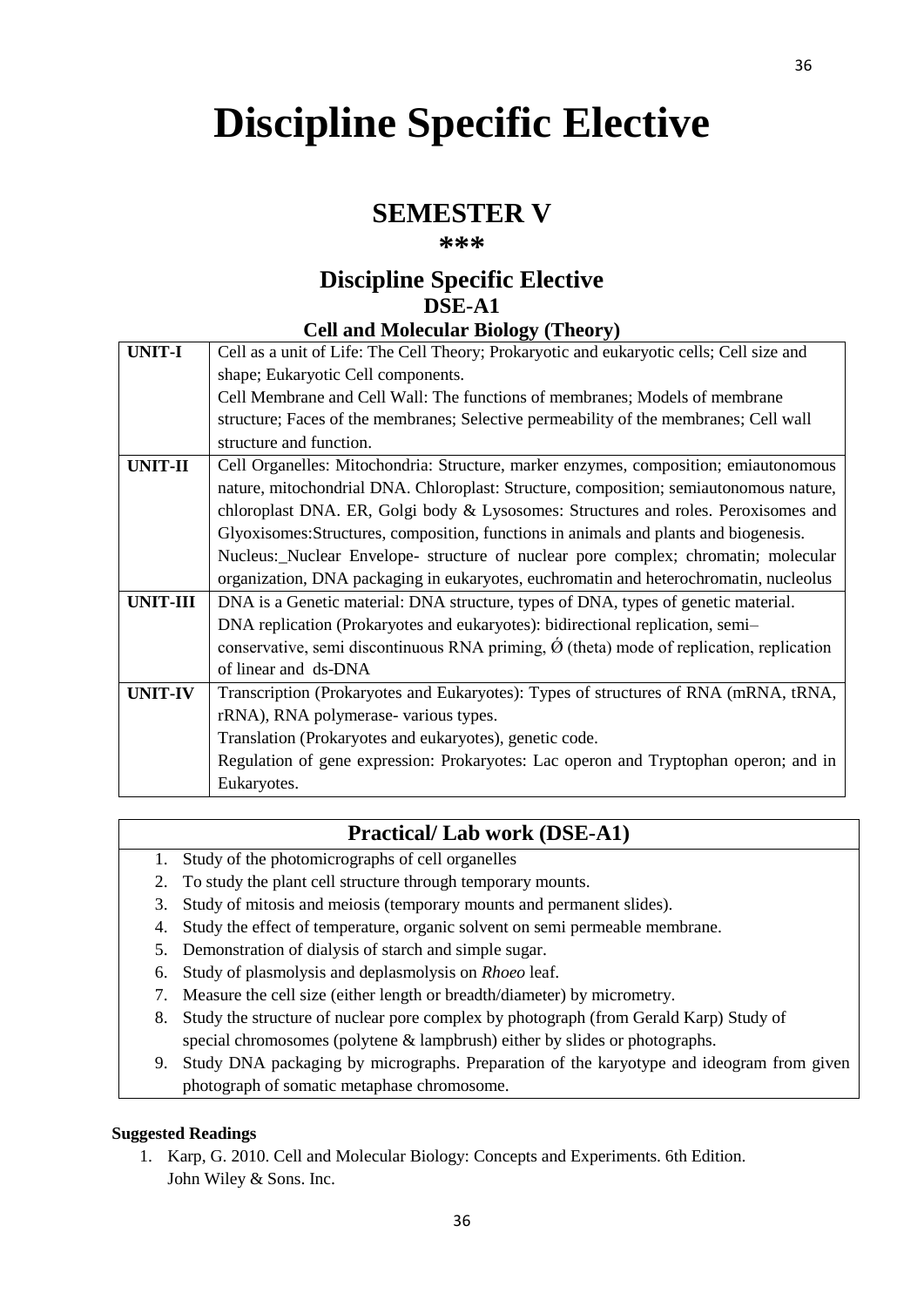- 2. De Robertis, E.D.P. and De Robertis, E.M.F. 2006. Cell and Molecular Biology. 8th edition. Lippincott Williams and Wilkins, Philadelphia.
- 3. Cooper, G.M. and Hausman, R.E. 2009. The Cell: A Molecular Approach. 5th edition. ASM Press & Sunderland, Washington, D.C.; Sinauer Associates, MA.
- 4. Becker, W.M., Kleinsmith, L.J., Hardin. J. and Bertoni, G. P. 2009. The World of the Cell. 7th edition. Pearson Benjamin Cummings Publishing, San Francisco.

# **Semester VI**

**\*\*\***

# **Discipline Specific Elective DSE-A2 Economic Botany and Plant Biotechnology**

### **(Theory)**

| <b>UNIT-I</b>   | Origin of Cultivated Plants: Concept of centres of origin, their importance with reference to |
|-----------------|-----------------------------------------------------------------------------------------------|
|                 | Vavilov's work                                                                                |
|                 | Cereals: wheat, Origin, morphology and uges                                                   |
|                 | Legumes: General account with special reference to Gram and soybean                           |
|                 | Spices : General account with special reference to clove and black pepper (Botanical name,    |
|                 | family, part used)                                                                            |
| <b>UNIT-II</b>  | Beverages: Tea (morphology, processing, uses); Oils and Fats: General description with        |
|                 | special reference to groundnut                                                                |
|                 | Fibre Yielding Plants: General description with special reference to Cotton (Botanical name,  |
|                 | family, part used)                                                                            |
| <b>UNIT-III</b> | Introduction to plant biotechnology, Plant tissue culture: Micropropagation; haploid          |
|                 | production through androgenesis and gynogenesis; brief account of embryo and endosperm        |
|                 | culture with their applications                                                               |
| <b>UNIT-IV</b>  | Recombinant DNA Techniques: Blotting techniques: Northern, Southern and Western               |
|                 | Blotting, DNA Fingerprinting; Molecular DNA markers i.e. RAPD, RFLP, SNPs; DNA                |
|                 | sequencing, PCR and Reverse, Transcriptase-PCR.                                               |
|                 |                                                                                               |

# **Practical/ Lab work (DSE-A2)**

- 1. Study of economically important plants: Wheat, Gram, Soybean, Black pepper, Clove Tea, Cotton, Groundnut through specimens, sections and microchemical test.
- 2. Familiarization with basic equipments in tissue culture.
- 3. Study through photographs: Anther culture, somatic embryogenesis, endosperm and embryo culture; micropropagation.
- 4. Study of molecular techniques: PCR, Blotting techniques by Photographs or video

- 4. Kochhar, S.L. (2011). Economic Botany in the Tropics, MacMillan Publishers India Ltd., New Delhi. 4th edition.
- 5. Bhojwani, S.S. and Razdan, M.K., (1996). Plant Tissue Culture: Theory and Practice.
- **6.** Elsevier Science Amsterdam. The Netherlands. Glick, B.R., Pasternak, J.J. (2003). Molecular Biotechnology- Principles and Applications of recombinant DNA. ASM Press, Washington.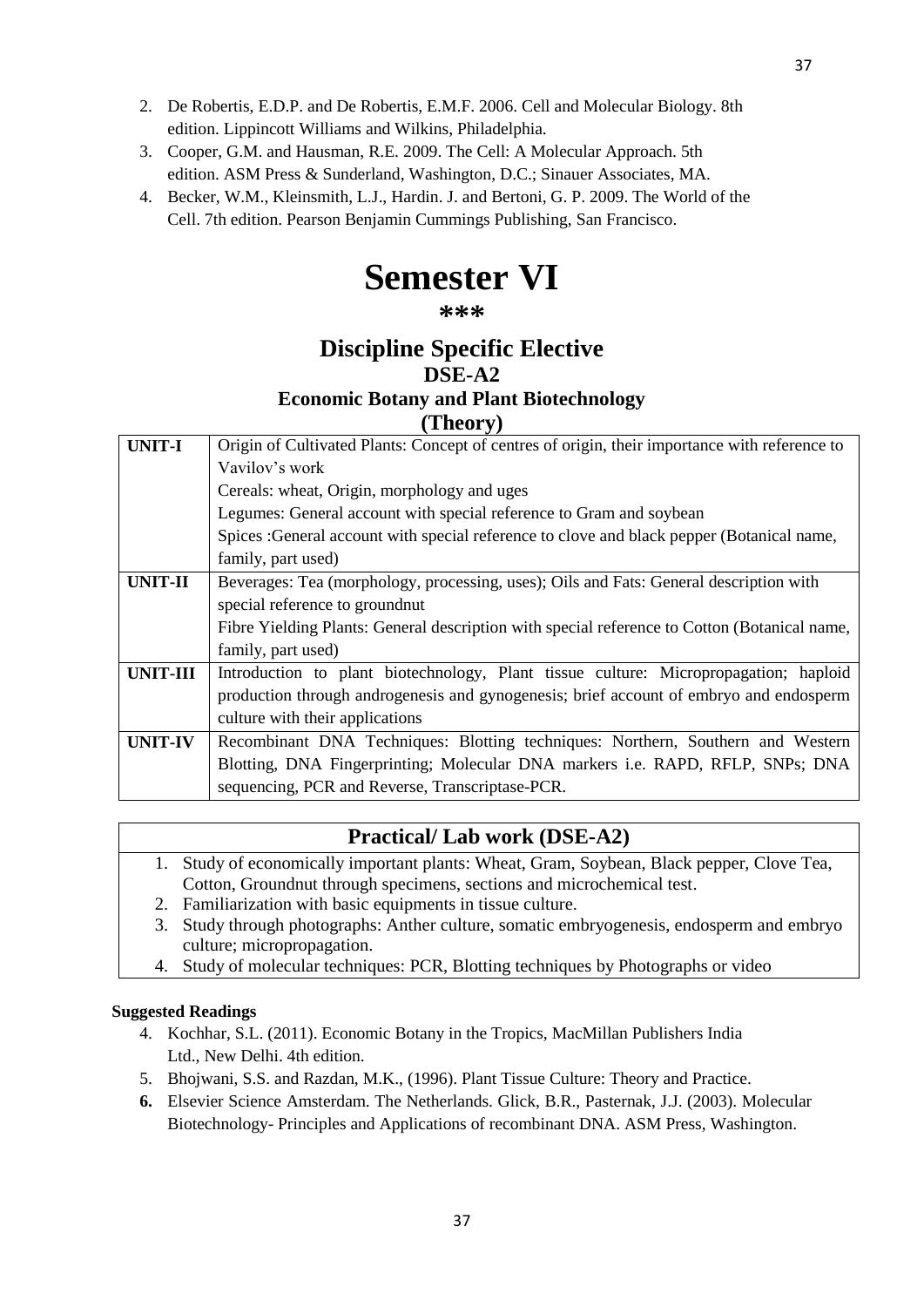# **Skill Enhancement Course**

# **Skill Enhancement Course-I (SEC-I) Biofertilisers (Theory)**

| <b>UNIT-I</b>   | General account about the microbes used as biofertilizer $-$ Rhizobium $-$ isolation,   |
|-----------------|-----------------------------------------------------------------------------------------|
|                 | identification, mass multiplication, carrier based inoculants, Actinorrhizal symbiosis. |
| <b>UNIT-II</b>  | Azospirillum: isolation and mass multiplication - carrier based inoculant, associative  |
|                 | effect of different microorganisms.Azotobacter: classification, characteristics – crop  |
|                 | response to <i>Azotobacter</i> inoculum, maintenance and mass multiplication            |
| <b>UNIT-III</b> | Cyanobacteria (blue green algae), Azolla and Anabaena azollae association, nitrogen     |
|                 | fixation, factors affecting growth, blue green algae and Azolla in rice cultivation     |
|                 | Mycorrhizal association, types of mycorrhizal association, taxonomy, occurrence and     |
|                 | distribution, phosphorus nutrition, growth and yield – colonization of VAM –its         |
|                 | influence on growth and yield of crop plants                                            |
| <b>UNIT-IV</b>  | Organic farming - Green manuring and organic fertilizers, Recycling of biodegradable    |
|                 | municipal, agricultural and Industrial wastes – bio-compost making methods, types and   |
|                 | method of vermin-composting – field Application.                                        |

### **Suggested Readings**

- 7. Dubey, R.C., 2005 A Text book of Biotechnology S.Chand & Co, New Delhi.
- 8. Kumaresan, V. 2005, Biotechnology, Saras Publications, New Delhi.
- 9. John Jothi Prakash, E. 2004. Outlines of Plant Biotechnology. Emkay \_Publication, New Delhi.
- 10. Sathe, T.V. 2004 Vermiculture and Organic Farming. Daya publishers.
- 11. Subha Rao, N.S. 2000, Soil Microbiology, Oxford & IBH Publishers, New \_Delhi.
- 12. Vayas,S.C, Vayas, S. and Modi, H.A. 1998 Bio-fertilizers and organic \_Farming Akta Prakashan, Nadiad

# **Skill Enhancement Course-II (SEC-II) Ethnobotany (Theory)**

| <b>UNIT-I</b>  | <b>Ethnobotany:</b> Introduction, concept, scope and objectives; Ethnobotany as an             |
|----------------|------------------------------------------------------------------------------------------------|
|                | interdisciplinary science. The relevance of ethnobotany in the present context; Major and      |
|                | minor ethnic groups or Tribals of India, and their life styles. Plants used by the tribals: a) |
|                | Food plants b) intoxicants and beverages c) Resins and oils and miscellaneous uses.            |
| <b>UNIT-II</b> | Methodology of Ethnobotanical studies: a) Field work b) Herbarium c) Ancient                   |
|                | Literature d) Archaeological findings e) temples and                                           |
|                | sacred places                                                                                  |
| UNIT-III       | Role of ethnobotany in modern Medicine: Medico-ethnobotanical<br>sources                       |